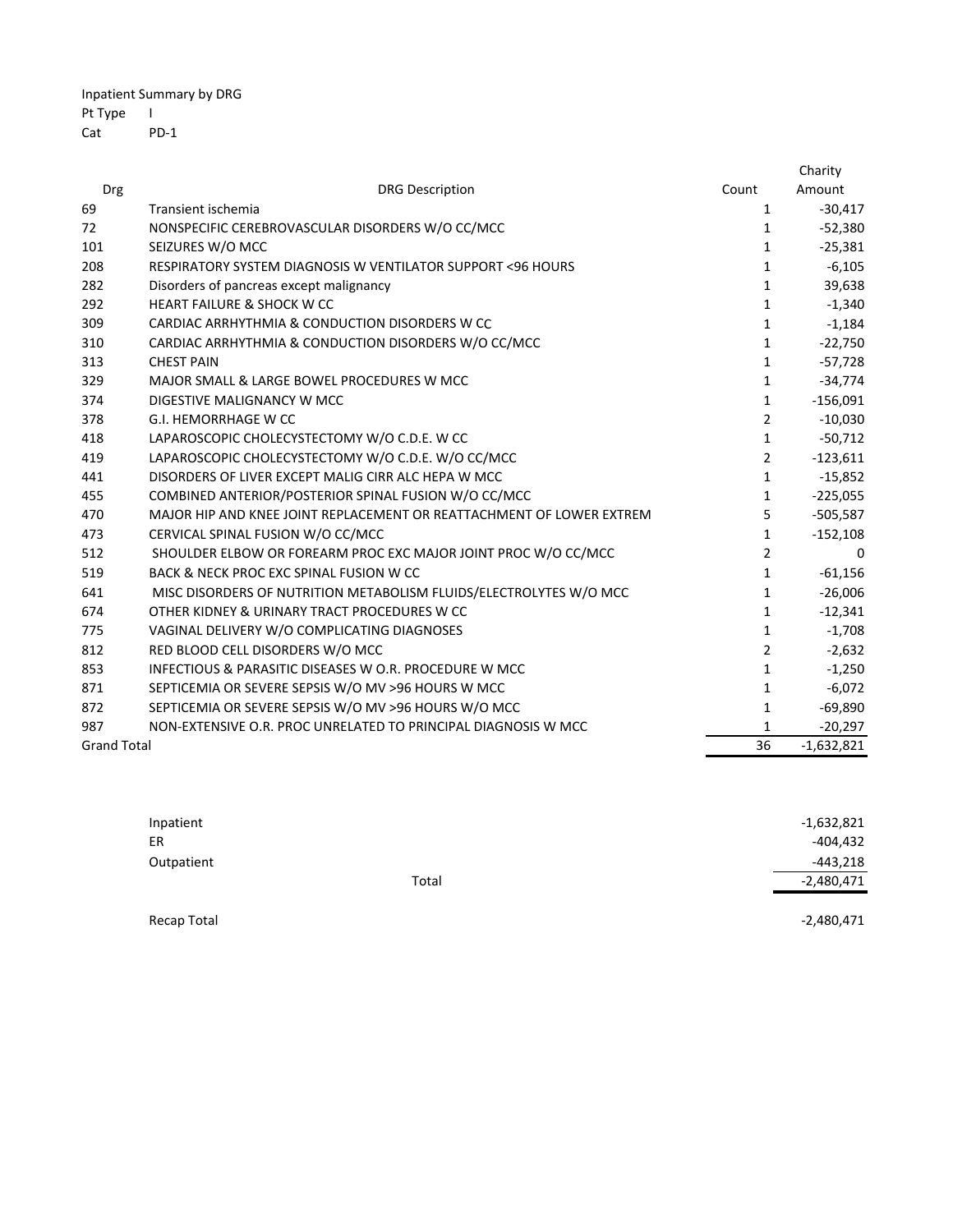ER Summary by CPT Pt Type E Cat PD-1

|                    |                                                          |                | Charity    |
|--------------------|----------------------------------------------------------|----------------|------------|
| Drg                | <b>CPT Desc</b>                                          | Count          | Amount     |
| 12011              | SIMPLE REPAIR OF SUPERFICIAL WOUNDS OF FACE EARS         | 1              | $-2,497$   |
| 29105              | APPLICATION OF LONG ARM SPLINT (SHOULDER TO HAND)        | 4              | $-9,062$   |
| 29125              | APPLICATION OF SHORT ARM SPLINT (FOREARM TO HAND);       | $\overline{2}$ | 522        |
| 29515              | APPLICATION OF SHORT LEG SPLINT (CALF TO FOOT)           | $\mathbf{1}$   | 8,694      |
| 31500              | INTUBATION ENDOTRACHEAL EMERGENCY PROCEDURE              | $\overline{2}$ | $-5,467$   |
| 71045              | RADIOLOGIC EXAMINATION, CHEST; SINGLE VIEW               | $\overline{2}$ | 0          |
| 85730              | Laboratory - OR                                          | 1              | -60        |
| 90471              | IMMUNIZATION ADMINISTRATION (INCLUDES                    | $\mathbf{1}$   | $-3,579$   |
| 92950              | CARDIOPULMONARY RESUSCITATION (EG IN CARDIAC             | 3              | $-5,278$   |
| 94640              | PRESSURIZED OR NONPRESSURIZED INHALATION TREATMENT       | 7              | $-16,564$  |
| 96365              | INTRAVENOUS INFUSION FOR THERAPY PROPHYLAXIS OR          | $\overline{2}$ | $-21,860$  |
| 96372              | THERAPEUTIC PROPHYLACTIC OR DIAGNOSTIC INJECTION         | 7              | $-22,762$  |
| 96374              | THERAPEUTIC PROPHYLACTIC OR DIAGNOSTIC INJECTION         | 29             | $-171,147$ |
| 99281              | EMERGENCY DEPARTMENT VISIT FOR THE EVALUATION AND        | $\overline{2}$ | $-4,144$   |
| 99282              | <b>EMERGENCY DEPARTMENT VISIT FOR THE EVALUATION AND</b> | $\mathcal{P}$  | -98        |
| 99283              | EMERGENCY DEPARTMENT VISIT FOR THE EVALUATION AND        | 13             | $-24,122$  |
| 99284              | EMERGENCY DEPARTMENT VISIT FOR THE EVALUATION AND        | 21             | $-119,892$ |
| 99285              | EMERGENCY DEPARTMENT VISIT FOR THE EVALUATION AND        | 1              | $-7,117$   |
| <b>Grand Total</b> |                                                          | 101            | $-404,432$ |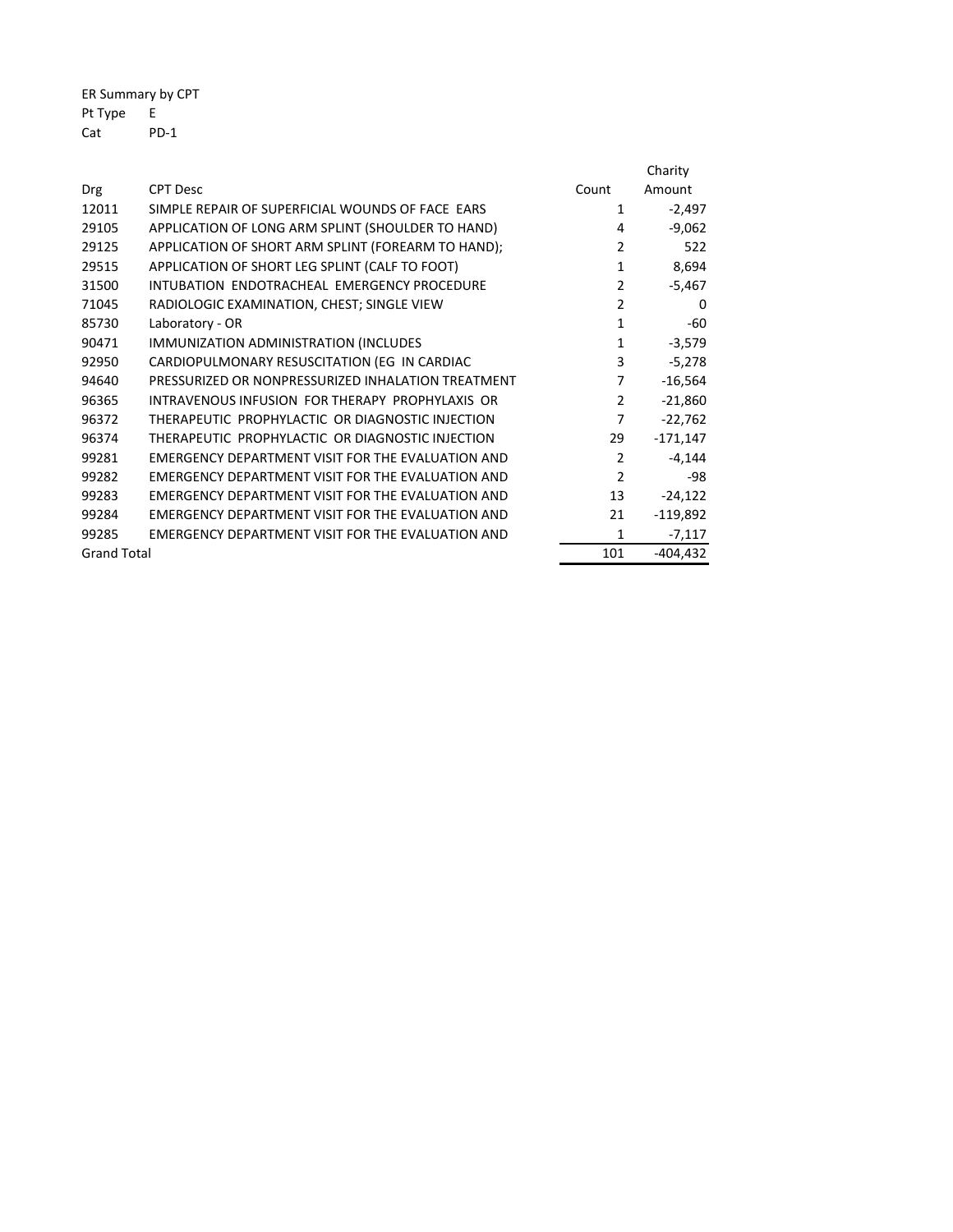Outpatient Summary by CPT Pt Type O Cat PD-1

|                                                                                                                     |                | Charity                |
|---------------------------------------------------------------------------------------------------------------------|----------------|------------------------|
| <b>CPT Desc</b><br>Drg                                                                                              | Count          | Amount                 |
| 10060<br>INCISION AND DRAINAGE OF ABSCESS (EG CARBUNCLE<br>11403<br>EXCISION BENIGN LESION INCLUDING MARGINS EXCEPT | 1              | $-16,329$              |
| 11446<br>EXCISION OTHER BENIGN LESION INCLUDING MARGINS                                                             | 1              | $-14,608$              |
|                                                                                                                     | 1              | $-15,468$              |
| 21552<br>EXCISION TUMOR SOFT TISSUE OF NECK OR ANTERIOR                                                             | $\overline{2}$ | 300                    |
| 25609<br>OPEN TREATMENT OF DISTAL RADIAL INTRA-ARTICULAR                                                            | 1<br>1         | $-27,261$              |
| 27870<br>ARTHRODESIS ANKLE OPEN                                                                                     | 1              | $-165,681$             |
| 29827<br>ARTHROSCOPY SHOULDER SURGICAL; WITH ROTATOR CUFF<br>29880<br>ARTHROSCOPY KNEE SURGICAL; WITH MENISCECTOMY  | 1              | $-42,062$<br>$-20,275$ |
|                                                                                                                     |                |                        |
| 29881<br>ARTHROSCOPY KNEE SURGICAL; WITH MENISCECTOMY                                                               | 1<br>4         | $-21,758$              |
| 36430<br>TRANSFUSION BLOOD OR BLOOD COMPONENTS                                                                      | $\overline{2}$ | $-817$                 |
| 42145<br>PALATOPHARYNGOPLASTY (EG<br>45378                                                                          | $\mathbf 1$    | 0<br>$-4,432$          |
| COLONOSCOPY FLEXIBLE; DIAGNOSTIC INCLUDING<br>49405<br>IMAGE-GUIDED FLUID COLLECTION DRAINAGE BY CATHETER           | 1              | $-247$                 |
| 49505<br>REPAIR INITIAL INGUINAL HERNIA AGE 5 YEARS OR                                                              | $\overline{2}$ | $-43,708$              |
| 49585<br>REPAIR UMBILICAL HERNIA AGE 5 YEARS OR OLDER;                                                              | 1              | $-15,709$              |
| 52276<br>CYSTOURETHROSCOPY WITH DIRECT VISION INTERNAL                                                              | 1              | $-16,696$              |
| 57522<br>CONIZATION OF CERVIX WITH OR WITHOUT FULGURATION                                                           | 1              | $-16,882$              |
| 71250<br>COMPUTED TOMOGRAPHY THORAX DIAGNOSTIC; WITHOUT                                                             | 1              | -64                    |
| 74150<br>COMPUTED TOMOGRAPHY ABDOMEN; WITHOUT CONTRAST                                                              | 1              | $-54$                  |
| RADIOLOGIC EXAMINATION ESOPHAGUS INCLUDING SCOUT<br>74220                                                           | 3              | $-518$                 |
| 74270<br>RADIOLOGIC EXAMINATION COLON INCLUDING SCOUT                                                               | 1              | -67                    |
| 85025<br>BLOOD COUNT; COMPLETE (CBC) AUTOMATED (HGB HCT                                                             | $\overline{2}$ | $-78$                  |
| 86304<br>IMMUNOASSAY FOR TUMOR ANTIGEN QUANTITATIVE; CA                                                             | $\mathbf{1}$   | $-30$                  |
| 86900<br>BLOOD TYPING SEROLOGIC; ABO                                                                                | $\overline{2}$ | $-54$                  |
| 87641<br>INFECTIOUS AGENT DETECTION BY NUCLEIC ACID (DNA OR                                                         | 5              | $-1,535$               |
| 87798<br>INFECTIOUS AGENT DETECTION BY NUCLEIC ACID (DNA OR                                                         | 3              | $-596$                 |
| 92960<br>CARDIOVERSION ELECTIVE ELECTRICAL CONVERSION OF                                                            | $\mathbf{1}$   | $-120$                 |
| 93458<br>CATHETER PLACEMENT IN CORONARY ARTERY(S) FOR                                                               | 1              | $-17,637$              |
| 96374<br>THERAPEUTIC PROPHYLACTIC OR DIAGNOSTIC INJECTION                                                           | 1              | $-199$                 |
| 99212<br>OFFICE OR OTHER OUTPATIENT VISIT FOR THE                                                                   | 4              | $-196$                 |
| 99213<br>OFFICE OR OTHER OUTPATIENT VISIT FOR THE                                                                   | 1              | $-120$                 |
| 99214<br>OFFICE OR OTHER OUTPATIENT VISIT FOR THE                                                                   | 1              | $-105$                 |
| 99284<br>EMERGENCY DEPARTMENT VISIT FOR THE EVALUATION AND                                                          | $\mathbf{1}$   | $-211$                 |
| <b>Grand Total</b>                                                                                                  | 52             | $-443,218$             |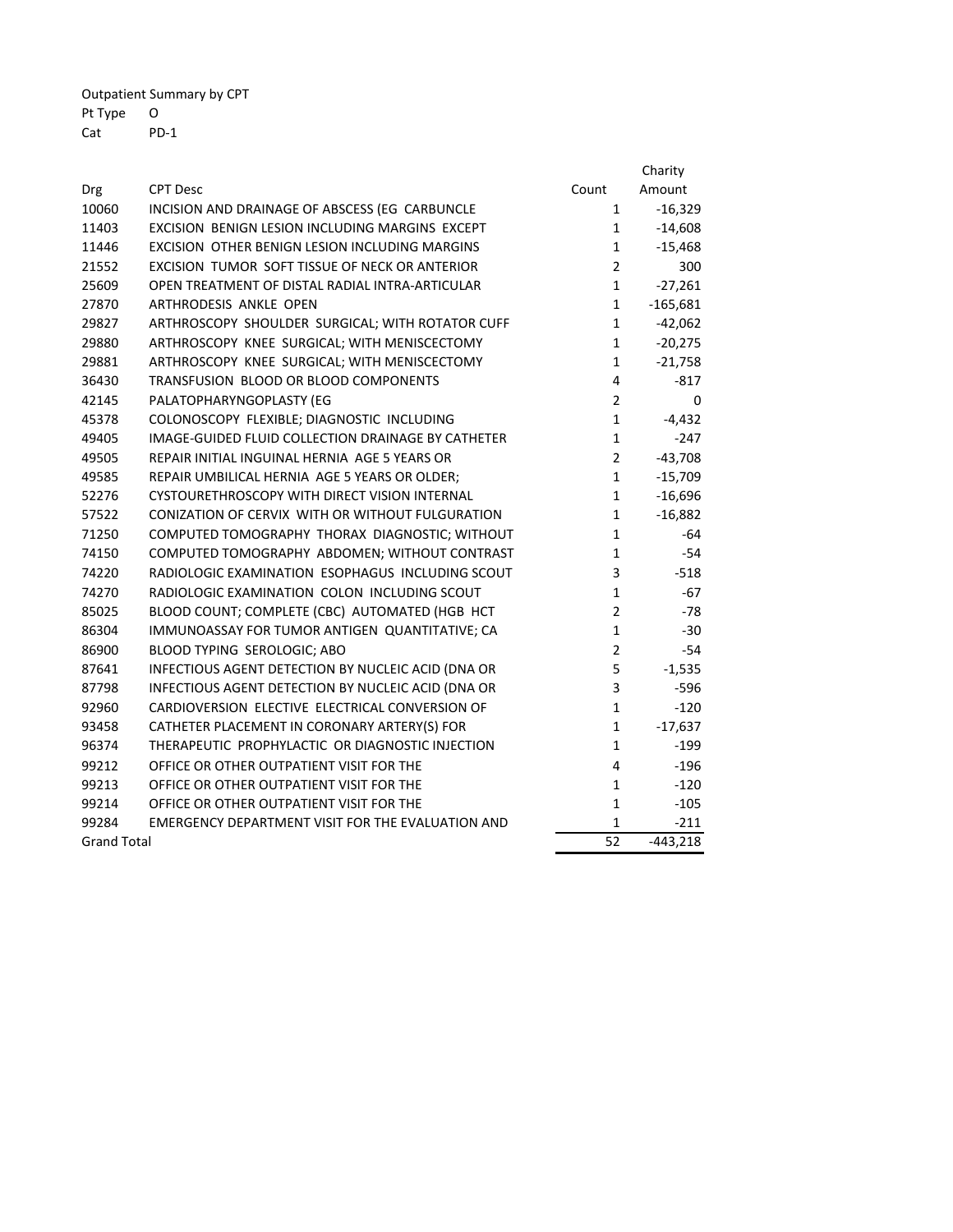Inpatient Summary by DRG

## Pt Type I

Cat PD‐2

|                    |                                                                      |                | Charity   |
|--------------------|----------------------------------------------------------------------|----------------|-----------|
| Drg                | <b>DRG Description</b>                                               | Count          | Amount    |
| 57                 | DEGENERATIVE NERVOUS SYSTEM DISORDERS W/O MCC                        | $\mathbf{1}$   | $-682$    |
| 64                 | INTRACRANIAL HEMORRHAGE OR CEREBRAL INFARCTION W MCC                 | $\mathbf{1}$   | $-806$    |
| 133                | OTHER EAR NOSE MOUTH & THROAT O.R. PROCEDURES W CC/MCC               | $\mathbf{1}$   | $-1,898$  |
| 180                | RESPIRATORY NEOPLASMS W MCC                                          | $\mathbf{1}$   | $-75$     |
| 185                | MAJOR CHEST TRAUMA W/O CC/MCC                                        | $\mathbf{1}$   | $-1,340$  |
| 189                | PULMONARY EDEMA & RESPIRATORY FAILURE                                | $\mathbf{1}$   | $-75$     |
| 193                | SIMPLE PNEUMONIA & PLEURISY W MCC                                    | $\mathbf{1}$   | $-341$    |
| 194                | SIMPLE PNEUMONIA & PLEURISY W CC                                     | $\overline{2}$ | $-2,632$  |
| 208                | RESPIRATORY SYSTEM DIAGNOSIS W VENTILATOR SUPPORT <= 96 HOURS        | $\mathbf{1}$   | $-285$    |
| 247                | PERC CARDIOVASC PROC W DRUG-ELUTING STENT W/O MCC                    | $\overline{2}$ | $-2,418$  |
| 283                | ACUTE MYOCARDIAL INFARCTION EXPIRED W MCC                            | $\mathbf{1}$   | $-3,270$  |
| 299                | PERIPHERAL VASCULAR DISORDERS W MCC                                  | $\mathbf{1}$   | $-656$    |
| 312                | <b>SYNCOPE &amp; COLLAPSE</b>                                        | $\mathbf{1}$   | $-505$    |
| 313                | <b>CHEST PAIN</b>                                                    | 3              | $-25,635$ |
| 346                | MINOR SMALL & LARGE BOWEL PROCEDURES W/O CC/MCC                      | $\mathbf{1}$   | $-1,689$  |
| 372                | MAJOR GASTROINTESTINAL DISORDERS & PERITONEAL INFECTIONS W CC        | $\mathbf{1}$   | $-4,458$  |
| 377                | <b>G.I. HEMORRHAGE W MCC</b>                                         | $\mathbf{1}$   | $-2,481$  |
| 378                | <b>G.I. HEMORRHAGE W CC</b>                                          | $\mathbf{1}$   | 3,443     |
| 392                | ESOPHAGITIS GASTROENT & MISC DIGEST DISORDERS W/O MCC                | $\mathbf{1}$   | $-675$    |
| 394                | OTHER DIGESTIVE SYSTEM DIAGNOSES W CC                                | $\mathbf{1}$   | $-341$    |
| 417                | LAPAROSCOPIC CHOLECYSTECTOMY W/O C.D.E. W MCC                        | $\mathbf{1}$   | $-1,708$  |
| 470                | MAJOR HIP AND KNEE JOINT REPLACEMENT OR REATTACHMENT OF LOWER EXTREM | $\overline{2}$ | $-2,171$  |
| 470                | MAJOR JOINT REPLACEMENT OR REATTACHMENT OF LOWER EXTREMITY W/O MCC   | $\mathbf{1}$   | $-75$     |
| 557                | TENDONITIS MYOSITIS & BURSITIS W MCC                                 | $\mathbf{1}$   | $-1,563$  |
| 581                | OTHER SKIN SUBCUT TISS & BREAST PROC W/O CC/MCC                      | $\mathbf{1}$   | $-1,016$  |
| 583                | MASTECTOMY FOR MALIGNANCY W/O CC/MCC                                 | $\mathbf{1}$   | $-1,627$  |
| 638                | DIABETES W CC                                                        | $\mathbf{1}$   | $-200$    |
| 690                | KIDNEY & URINARY TRACT INFECTIONS W/O MCC                            | $\mathbf{1}$   | $-1,950$  |
| 743                | UTERINE & ADNEXA PROC FOR NON-MALIGNANCY W/O CC/MCC                  | $\mathbf{1}$   | $-1,910$  |
| 765                | CESAREAN SECTION W CC/MCC                                            | $\overline{2}$ | 0         |
| 766                | CESAREAN SECTION W/O CC/MCC                                          | $\mathbf{1}$   | $-496$    |
| 775                | VAGINAL DELIVERY W/O COMPLICATING DIAGNOSES                          | $\overline{2}$ | $-3,016$  |
| 782                | OTHER ANTEPARTUM DIAGNOSES W/O MEDICAL COMPLICATIONS                 | $\mathbf{1}$   | $-2,302$  |
| 794                | NEONATE W OTHER SIGNIFICANT PROBLEMS                                 | $\overline{2}$ | 1,021     |
| 807                | VAGINAL DELIVERY W/O STERILIZATION/D&C W/O CC/MCC                    | $\overline{2}$ | $-2,626$  |
| 833                | OTHER ANTEPARTUM DIAGNOSES W/O O.R. PROCEDURE W/O CC/MCC             | $\mathbf{1}$   | $-549$    |
| 853                | INFECTIOUS & PARASITIC DISEASES W O.R. PROCEDURE W MCC               | $\mathbf{1}$   | $-6,807$  |
| 862                | POSTOPERATIVE & POST-TRAUMATIC INFECTIONS W MCC                      | $\mathbf{1}$   | $-7,010$  |
| 870                | SEPTICEMIA OR SEVERE SEPSIS W MV >96 HOURS                           | $\mathbf{1}$   | $-5,114$  |
| 870                | SEPTICEMIA OR SEVERE SEPSIS W MV >96 HOURS OR PERIPHERAL EXTRACORPOR | $\overline{2}$ | $-2,240$  |
| 871                | SEPTICEMIA OR SEVERE SEPSIS W/O MV >96 HOURS W MCC                   | 4              | $-4,439$  |
| 902                | WOUND DEBRIDEMENTS FOR INJURIES W CC                                 | $\mathbf{1}$   | $-845$    |
| 908                | OTHER O.R. PROCEDURES FOR INJURIES W CC                              | 1              | $-304$    |
| <b>Grand Total</b> |                                                                      | 56             | $-93,766$ |

| Inpatient  |       | $-93,766$  |
|------------|-------|------------|
| ER         |       | $-22,560$  |
| Outpatient |       | $-25,774$  |
|            | Total | $-142,100$ |
|            |       |            |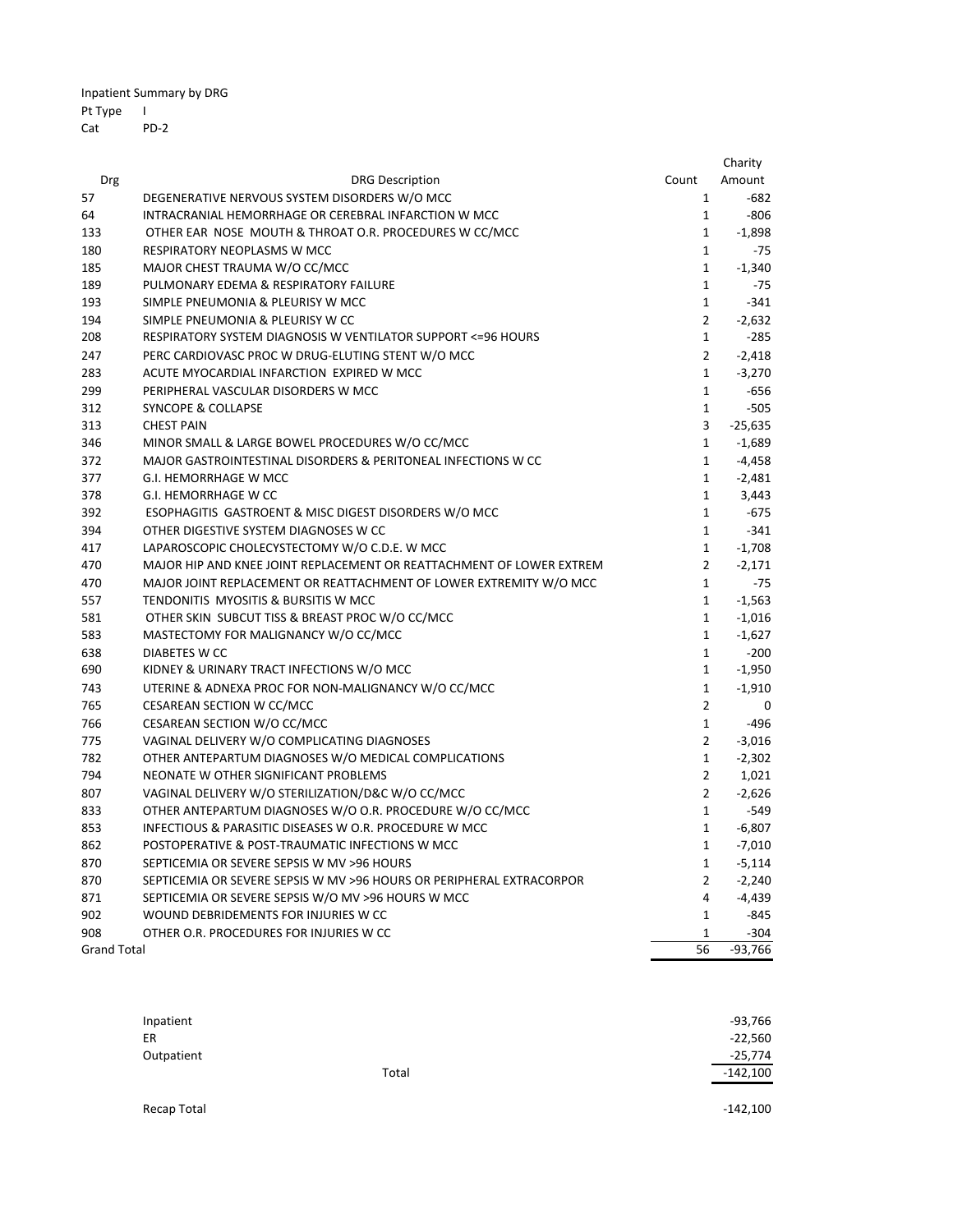ER Summary by CPT Pt Type E Cat PD‐2

| Drg                | <b>CPT Desc</b>                                   | Count | Charity<br>Amount |
|--------------------|---------------------------------------------------|-------|-------------------|
| 29540              | STRAPPING; ANKLE AND/OR FOOT                      | 1     | $-162$            |
| 74160              | COMPUTED TOMOGRAPHY ABDOMEN                       | 1     | -899              |
| 90715              | TETANUS DIPHTHERIA TOXOIDS AND ACELLULAR          | 1     | $-1,589$          |
| 96372              | THERAPEUTIC PROPHYLACTIC OR DIAGNOSTIC INJECTION  | 3     | $-680$            |
| 96374              | THERAPEUTIC PROPHYLACTIC OR DIAGNOSTIC INJECTION  | 12    | $-6.079$          |
| 99283              | EMERGENCY DEPARTMENT VISIT FOR THE EVALUATION AND | 5     | $-2.494$          |
| 99284              | EMERGENCY DEPARTMENT VISIT FOR THE EVALUATION AND | 10    | $-10,277$         |
| 99285              | EMERGENCY DEPARTMENT VISIT FOR THE EVALUATION AND | 1     | $-381$            |
| <b>Grand Total</b> |                                                   | 34    | $-22.560$         |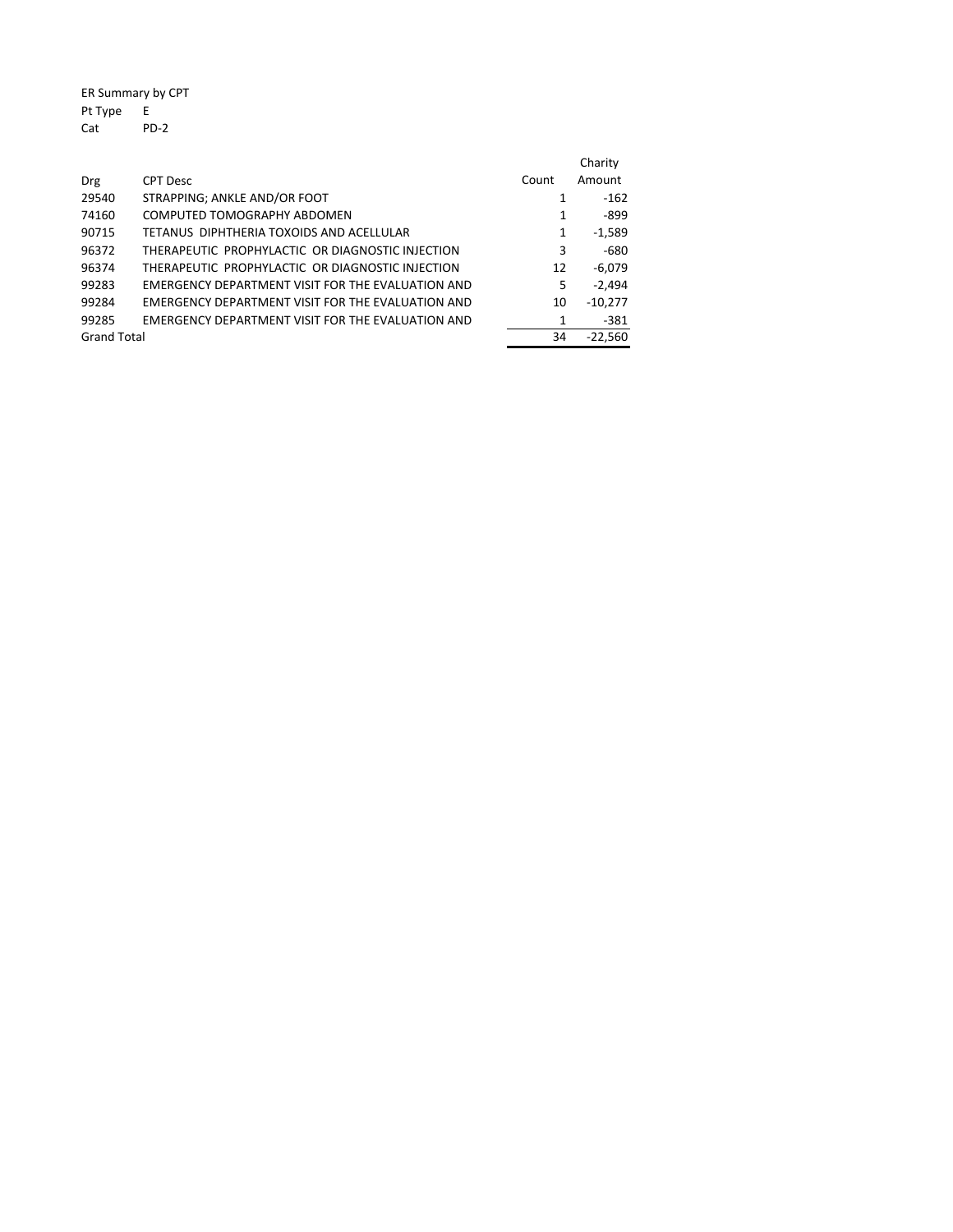Outpatient Summary by CPT

## Pt Type O

PD-2

|                    |                                                  |                | Charity   |
|--------------------|--------------------------------------------------|----------------|-----------|
| Drg                | <b>CPT Desc</b>                                  | Count          | Amount    |
| 11042              | DEBRIDEMENT SUBCUTANEOUS TISSUE (INCLUDES        | $\overline{2}$ | $-163$    |
| 11043              | DEBRIDEMENT MUSCLE AND/OR FASCIA (INCLUDES       | 4              | $-570$    |
| 19304              | Mastectomy subcutaneous                          | $\mathbf{1}$   | $-270$    |
| 22903              | EXCISION TUMOR SOFT TISSUE OF ABDOMINAL WALL     | $\mathbf{1}$   | $-2,250$  |
| 30420              | RHINOPLASTY PRIMARY; INCLUDING MAJOR SEPTAL      | $\mathbf{1}$   | $-100$    |
| 33208              | INSERTION OF NEW OR REPLACEMENT OF PERMANENT     | $\mathbf{1}$   | $-4,098$  |
| 33282              | Implantation of patient-activated cardiac event  | 3              | $-862$    |
| 36430              | TRANSFUSION BLOOD OR BLOOD COMPONENTS            | $\mathbf{1}$   | $-748$    |
| 43237              | ESOPHAGOGASTRODUODENOSCOPY FLEXIBLE TRANSORAL;   | $\mathbf{1}$   | $-165$    |
| 43238              | ESOPHAGOGASTRODUODENOSCOPY FLEXIBLE TRANSORAL;   | $\mathbf{1}$   | $-486$    |
| 43239              | ESOPHAGOGASTRODUODENOSCOPY FLEXIBLE TRANSORAL;   | $\mathbf{1}$   | $-262$    |
| 44970              | LAPAROSCOPY SURGICAL APPENDECTOMY                | $\mathbf{1}$   | $-1,344$  |
| 47562              | LAPAROSCOPY SURGICAL; CHOLECYSTECTOMY            | 1              | $-1,800$  |
| 49655              | LAPAROSCOPY SURGICAL REPAIR INCISIONAL HERNIA    | $\mathbf{1}$   | $-3,778$  |
| 52332              | CYSTOURETHROSCOPY WITH INSERTION OF INDWELLING   | $\mathbf{1}$   | $-2,174$  |
| 59025              | FETAL NON-STRESS TEST                            | $\overline{2}$ | $-281$    |
| 59320              | CERCLAGE OF CERVIX DURING PREGNANCY; VAGINAL     | $\mathbf{1}$   | $-103$    |
| 60220              | TOTAL THYROID LOBECTOMY UNILATERAL; WITH OR      | $\mathbf{1}$   | $-1,374$  |
| 60240              | THYROIDECTOMY TOTAL OR COMPLETE                  | $\mathbf{1}$   | $-1,126$  |
| 78264              | GASTRIC EMPTYING IMAGING STUDY (EG SOLID LIQUID  | $\mathbf{1}$   | $-56$     |
| 85025              | BLOOD COUNT; COMPLETE (CBC) AUTOMATED (HGB HCT   | $\overline{2}$ | $-190$    |
| 96374              | THERAPEUTIC PROPHYLACTIC OR DIAGNOSTIC INJECTION | $\overline{2}$ | $-199$    |
| 96413              | CHEMOTHERAPY ADMINISTRATION INTRAVENOUS INFUSION | $\overline{2}$ | $-2,806$  |
| 99203              | OFFICE OR OTHER OUTPATIENT VISIT FOR THE         | $\mathbf{1}$   | $-381$    |
| 99212              | OFFICE OR OTHER OUTPATIENT VISIT FOR THE         | $\mathbf{1}$   | $-11$     |
| 99213              | OFFICE OR OTHER OUTPATIENT VISIT FOR THE         | $\overline{2}$ | $-94$     |
| J1650              | Injection enoxaparin sodium 10 mg                | $\mathbf{1}$   | -83       |
| <b>Grand Total</b> |                                                  | 38             | $-25,774$ |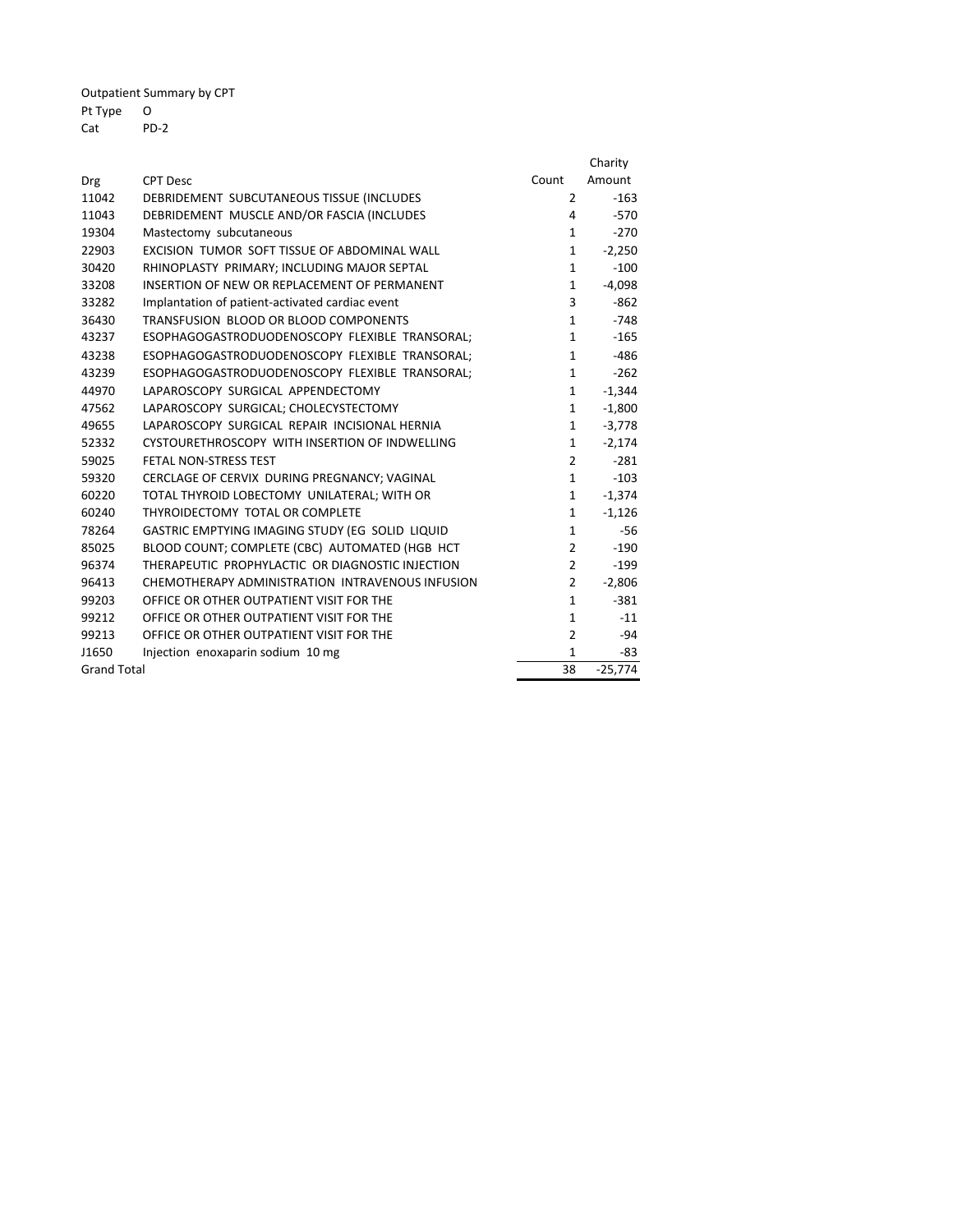| Pt Type |        |
|---------|--------|
| Cat     | $PD-3$ |

|     |                                                                         |                | Charity  |
|-----|-------------------------------------------------------------------------|----------------|----------|
| Drg | <b>DRG Description</b>                                                  | Count          | Amount   |
| 3   | ECMO OR TRACH W MV >96 HRS OR PDX EXC FACE MOUTH & NECK W MAJ O.R.      | 1              | $-1,288$ |
| 4   | TRACH W MV >96 HRS OR PDX EXC FACE MOUTH & NECK W/O MAJ O.R.            | 1              | $-900$   |
| 25  | CRANIOTOMY & ENDOVASCULAR INTRACRANIAL PROCEDURES W MCC                 | 1              | $-5,255$ |
| 47  | Transient ischemia                                                      | 1              | $-27$    |
| 54  | NERVOUS SYSTEM NEOPLASMS W MCC                                          | $\mathbf{1}$   | $-3,343$ |
| 55  | Head trauma w coma >1 hr or hemorrhage                                  | $\overline{2}$ | 0        |
| 56  | DEGENERATIVE NERVOUS SYSTEM DISORDERS W MCC                             | 1              | $-900$   |
| 57  | DEGENERATIVE NERVOUS SYSTEM DISORDERS W/O MCC                           | $\overline{2}$ | $-1,200$ |
| 59  | MULTIPLE SCLEROSIS & CEREBELLAR ATAXIA W CC                             | 1              | $-1,364$ |
| 64  | INTRACRANIAL HEMORRHAGE OR CEREBRAL INFARCTION W MCC                    | 5              | $-6,761$ |
| 65  | INTRACRANIAL HEMORRHAGE OR CEREBRAL INFARCTION W CC OR TPA IN 24 HRS    | 6              | $-7,344$ |
| 69  | Transient ischemia                                                      | $\mathbf 1$    | $-600$   |
| 69  | TRANSIENT ISCHEMIA W/O THROMBOLYTIC                                     | 1              | $-1,340$ |
| 74  | CRANIAL & PERIPHERAL NERVE DISORDERS W/O MCC                            | 3              | $-7,317$ |
| 78  | HYPERTENSIVE ENCEPHALOPATHY W CC                                        | $\mathbf{1}$   | $-25$    |
| 86  | TRAUMATIC STUPOR & COMA COMA <1 HR W CC                                 | 1              | $-1,364$ |
| 91  | OTHER DISORDERS OF NERVOUS SYSTEM W MCC                                 | $\mathbf{1}$   | $-1,500$ |
| 92  | OTHER DISORDERS OF NERVOUS SYSTEM W CC                                  | $\mathbf{1}$   | $-1,316$ |
| 93  | OTHER DISORDERS OF NERVOUS SYSTEM W/O CC/MCC                            | $\mathbf{1}$   | $-255$   |
| 101 | SEIZURES W/O MCC                                                        | $\overline{2}$ | $-959$   |
| 140 | Chronic obstructive pulmonary disease                                   | $\mathbf{1}$   | $-1,223$ |
| 149 | DYSEQUILIBRIUM                                                          | 3              | $-1,800$ |
| 154 | OTHER EAR NOSE MOUTH & THROAT DIAGNOSES W MCC                           | $\mathbf{1}$   | $-1,364$ |
| 158 | DENTAL & ORAL DISEASES W CC                                             | $\mathbf{1}$   | $-1,288$ |
| 159 | DENTAL & ORAL DISEASES W/O CC/MCC                                       | $\mathbf{1}$   | $-250$   |
| 167 | OTHER RESP SYSTEM O.R. PROCEDURES W CC                                  | $\mathbf{1}$   | $-2,350$ |
| 175 | PULMONARY EMBOLISM W MCC                                                | $\mathbf{1}$   | $-1,316$ |
| 177 | RESPIRATORY INFECTIONS & INFLAMMATIONS W MCC                            | $\mathbf{1}$   | $-1,340$ |
| 180 | RESPIRATORY NEOPLASMS W MCC                                             | $\overline{2}$ | $-2,264$ |
| 184 | MAJOR CHEST TRAUMA W CC                                                 | $\mathbf{1}$   | $-1,260$ |
| 186 | PLEURAL EFFUSION W MCC                                                  | $\mathbf{1}$   | $-300$   |
| 189 | PULMONARY EDEMA & RESPIRATORY FAILURE                                   | $\mathbf{1}$   | $-294$   |
| 190 | CHRONIC OBSTRUCTIVE PULMONARY DISEASE W MCC                             | $\mathbf{1}$   | $-1,440$ |
| 191 | CHRONIC OBSTRUCTIVE PULMONARY DISEASE W CC                              | 3              | $-2,964$ |
| 192 | CHRONIC OBSTRUCTIVE PULMONARY DISEASE W/O CC/MCC                        | 1              | $-1,188$ |
| 193 | SIMPLE PNEUMONIA & PLEURISY W MCC                                       | 5              | $-7,044$ |
| 194 | Heart failure                                                           | $\overline{2}$ | $-197$   |
| 194 | SIMPLE PNEUMONIA & PLEURISY W CC                                        | 5              | $-5,564$ |
| 201 | Cardiac arrhythmia & conduction disorders                               | 1              | -71      |
| 203 | BRONCHITIS & ASTHMA W/O CC/MCC                                          | $\overline{2}$ | $-1,965$ |
| 203 | <b>CHEST PAIN</b>                                                       | $\overline{2}$ | -169     |
| 207 | RESPIRATORY SYSTEM DIAGNOSIS W VENTILATOR SUPPORT >96 HOURS             | $\mathbf{1}$   | $-300$   |
| 207 | RESPIRATORY SYSTEM DIAGNOSIS W VENTILATOR SUPPORT >96 HOURS OR PERIP    | $\mathbf{1}$   | $-1,364$ |
| 208 | <b>RESPIRATORY SYSTEM DIAGNOSIS W VENTILATOR SUPPORT &lt;= 96 HOURS</b> | 3              | $-3,013$ |
| 208 | RESPIRATORY SYSTEM DIAGNOSIS W VENTILATOR SUPPORT <96 HOURS             | 1              | $-1,288$ |
| 234 | CORONARY BYPASS W CARDIAC CATH W/O MCC                                  | 1              | $-1,340$ |
| 243 | PERMANENT CARDIAC PACEMAKER IMPLANT W CC                                | 1              | $-300$   |
| 244 | PERMANENT CARDIAC PACEMAKER IMPLANT W/O CC/MCC                          | 1              | $-1,316$ |
| 247 | PERC CARDIOVASC PROC W DRUG-ELUTING STENT W/O MCC                       | 1              | $-1,316$ |
| 252 | OTHER VASCULAR PROCEDURES W MCC                                         | 1              | $-1,260$ |
|     |                                                                         |                |          |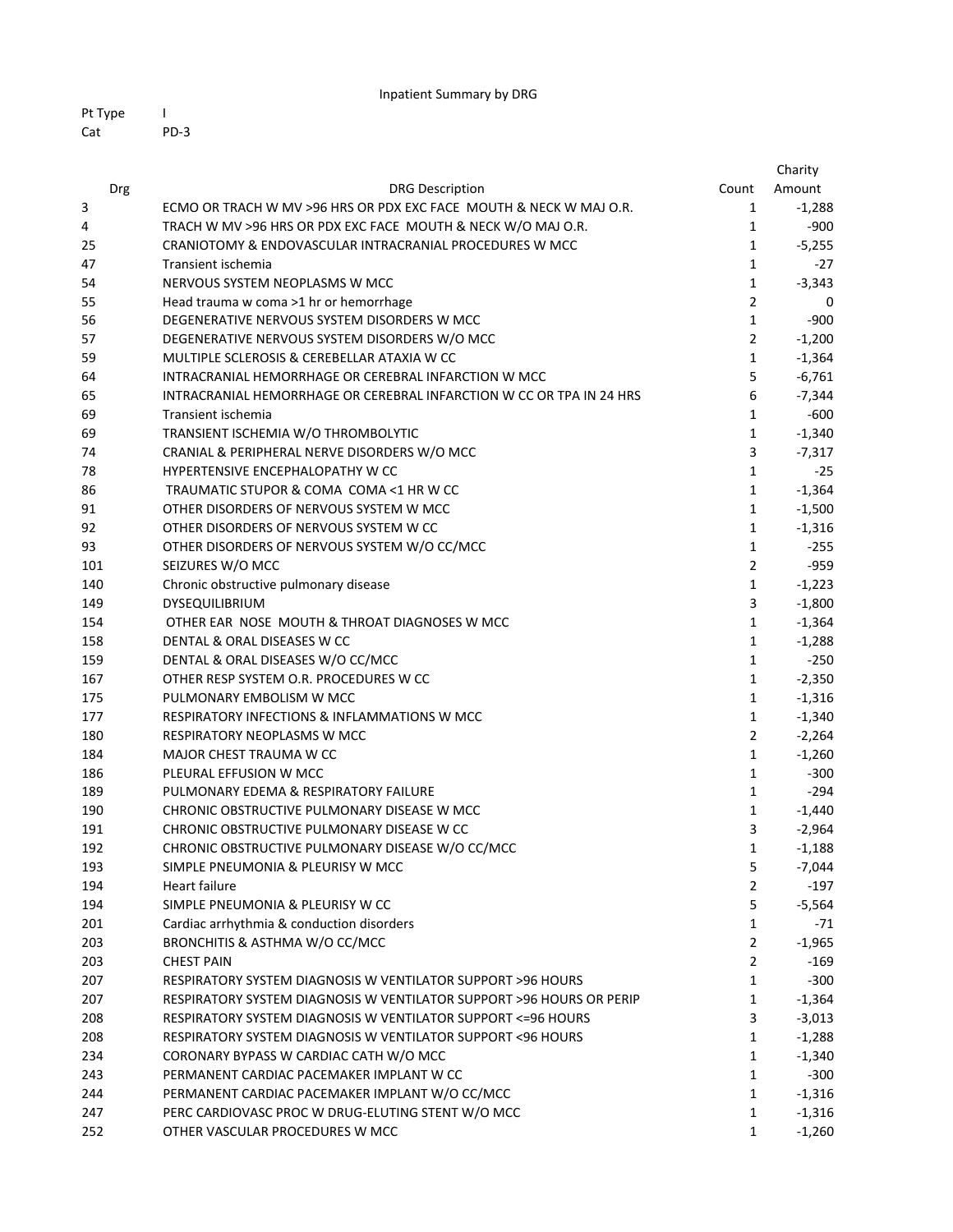| 262 | CARDIAC PACEMAKER REVISION EXCEPT DEVICE REPLACEMENT W/O CC/MCC      | 1              | $-1,316$  |
|-----|----------------------------------------------------------------------|----------------|-----------|
| 264 | OTHER CIRCULATORY SYSTEM O.R. PROCEDURES                             | 1              | $-1,340$  |
| 286 | CIRCULATORY DISORDERS EXCEPT AMI W CARD CATH W MCC                   | 1              | $-600$    |
| 291 | <b>HEART FAILURE &amp; SHOCK W MCC</b>                               | $\mathbf{1}$   | $-588$    |
| 291 | HEART FAILURE & SHOCK W MCC OR PERIPHERAL EXTRACORPOREAL MEMBRANE OX | 5              | $-6,796$  |
| 296 | CARDIAC ARREST UNEXPLAINED W MCC OR PERIPHERAL EXTRACORPOREAL MEMB   | $\mathbf{1}$   | $-480$    |
| 300 | PERIPHERAL VASCULAR DISORDERS W CC                                   | $\mathbf{1}$   | $-1,316$  |
| 301 | Hip joint replacement                                                | $\mathbf{1}$   | $-3,806$  |
| 301 | PERIPHERAL VASCULAR DISORDERS W/O CC/MCC                             | 1              | $-1,316$  |
| 308 | CARDIAC ARRHYTHMIA & CONDUCTION DISORDERS W MCC                      | $\mathbf{1}$   | $-5,778$  |
| 310 | CARDIAC ARRHYTHMIA & CONDUCTION DISORDERS W/O CC/MCC                 | 3              | $-2,255$  |
| 311 | <b>ANGINA PECTORIS</b>                                               | $\mathbf{1}$   | $-1,340$  |
| 312 | <b>SYNCOPE &amp; COLLAPSE</b>                                        | 4              | $-1,960$  |
| 313 | <b>CHEST PAIN</b>                                                    | 12             | $-11,074$ |
| 314 | OTHER CIRCULATORY SYSTEM DIAGNOSES W MCC                             | $\mathbf{1}$   | $-1,364$  |
| 315 | OTHER CIRCULATORY SYSTEM DIAGNOSES W CC                              | $\overline{2}$ | $-3,516$  |
| 329 | MAJOR SMALL & LARGE BOWEL PROCEDURES W MCC                           | $\mathbf{1}$   | $-1,340$  |
| 331 | MAJOR SMALL & LARGE BOWEL PROCEDURES W/O CC/MCC                      | $\mathbf{1}$   | $-973$    |
| 377 | G.I. HEMORRHAGE W MCC                                                | $\overline{2}$ | $-1,400$  |
| 378 | G.I. HEMORRHAGE W CC                                                 | 8              | $-10,397$ |
| 379 | G.I. HEMORRHAGE W/O CC/MCC                                           | $\overline{2}$ | -944      |
| 380 | COMPLICATED PEPTIC ULCER W MCC                                       | $\mathbf{1}$   | $-201$    |
| 385 | INFLAMMATORY BOWEL DISEASE W MCC                                     | $\mathbf{1}$   | $-1,000$  |
| 389 | <b>G.I. OBSTRUCTION W CC</b>                                         | $\mathbf{1}$   | $-1,288$  |
| 390 | G.I. OBSTRUCTION W/O CC/MCC                                          | 4              | $-4,268$  |
| 392 | ESOPHAGITIS GASTROENT & MISC DIGEST DISORDERS W/O MCC                | 6              | $-8,077$  |
| 393 | OTHER DIGESTIVE SYSTEM DIAGNOSES W MCC                               | $\mathbf{1}$   | $-1,340$  |
| 417 | LAPAROSCOPIC CHOLECYSTECTOMY W/O C.D.E. W MCC                        | $\mathbf{1}$   | $-825$    |
| 418 | LAPAROSCOPIC CHOLECYSTECTOMY W/O C.D.E. W CC                         | $\mathbf{1}$   | $-3,584$  |
| 419 | LAPAROSCOPIC CHOLECYSTECTOMY W/O C.D.E. W/O CC/MCC                   | $\overline{2}$ | $-5,487$  |
| 435 | MALIGNANCY OF HEPATOBILIARY SYSTEM OR PANCREAS W MCC                 | $\mathbf{1}$   | $-300$    |
| 439 | DISORDERS OF PANCREAS EXCEPT MALIGNANCY W CC                         | $\mathbf{1}$   | $-4,325$  |
| 440 | DISORDERS OF PANCREAS EXCEPT MALIGNANCY W/O CC/MCC                   | $\mathbf{1}$   | $-24$     |
| 445 | DISORDERS OF THE BILIARY TRACT W CC                                  | $\mathbf{1}$   | $-2,243$  |
|     |                                                                      |                |           |
| 455 | COMBINED ANTERIOR/POSTERIOR SPINAL FUSION W/O CC/MCC                 | $\mathbf{1}$   | $-4,057$  |
| 463 | Kidney & urinary tract infections                                    | $\mathbf{1}$   | $-112$    |
| 470 | MAJOR HIP AND KNEE JOINT REPLACEMENT OR REATTACHMENT OF LOWER EXTREM | 6              | $-7,252$  |
| 481 | HIP & FEMUR PROCEDURES EXCEPT MAJOR JOINT W CC                       | $\overline{2}$ | $-2,680$  |
| 501 | SOFT TISSUE PROCEDURES W CC                                          | 1              | $-1,340$  |
| 537 | SPRAINS STRAINS & DISLOCATIONS OF HIP PELVIS & THIGH W CC/MCC        | $\mathbf{1}$   | $-1,364$  |
| 546 | CONNECTIVE TISSUE DISORDERS W CC                                     | $\mathbf{1}$   | $-1,288$  |
| 552 | MEDICAL BACK PROBLEMS W/O MCC                                        | $\mathbf{1}$   | $-1,364$  |
| 554 | BONE DISEASES & ARTHROPATHIES W/O MCC                                | $\mathbf{1}$   | $-1,340$  |
| 556 | SIGNS & SYMPTOMS OF MUSCULOSKELETAL SYSTEM & CONN TISSUE W/O MCC     | $\mathbf 1$    | $-1,039$  |
| 560 | AFTERCARE MUSCULOSKELETAL SYSTEM & CONNECTIVE TISSUE W CC            | $\mathbf{1}$   | $-827$    |
| 563 | FX SPRN STRN & DISL EXCEPT FEMUR HIP PELVIS & THIGH W/O MCC          | $\mathbf 1$    | $-1,364$  |
| 563 | FX SPRN STRN & DISL EXCEPT FEMUR HIP PELVIS & THIGH W/O MCC          | $\mathbf 2$    | $-1,485$  |
| 603 | CELLULITIS W/O MCC                                                   | 3              | $-3,096$  |
| 607 | MINOR SKIN DISORDERS W/O MCC                                         | $\mathbf{1}$   | $-100$    |
| 621 | O.R. PROCEDURES FOR OBESITY W/O CC/MCC                               | 1              | $-4,614$  |
| 628 | OTHER ENDOCRINE NUTRIT & METAB O.R. PROC W MCC                       | 1              | $-900$    |
| 637 | DIABETES W MCC                                                       | $\mathbf{1}$   | $-1,316$  |
| 638 | DIABETES W CC                                                        | 5              | $-3,564$  |
| 639 | DIABETES W/O CC/MCC                                                  | $\mathbf{1}$   | $-1,364$  |
| 640 | MISC DISORDERS OF NUTRITION METABOLISM FLUIDS/ELECTROLYTES W MCC     | $\mathbf{1}$   | $-1,364$  |
| 640 | MISC DISORDERS OF NUTRITION METABOLISM FLUIDS/ELECTROLYTES W MCC     | 1              | $-1,316$  |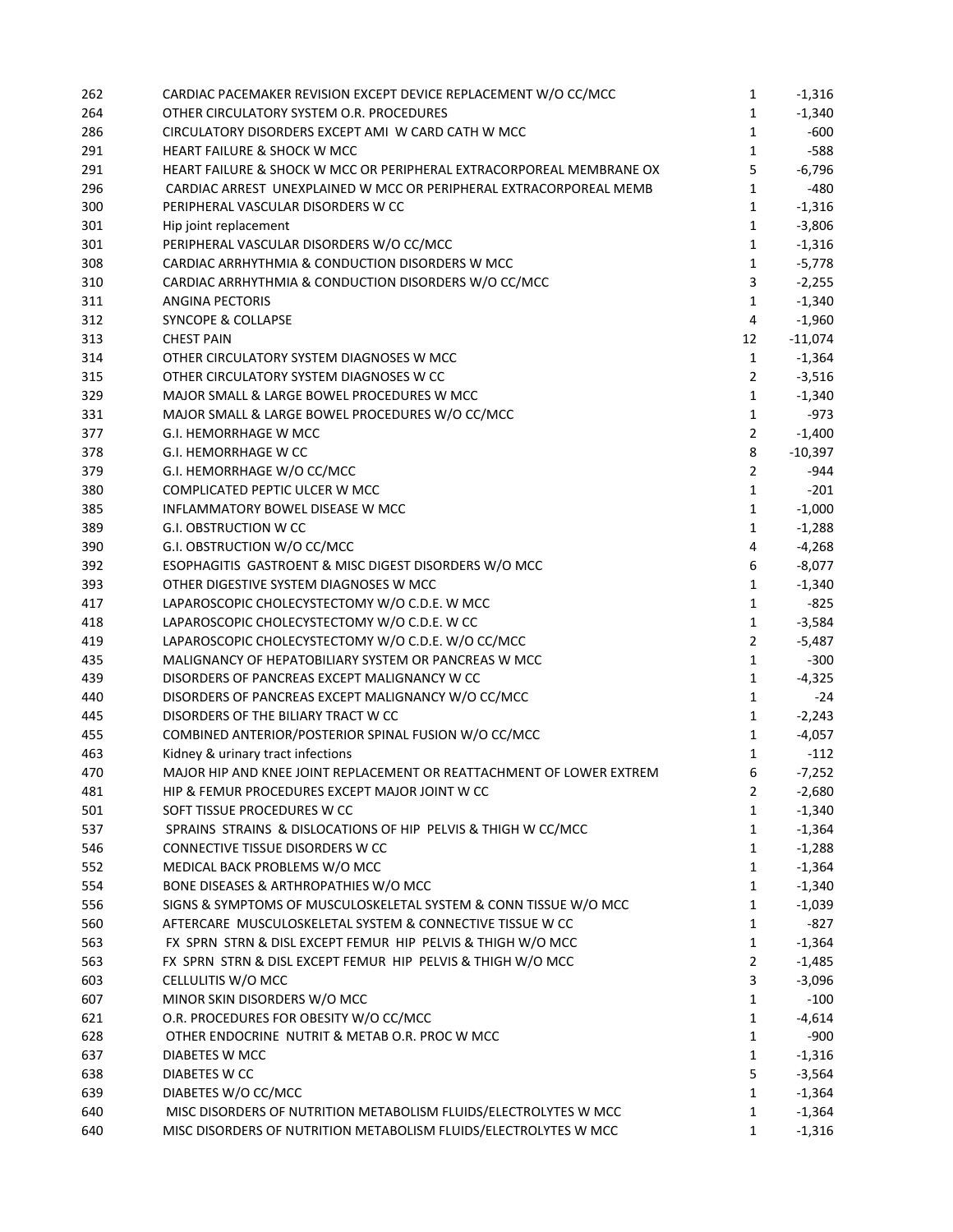| 641                | MISC DISORDERS OF NUTRITION METABOLISM FLUIDS/ELECTROLYTES W/O MCC   | $\mathbf 1$    | -960       |
|--------------------|----------------------------------------------------------------------|----------------|------------|
| 644                | <b>ENDOCRINE DISORDERS W CC</b>                                      | $\mathbf 1$    | $-1,316$   |
| 645                | ENDOCRINE DISORDERS W/O CC/MCC                                       | $\mathbf 1$    | $-1,364$   |
| 674                | OTHER KIDNEY & URINARY TRACT PROCEDURES W CC                         | $\mathbf 1$    | $-1,500$   |
| 683                | RENAL FAILURE W CC                                                   | 3              | $-2,390$   |
| 689                | KIDNEY & URINARY TRACT INFECTIONS W MCC                              | $\overline{2}$ | $-1,916$   |
| 690                | KIDNEY & URINARY TRACT INFECTIONS W/O MCC                            | $\overline{2}$ | $-628$     |
| 699                | OTHER KIDNEY & URINARY TRACT DIAGNOSES W CC                          | $\mathbf 1$    | $-1,364$   |
| 720                | Septicemia & disseminated infections                                 | $\mathbf{1}$   | $-4,575$   |
| 734                | PELVIC EVISCERATION RAD HYSTERECTOMY & RAD VULVECTOMY W CC/MCC       | $\mathbf 1$    | $-1,500$   |
| 740                | UTERINE ADNEXA PROC FOR NON-OVARIAN/ADNEXAL MALIG W CC               | 1              | $-1,364$   |
| 742                | UTERINE & ADNEXA PROC FOR NON-MALIGNANCY W CC/MCC                    | 3              | $-8,110$   |
| 743                | UTERINE & ADNEXA PROC FOR NON-MALIGNANCY W/O CC/MCC                  | $\mathbf{1}$   | $-4,254$   |
| 759                | INFECTIONS FEMALE REPRODUCTIVE SYSTEM W/O CC/MCC                     | 1              | $-1,714$   |
| 765                | CESAREAN SECTION W CC/MCC                                            | $\mathbf 1$    | $-250$     |
| 766                | CESAREAN SECTION W/O CC/MCC                                          | 2              | $-2,710$   |
| 767                | VAGINAL DELIVERY W STERILIZATION &/OR D&C                            | 2              | $-7,597$   |
| 768                | VAGINAL DELIVERY W O.R. PROC EXCEPT STERIL &/OR D&C                  | $\mathbf 1$    | $-3,843$   |
| 775                | VAGINAL DELIVERY W/O COMPLICATING DIAGNOSES                          | 4              | $-5,010$   |
| 788                | CESAREAN SECTION W/O STERILIZATION W/O CC/MCC                        | 3              | $-5,573$   |
| 794                | NEONATE W OTHER SIGNIFICANT PROBLEMS                                 | 1              | -195       |
| 795                | <b>NORMAL NEWBORN</b>                                                | 4              | $-1,421$   |
| 807                | VAGINAL DELIVERY W/O STERILIZATION/D&C W/O CC/MCC                    | 6              | $-9,283$   |
| 808                | MAJOR HEMATOL/IMMUN DIAG EXC SICKLE CELL CRISIS & COAGUL W MCC       | 1              | $-1,258$   |
| 811                | RED BLOOD CELL DISORDERS W MCC                                       | $\mathbf 1$    | $-900$     |
| 812                | RED BLOOD CELL DISORDERS W/O MCC                                     | 5              | $-3,824$   |
| 813                | <b>COAGULATION DISORDERS</b>                                         | 1              | $-900$     |
| 824                | LYMPHOMA & NON-ACUTE LEUKEMIA W OTHER PROC W CC                      | 1              | $-900$     |
| 833                | OTHER ANTEPARTUM DIAGNOSES W/O O.R. PROCEDURE W/O CC/MCC             | 3              | $-2,603$   |
| 853                | INFECTIOUS & PARASITIC DISEASES W O.R. PROCEDURE W MCC               | 2              | $-2,600$   |
| 857                | POSTOPERATIVE OR POST-TRAUMATIC INFECTIONS W O.R. PROC W CC          | $\overline{2}$ | 0          |
| 861                | Signs symptoms & other factors influencing health status             | $\mathbf{1}$   | -13        |
| 863                | POSTOPERATIVE & POST-TRAUMATIC INFECTIONS W/O MCC                    | 1              | $-24$      |
| 864                | <b>FEVER</b>                                                         | 1              | $-406$     |
| 870                | SEPTICEMIA OR SEVERE SEPSIS W MV >96 HOURS                           | 1              | $-1,260$   |
| 870                | SEPTICEMIA OR SEVERE SEPSIS W MV >96 HOURS OR PERIPHERAL EXTRACORPOR | $\overline{2}$ | $-2,264$   |
| 871                | SEPTICEMIA OR SEVERE SEPSIS W/O MV >96 HOURS W MCC                   | 19             | $-17,752$  |
| 871                | SEPTICEMIA OR SEVERE SEPSIS W/O MV 96+ HOURS W MCC                   | 1              | $-7,095$   |
| 872                | SEPTICEMIA OR SEVERE SEPSIS W/O MV >96 HOURS W/O MCC                 | 3              | $-4,228$   |
| 909                | OTHER O.R. PROCEDURES FOR INJURIES W/O CC/MCC                        | 1              | $-1,210$   |
| 917                | POISONING & TOXIC EFFECTS OF DRUGS W MCC                             | 2              | $-2,358$   |
| 918                | POISONING & TOXIC EFFECTS OF DRUGS W/O MCC                           | $\mathbf 1$    | $-1,364$   |
| 919                | <b>COMPLICATIONS OF TREATMENT W MCC</b>                              | 2              | $-2,652$   |
| 948                | SIGNS & SYMPTOMS W/O MCC                                             | 1              | -917       |
| 982                | EXTENSIVE O.R. PROCEDURE UNRELATED TO PRINCIPAL DIAGNOSIS W CC       | 1              | $-1,364$   |
| <b>Grand Total</b> |                                                                      | 287            | $-350,939$ |
|                    |                                                                      |                |            |

| Inpatient  |       | $-350,939$ |
|------------|-------|------------|
| <b>ER</b>  |       | $-172,023$ |
| Outpatient |       | $-66,036$  |
|            | Total | $-588,999$ |
|            |       |            |

Recap Total **Figure 2018** – 588,999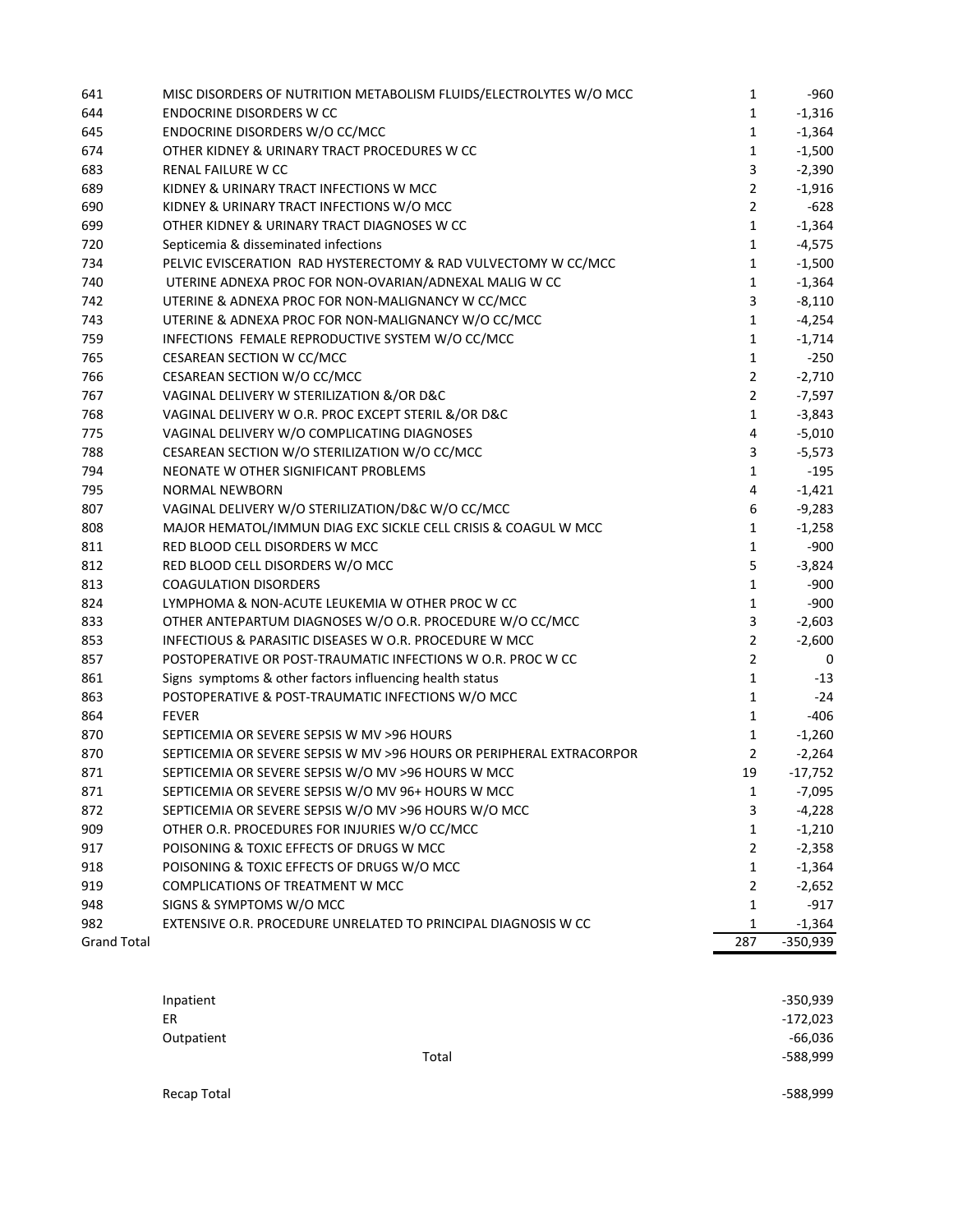ER Summary by CPT

| Pt Type | F    |
|---------|------|
| Cat     | PD-3 |

|                    |                                                    |                | Charity    |
|--------------------|----------------------------------------------------|----------------|------------|
| Drg                | <b>CPT Desc</b>                                    | Count          | Amount     |
| 10060              | INCISION AND DRAINAGE OF ABSCESS (EG CARBUNCLE     | 1              | $-339$     |
| 10061              | INCISION AND DRAINAGE OF ABSCESS (EG CARBUNCLE     | 2              | $-814$     |
| 12001              | SIMPLE REPAIR OF SUPERFICIAL WOUNDS OF SCALP       | 9              | $-991$     |
| 12002              | SIMPLE REPAIR OF SUPERFICIAL WOUNDS OF SCALP       | $\overline{2}$ | $-237$     |
| 12011              | SIMPLE REPAIR OF SUPERFICIAL WOUNDS OF FACE EARS   | 7              | $-528$     |
| 12013              | SIMPLE REPAIR OF SUPERFICIAL WOUNDS OF FACE EARS   | $\overline{2}$ | $-246$     |
| 12044              | REPAIR INTERMEDIATE WOUNDS OF NECK HANDS FEET      | $\mathbf{1}$   | $-250$     |
| 12052              | REPAIR INTERMEDIATE WOUNDS OF FACE EARS            | $\mathbf{1}$   | $-279$     |
| 13160              | SECONDARY CLOSURE OF SURGICAL WOUND OR DEHISCENCE  | $\mathbf{1}$   | -82        |
| 16020              | DRESSINGS AND/OR DEBRIDEMENT OF PARTIAL-THICKNESS  | 1              | $-52$      |
| 24640              | CLOSED TREATMENT OF RADIAL HEAD SUBLUXATION IN     | 1              | $-412$     |
| 29105              | APPLICATION OF LONG ARM SPLINT (SHOULDER TO HAND)  | 6              | $-1,382$   |
| 29125              | APPLICATION OF SHORT ARM SPLINT (FOREARM TO HAND); | 9              | $-624$     |
| 29505              | APPLICATION OF LONG LEG SPLINT (THIGH TO ANKLE OR  | 6              | $-504$     |
| 29515              | APPLICATION OF SHORT LEG SPLINT (CALF TO FOOT)     | 8              | $-2,928$   |
| 29530              | STRAPPING; KNEE                                    | $\overline{2}$ | $-340$     |
| 29540              | STRAPPING; ANKLE AND/OR FOOT                       | $\mathbf{1}$   | -90        |
| 30901              | CONTROL NASAL HEMORRHAGE ANTERIOR SIMPLE           | $\mathbf{1}$   | -64        |
| 31500              | INTUBATION ENDOTRACHEAL EMERGENCY PROCEDURE        | $\mathbf{1}$   | $-75$      |
| 32555              | THORACENTESIS NEEDLE OR CATHETER ASPIRATION OF     | $\mathbf{1}$   | -80        |
| 41250              | REPAIR OF LACERATION 2.5 CM OR LESS; FLOOR OF      | $\mathbf{1}$   | $-1,394$   |
| 43762              | REPLACEMENT OF GASTROSTOMY TUBE PERCUTANEOUS       | $\mathbf{1}$   | $-153$     |
| 51701              | INSERTION OF NON-INDWELLING BLADDER CATHETER (EG   | 1              | $-152$     |
| 51702              | INSERTION OF TEMPORARY INDWELLING BLADDER          | $\overline{7}$ | $-574$     |
| 90471              | IMMUNIZATION ADMINISTRATION (INCLUDES              | 9              | $-3,017$   |
| 90715              | TETANUS DIPHTHERIA TOXOIDS AND ACELLULAR           | 3              | $-465$     |
| 94640              | PRESSURIZED OR NONPRESSURIZED INHALATION TREATMENT | 17             | $-3,085$   |
| 96360              | INTRAVENOUS INFUSION HYDRATION; INITIAL 31         | $\mathbf{1}$   | $-75$      |
| 96365              | INTRAVENOUS INFUSION FOR THERAPY PROPHYLAXIS OR    | 23             | $-4,904$   |
| 96372              | THERAPEUTIC PROPHYLACTIC OR DIAGNOSTIC INJECTION   | 48             | $-8,201$   |
| 96374              | THERAPEUTIC PROPHYLACTIC OR DIAGNOSTIC INJECTION   | 201            | $-42,741$  |
| 99281              | EMERGENCY DEPARTMENT VISIT FOR THE EVALUATION AND  | 45             | $-5,307$   |
| 99282              | EMERGENCY DEPARTMENT VISIT FOR THE EVALUATION AND  | 57             | $-11,734$  |
| 99283              | EMERGENCY DEPARTMENT VISIT FOR THE EVALUATION AND  | 162            | $-35,041$  |
| 99284              | EMERGENCY DEPARTMENT VISIT FOR THE EVALUATION AND  | 282            | $-43,067$  |
| 99285              | EMERGENCY DEPARTMENT VISIT FOR THE EVALUATION AND  | 19             | $-1,796$   |
| <b>Grand Total</b> |                                                    | 940            | $-172,023$ |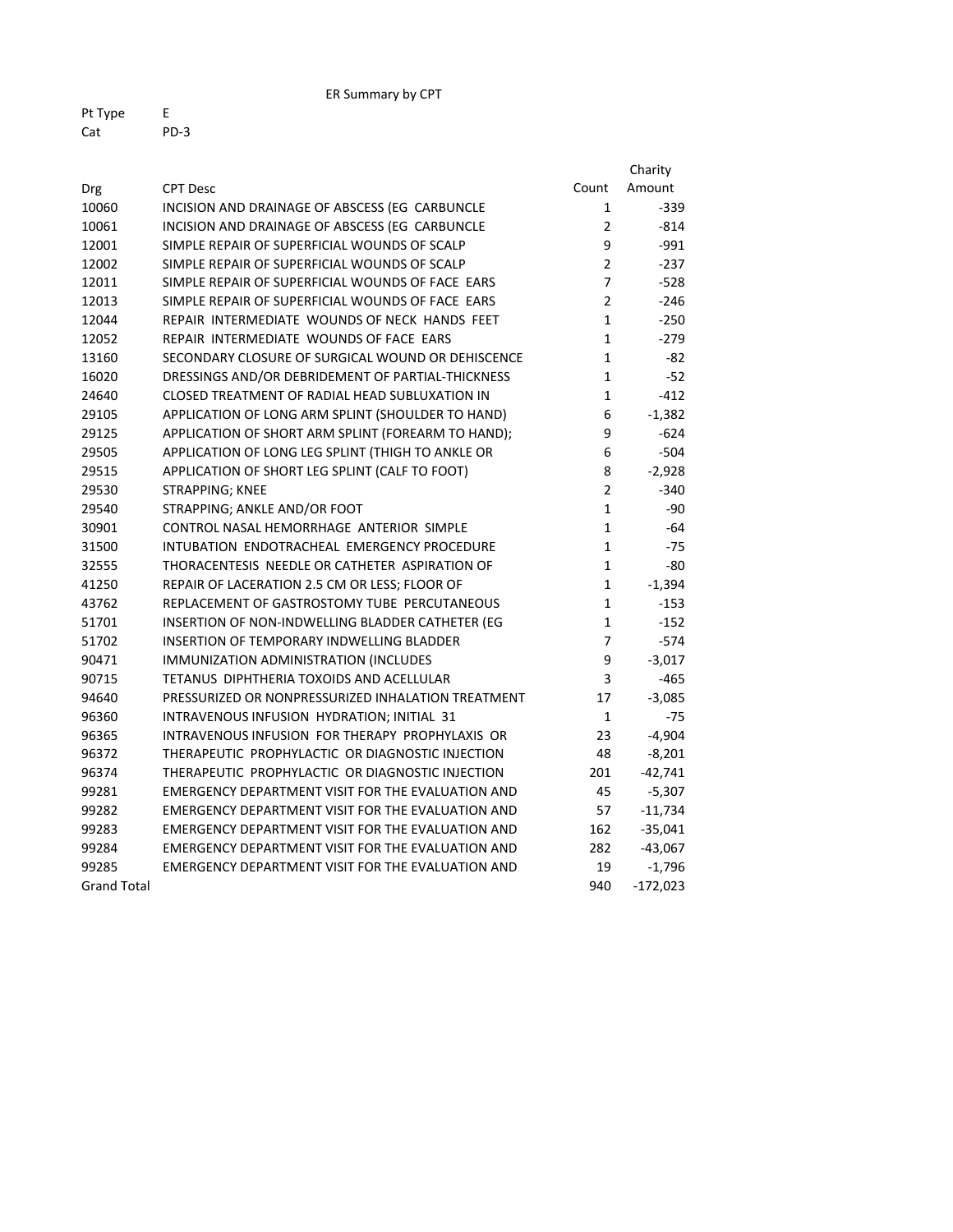Outpatient Summary by CPT

Pt Type O Cat PD‐3

|       |                                                    |                | Charity  |
|-------|----------------------------------------------------|----------------|----------|
| Drg   | <b>CPT Desc</b>                                    | Count          | Amount   |
| 10060 | INCISION AND DRAINAGE OF ABSCESS (EG CARBUNCLE     | $\mathbf{1}$   | -90      |
| 11042 | DEBRIDEMENT SUBCUTANEOUS TISSUE (INCLUDES          | 13             | $-4,579$ |
| 11043 | DEBRIDEMENT MUSCLE AND/OR FASCIA (INCLUDES         | 12             | $-2,118$ |
| 11770 | EXCISION OF PILONIDAL CYST OR SINUS; SIMPLE        | $\mathbf{1}$   | $-1,904$ |
| 20680 | REMOVAL OF IMPLANT; DEEP (EG BURIED WIRE PIN       | $\mathbf{1}$   | $-614$   |
| 28262 | CAPSULOTOMY MIDFOOT; EXTENSIVE INCLUDING           | $\mathbf{1}$   | $-175$   |
| 28295 | CORRECTION HALLUX VALGUS (BUNIONECTOMY) WITH       | $\mathbf{1}$   | $-617$   |
| 28750 | ARTHRODESIS GREAT TOE; METATARSOPHALANGEAL JOINT   | 1              | $-2,576$ |
| 30901 | CONTROL NASAL HEMORRHAGE ANTERIOR SIMPLE           | $\mathbf{1}$   | $-90$    |
| 31624 | BRONCHOSCOPY RIGID OR FLEXIBLE INCLUDING           | 3              | $-189$   |
| 32405 | BIOPSY LUNG OR MEDIASTINUM PERCUTANEOUS NEEDLE     | $\overline{2}$ | $-392$   |
| 33228 | REMOVAL OF PERMANENT PACEMAKER PULSE GENERATOR     | 1              | $-1,203$ |
| 36430 | TRANSFUSION BLOOD OR BLOOD COMPONENTS              | 4              | $-321$   |
| 36482 | ENDOVENOUS ABLATION THERAPY OF INCOMPETENT VEIN    | 1              | $-618$   |
| 36818 | ARTERIOVENOUS ANASTOMOSIS OPEN; BY UPPER ARM       | 1              | $-149$   |
| 36821 | ARTERIOVENOUS ANASTOMOSIS OPEN; DIRECT ANY SITE    | $\overline{2}$ | -393     |
| 36901 | INTRODUCTION OF NEEDLE(S) AND/OR CATHETER(S)       | 1              | $-177$   |
| 37221 | REVASCULARIZATION ENDOVASCULAR OPEN OR             | $\mathbf{1}$   | $-1,200$ |
| 37228 | REVASCULARIZATION ENDOVASCULAR OPEN OR             | $\mathbf{1}$   | $-2,253$ |
| 38792 | INJECTION PROCEDURE; RADIOACTIVE TRACER FOR        | $\mathbf{1}$   | $-30$    |
| 41899 | UNLISTED PROCEDURE DENTOALVEOLAR STRUCTURES        | $\mathbf{1}$   | $-1,859$ |
| 43235 | ESOPHAGOGASTRODUODENOSCOPY FLEXIBLE TRANSORAL;     | $\overline{2}$ | $-616$   |
| 43239 | ESOPHAGOGASTRODUODENOSCOPY FLEXIBLE TRANSORAL;     | 5              | $-908$   |
| 43244 | ESOPHAGOGASTRODUODENOSCOPY FLEXIBLE TRANSORAL;     | $\mathbf{1}$   | $-659$   |
| 43249 | ESOPHAGOGASTRODUODENOSCOPY FLEXIBLE TRANSORAL;     | 1              | -347     |
| 45100 | BIOPSY OF ANORECTAL WALL ANAL APPROACH (EG         | 1              | $-502$   |
| 45331 | SIGMOIDOSCOPY FLEXIBLE; WITH BIOPSY SINGLE OR      | 1              | $-174$   |
| 45385 | COLONOSCOPY FLEXIBLE; WITH REMOVAL OF TUMOR(S)     | 1              | $-75$    |
| 47562 | LAPAROSCOPY SURGICAL; CHOLECYSTECTOMY              | $\overline{2}$ | $-2,775$ |
| 47579 | UNLISTED LAPAROSCOPY PROCEDURE BILIARY TRACT       | $\mathbf{1}$   | $-1,581$ |
| 49083 | ABDOMINAL PARACENTESIS (DIAGNOSTIC OR              | 1              | $-193$   |
| 52310 | CYSTOURETHROSCOPY WITH REMOVAL OF FOREIGN BODY     | 1              | $-150$   |
| 52318 | LITHOLAPAXY: CRUSHING OR FRAGMENTATION OF CALCULUS | $\mathbf{1}$   | $-150$   |
| 52356 | CYSTOURETHROSCOPY WITH URETEROSCOPY AND/OR         | $\mathbf 1$    | $-150$   |
| 52630 | TRANSURETHRAL RESECTION; RESIDUAL OR REGROWTH OF   | $\mathbf{1}$   | $-50$    |
| 52649 | LASER ENUCLEATION OF THE PROSTATE WITH             | 1              | $-812$   |
| 54640 | ORCHIOPEXY INGUINAL OR SCROTAL APPROACH            | 1              | $-250$   |
| 57288 | SLING OPERATION FOR STRESS INCONTINENCE (EG        | $\mathbf{1}$   | $-226$   |
| 58558 | HYSTEROSCOPY SURGICAL; WITH SAMPLING (BIOPSY) OF   | 4              | $-3,998$ |
| 58571 | LAPAROSCOPY SURGICAL WITH TOTAL HYSTERECTOMY       | $\mathbf{1}$   | $-1,303$ |
| 58662 | LAPAROSCOPY SURGICAL; WITH FULGURATION OR          | $\overline{2}$ | $-2,444$ |
| 58999 | UNLISTED PROCEDURE FEMALE GENITAL SYSTEM           | $\mathbf{1}$   | $-1,098$ |
| 59025 | FETAL NON-STRESS TEST                              | $\mathbf{1}$   | $-746$   |
| 59899 | UNLISTED PROCEDURE MATERNITY CARE AND DELIVERY     | $\overline{2}$ | $-134$   |
| 66984 | EXTRACAPSULAR CATARACT REMOVAL WITH INSERTION OF   | $\mathbf{1}$   | $-411$   |
| 71260 | COMPUTED TOMOGRAPHY THORAX DIAGNOSTIC; WITH        | $\mathbf{1}$   | -60      |
| 72148 | MAGNETIC RESONANCE (EG PROTON) IMAGING SPINAL      | 3              | -73      |
| 73221 | MAGNETIC RESONANCE (EG PROTON) IMAGING ANY JOINT   | $\mathbf{1}$   | $-39$    |
| 73721 | MAGNETIC RESONANCE (EG PROTON) IMAGING ANY JOINT   | 1              | $-18$    |
| 74183 | MAGNETIC RESONANCE (EG PROTON) IMAGING ABDOMEN;    | $\mathbf{2}$   | $-133$   |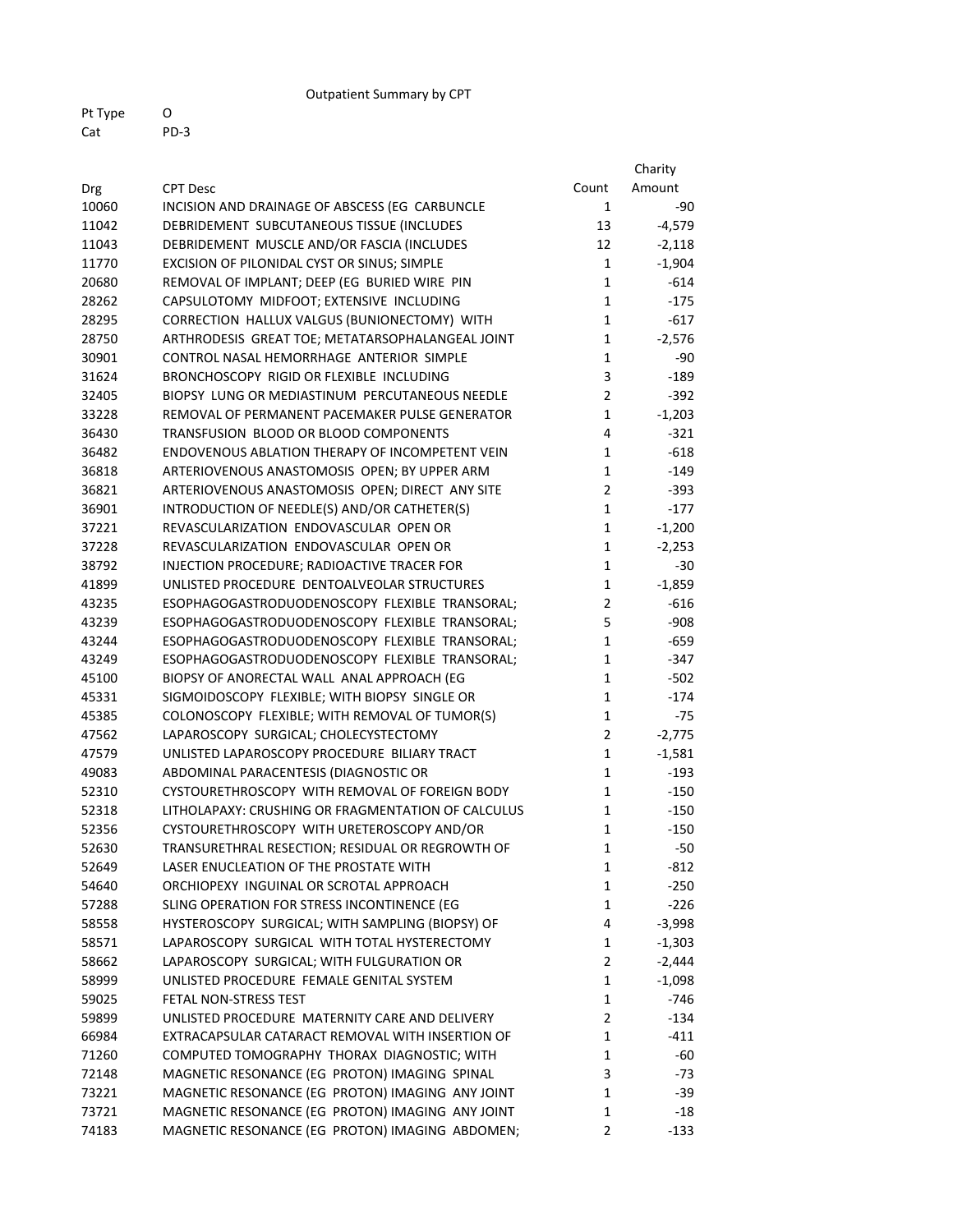| 74230              | RADIOLOGIC EXAMINATION SWALLOWING FUNCTION WITH    | 1              | $-33$     |
|--------------------|----------------------------------------------------|----------------|-----------|
| 74241              | Radiologic examination gastrointestinal tract      | $\mathbf{1}$   | $-47$     |
| 74247              | Radiological examination gastrointestinal tract    | $\mathbf 1$    | $-10$     |
| 74270              | RADIOLOGIC EXAMINATION COLON INCLUDING SCOUT       | $\mathbf 1$    | $-219$    |
| 78264              | GASTRIC EMPTYING IMAGING STUDY (EG SOLID LIQUID    | $\mathbf{1}$   | $-73$     |
| 81001              | URINALYSIS BY DIP STICK OR TABLET REAGENT FOR      | $\mathbf 1$    | $-33$     |
| 82247              | <b>BILIRUBIN; TOTAL</b>                            | $\mathbf 1$    | $-15$     |
| 82248              | <b>BILIRUBIN; DIRECT</b>                           | $\mathbf 1$    | $-97$     |
| 82947              | GLUCOSE; QUANTITATIVE BLOOD (EXCEPT REAGENT        | $\mathbf 1$    | $-134$    |
| 84702              | GONADOTROPIN CHORIONIC (HCG); QUANTITATIVE         | $\mathbf{1}$   | $-1,117$  |
| 85025              | BLOOD COUNT; COMPLETE (CBC) AUTOMATED (HGB HCT     | 4              | $-1,948$  |
| 86900              | BLOOD TYPING SEROLOGIC; ABO                        | $\mathbf{1}$   | $-171$    |
| 87205              | SMEAR PRIMARY SOURCE WITH INTERPRETATION; GRAM OR  | 3              | $-412$    |
| 88305              | LEVEL IV - SURGICAL PATHOLOGY GROSS AND            | 5              | -86       |
| 92928              | PERCUTANEOUS TRANSCATHETER PLACEMENT OF            | $\mathbf{1}$   | $-2,188$  |
| 92960              | CARDIOVERSION ELECTIVE ELECTRICAL CONVERSION OF    | $\mathbf{1}$   | $-47$     |
| 93005              | ELECTROCARDIOGRAM ROUTINE ECG WITH AT LEAST 12     | 3              | $-50$     |
| 93016              | CARDIOVASCULAR STRESS TEST USING MAXIMAL OR        | $\mathbf{1}$   | $-90$     |
| 93306              | ECHOCARDIOGRAPHY TRANSTHORACIC REAL-TIME WITH      | 5              | $-2,570$  |
| 93350              | ECHOCARDIOGRAPHY TRANSTHORACIC REAL-TIME WITH      | $\overline{2}$ | $-376$    |
| 93351              | ECHOCARDIOGRAPHY TRANSTHORACIC REAL-TIME WITH      | 9              | $-1,191$  |
| 93454              | CATHETER PLACEMENT IN CORONARY ARTERY(S) FOR       | $\mathbf{1}$   | -80       |
| 93458              | CATHETER PLACEMENT IN CORONARY ARTERY(S) FOR       | 5              | $-4,466$  |
| 93650              | INTRACARDIAC CATHETER ABLATION OF ATRIOVENTRICULAR | $\mathbf{1}$   | $-150$    |
| 93880              | DUPLEX SCAN OF EXTRACRANIAL ARTERIES; COMPLETE     | $\overline{2}$ | $-77$     |
| 93925              | DUPLEX SCAN OF LOWER EXTREMITY ARTERIES OR         | $\mathbf{1}$   | $-350$    |
| 93926              | DUPLEX SCAN OF LOWER EXTREMITY ARTERIES OR         | $\mathbf{1}$   | $-28$     |
| 93970              | DUPLEX SCAN OF EXTREMITY VEINS INCLUDING RESPONSES | $\mathbf{1}$   | $-38$     |
| 95819              | ELECTROENCEPHALOGRAM (EEG); INCLUDING RECORDING    | $\mathbf{1}$   | -88       |
| 96360              | INTRAVENOUS INFUSION HYDRATION; INITIAL 31         | 3              | $-321$    |
| 96372              | THERAPEUTIC PROPHYLACTIC OR DIAGNOSTIC INJECTION   | $\overline{7}$ | $-2,000$  |
| 96374              | THERAPEUTIC PROPHYLACTIC OR DIAGNOSTIC INJECTION   | 6              | $-478$    |
| 96376              | THERAPEUTIC PROPHYLACTIC OR DIAGNOSTIC INJECTION   | $\mathbf{1}$   | $-90$     |
| 96413              | CHEMOTHERAPY ADMINISTRATION INTRAVENOUS INFUSION   | 6              | $-875$    |
| 97140              | MANUAL THERAPY TECHNIQUES (EG MOBILIZATION/        | $\mathbf{1}$   | $-26$     |
|                    |                                                    |                |           |
| 97597              | DEBRIDEMENT (EG HIGH PRESSURE WATERJET             | 2              | $-418$    |
| 99203              | OFFICE OR OTHER OUTPATIENT VISIT FOR THE           | $\mathbf{1}$   | $-24$     |
| 99212              | OFFICE OR OTHER OUTPATIENT VISIT FOR THE           | 2              | -95       |
| 99213              | OFFICE OR OTHER OUTPATIENT VISIT FOR THE           | 4              | $-472$    |
| 99218              | INITIAL OBSERVATION CARE PER DAY FOR THE           | 6              | $-659$    |
| 99284              | EMERGENCY DEPARTMENT VISIT FOR THE EVALUATION AND  | 14             | $-1,100$  |
| 99285              | EMERGENCY DEPARTMENT VISIT FOR THE EVALUATION AND  | 1              | -90       |
| 99291              | CRITICAL CARE EVALUATION AND MANAGEMENT OF THE     | 1              | $-80$     |
| A9558              | Xenon xe-133 gas diagnostic per 10 millicuries     | 1              | $-121$    |
| A9577              | Injection gadobenate dimeglumine (multihance)      | 4              | -147      |
| G0297              | Low dose ct scan (ldct) for lung cancer screening  | $\mathbf{1}$   | -42       |
| J7060              | 5% dextrose/water (500 ml = 1 unit)                | 1              | $-900$    |
| Q9957              | Injection perflutren lipid microspheres per ml     | 1              | $-275$    |
| Q9967              | Low osmolar contrast material 300-399 mg/ml        | $\mathbf{1}$   | $-15$     |
| <b>Grand Total</b> |                                                    | 216            | $-66,036$ |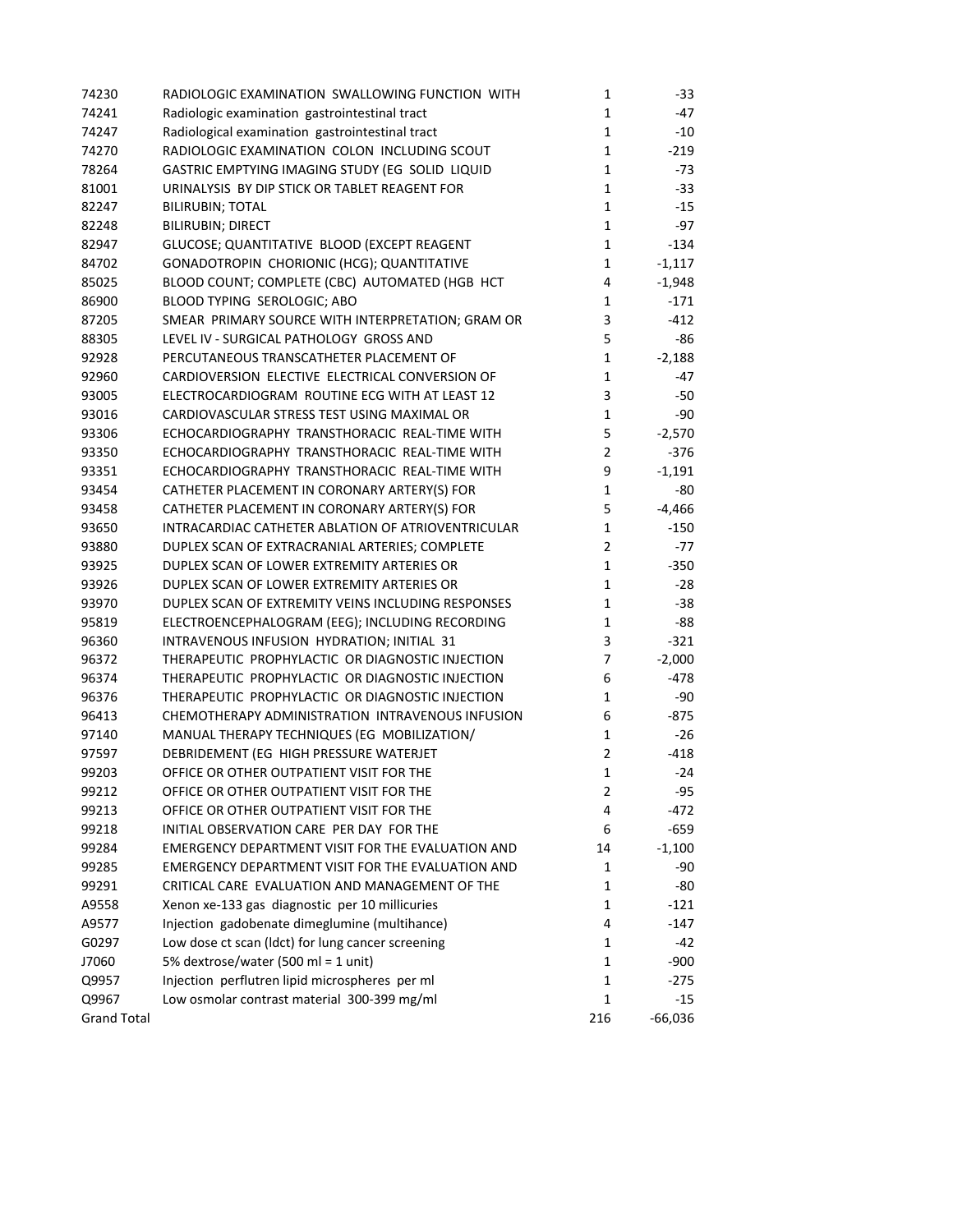Inpatient Summary by DRG Pt Type I Cat PD‐4

|                    |                        |       | Charity |  |
|--------------------|------------------------|-------|---------|--|
| Drg                | <b>DRG Description</b> | Count | Amount  |  |
| <b>Grand Total</b> |                        |       |         |  |

| Inpatient<br>ER    |       | 0<br>14,656 |
|--------------------|-------|-------------|
| Outpatient         |       |             |
|                    | Total | 14,656      |
| <b>Recap Total</b> |       | 14,656      |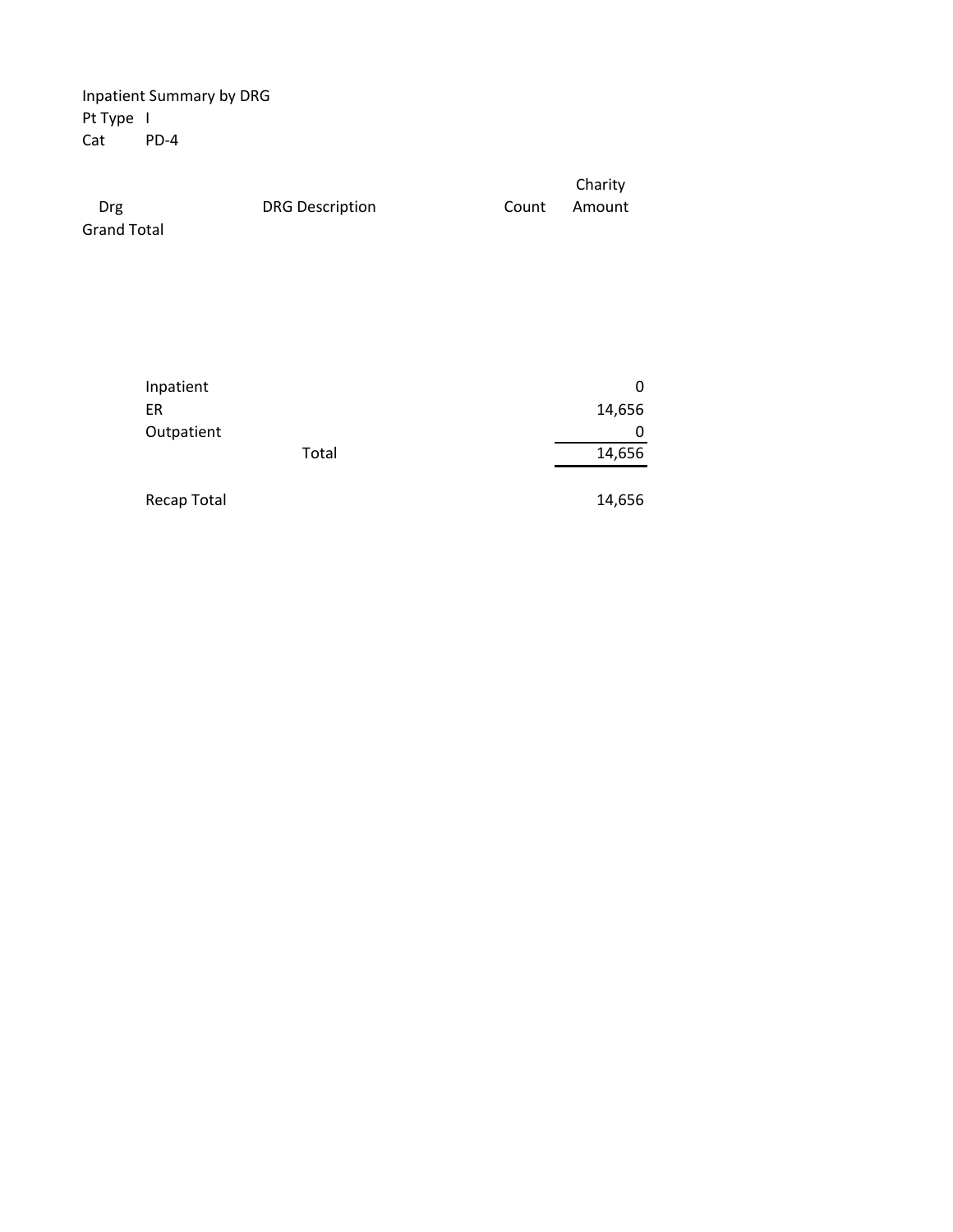ER Summary by CPT Pt Type E Cat PD‐4

|                    |                                             |       | Charity  |
|--------------------|---------------------------------------------|-------|----------|
| Drg                | <b>CPT Desc</b>                             | Count | Amount   |
| 12002              | SIMPLE REPAIR OF SUPERFICIAL WOUNDS OF SCAL |       | $-8.527$ |
| 96372              | THERAPEUTIC PROPHYLACTIC OR DIAGNOSTIC IN.  |       | -4       |
| 96374              | THERAPEUTIC PROPHYLACTIC OR DIAGNOSTIC IN.  | 3     | 19.062   |
| 99284              | EMERGENCY DEPARTMENT VISIT FOR THE EVALUA   | 3     | 4,125    |
| <b>Grand Total</b> |                                             | 8     | 14.656   |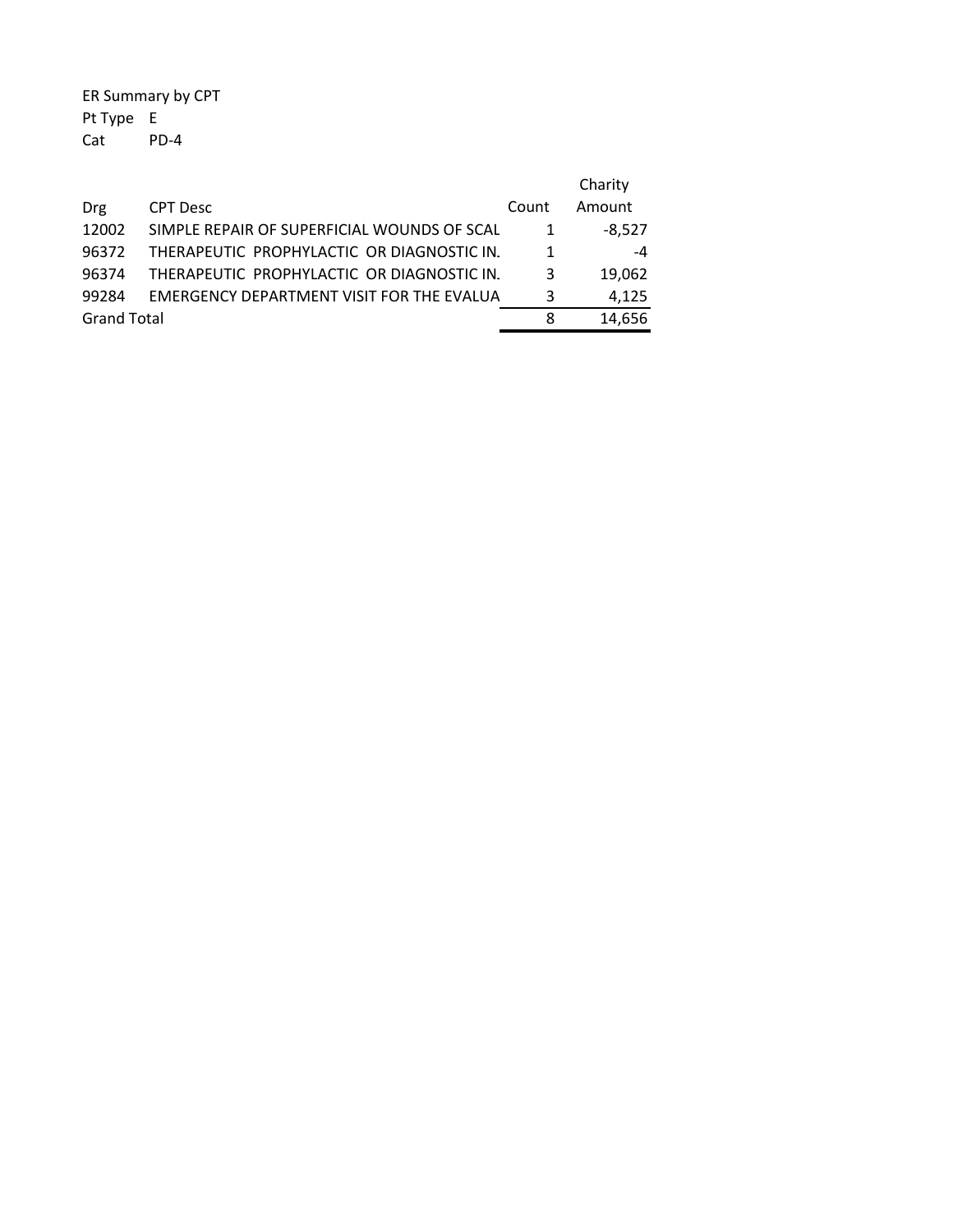Outpatient Summary by CPT Pt Type O Cat PD-4

Drg CPT Desc Grand Total

Count Charity Amount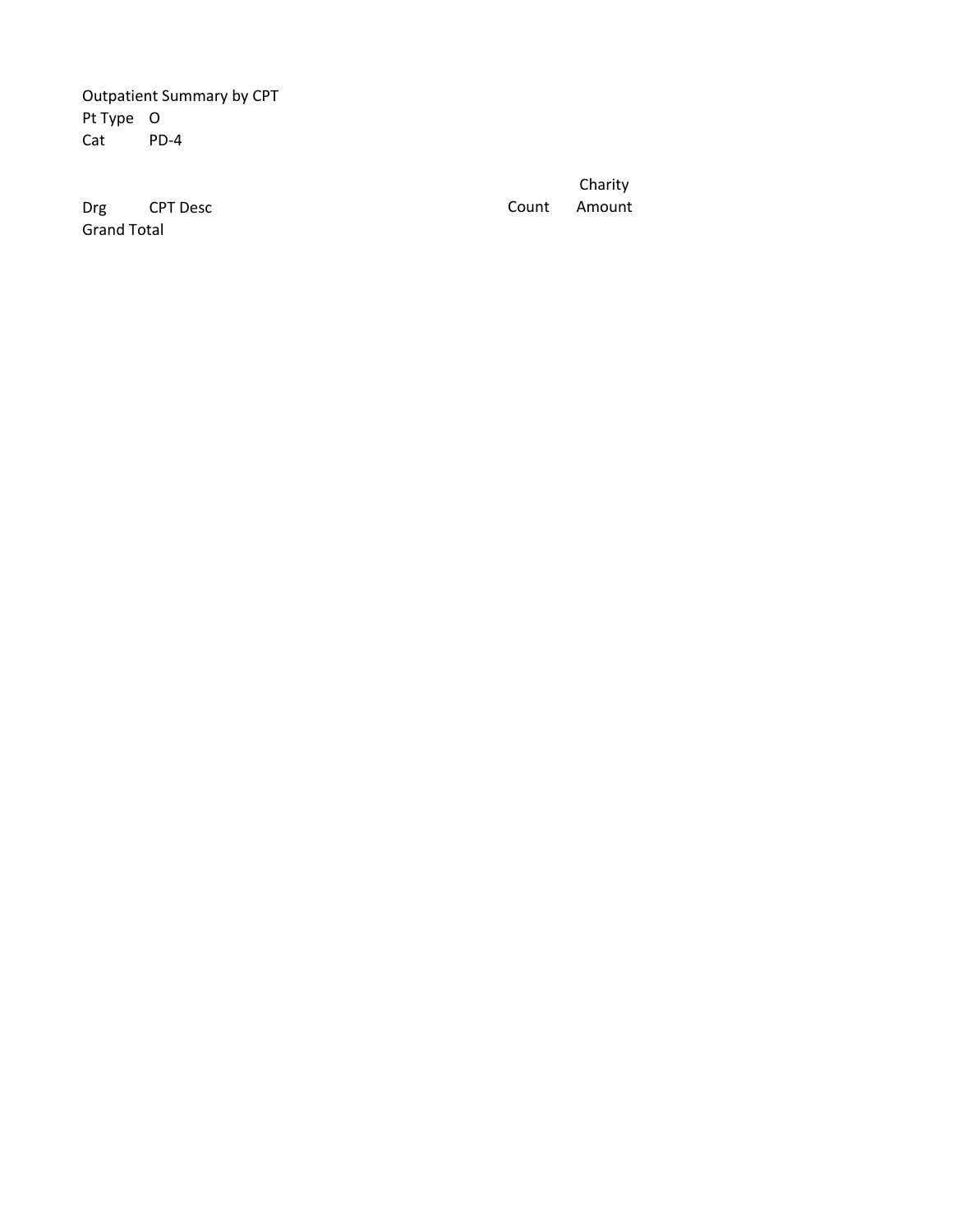|            |                                                                      |                | Charity   |
|------------|----------------------------------------------------------------------|----------------|-----------|
| <b>DRG</b> | <b>DRG Description</b>                                               | Count          | Amount    |
| 3          | ECMO OR TRACH W MV >96 HRS OR PDX EXC FACE MOUTH & NECK W MAJ O.R.   | 2              | $-2,704$  |
| 25         | CRANIOTOMY & ENDOVASCULAR INTRACRANIAL PROCEDURES W MCC              | 3              | $-4,068$  |
| 29         | SPINAL PROCEDURES W CC OR SPINAL NEUROSTIMULATORS                    | 1              | -99       |
| 33         | VENTRICULAR SHUNT PROCEDURES W/O CC/MCC                              | $\mathbf{1}$   | $-1,340$  |
| 35         | CAROTID ARTERY STENT PROCEDURE W CC                                  | $\overline{2}$ | $-2,728$  |
| 36         | CAROTID ARTERY STENT PROCEDURE W/O CC/MCC                            | $\mathbf{1}$   | $-1,340$  |
| 37         | EXTRACRANIAL PROCEDURES W MCC                                        | 1              | $-6,479$  |
| 38         | EXTRACRANIAL PROCEDURES W CC                                         | 1              | $-1,364$  |
| 45         | CVA & precerebral occlusion w infarct                                | $\overline{2}$ | $-166$    |
| 47         | Transient ischemia                                                   | $\overline{2}$ | $-648$    |
| 52         | Alteration in consciousness                                          | 3              | $-571$    |
| 53         | Seizure                                                              | $\overline{2}$ | $-118$    |
| 54         | NERVOUS SYSTEM NEOPLASMS W MCC                                       | $\overline{2}$ | $-1,448$  |
| 56         | DEGENERATIVE NERVOUS SYSTEM DISORDERS W MCC                          | $\overline{2}$ | $-2,728$  |
| 57         | DEGENERATIVE NERVOUS SYSTEM DISORDERS W/O MCC                        | 9              | $-12,228$ |
| 58         | MULTIPLE SCLEROSIS & CEREBELLAR ATAXIA W MCC                         | 5              | -843      |
| 60         | MULTIPLE SCLEROSIS & CEREBELLAR ATAXIA W/O CC/MCC                    | $\overline{2}$ | $-1,620$  |
| 61         | ACUTE ISCHEMIC STROKE W USE OF THROMBOLYTIC AGENT W MCC              | 6              | $-7,673$  |
| 62         | ISCHEMIC STROKE PRECEREBRAL OCCLUSION OR TRANSIENT ISCHEMIA W THRO   | $\overline{7}$ | $-9,500$  |
| 64         | INTRACRANIAL HEMORRHAGE OR CEREBRAL INFARCTION W MCC                 | 9              | $-12,156$ |
| 65         | INTRACRANIAL HEMORRHAGE OR CEREBRAL INFARCTION W CC OR TPA IN 24 HRS | 18             | $-22,892$ |
| 66         | INTRACRANIAL HEMORRHAGE OR CEREBRAL INFARCTION W/O CC/MCC            | 3              | $-4,044$  |
| 67         | NONSPECIFIC CVA & PRECEREBRAL OCCLUSION W/O INFARCT W MCC            | $\mathbf{1}$   | $-773$    |
| 68         | NONSPECIFIC CVA & PRECEREBRAL OCCLUSION W/O INFARCT W/O MCC          | $\overline{2}$ | $-2,728$  |
| 69         | TRANSIENT ISCHEMIA W/O THROMBOLYTIC                                  | 12             | $-9,421$  |
| 71         | NONSPECIFIC CEREBROVASCULAR DISORDERS W CC                           | $\overline{2}$ | $-2,728$  |
| 72         | NONSPECIFIC CEREBROVASCULAR DISORDERS W/O CC/MCC                     | $\mathbf{1}$   | $-1,323$  |
| 74         | CRANIAL & PERIPHERAL NERVE DISORDERS W/O MCC                         | 10             | $-10,374$ |
| 76         | VIRAL MENINGITIS W/O CC/MCC                                          | 1              | $-1,364$  |
| 82         | Eye disorders except major infections                                | $\mathbf{1}$   | -83       |
| 84         | TRAUMATIC STUPOR & COMA COMA >1 HR W/O CC/MCC                        | $\mathbf{1}$   | $-1,364$  |
| 85         | TRAUMATIC STUPOR & COMA COMA <1 HR W MCC                             | $\mathbf{1}$   | $-1,340$  |
| 86         | TRAUMATIC STUPOR & COMA COMA <1 HR W CC                              | $\overline{7}$ | $-4,412$  |
| 87         | TRAUMATIC STUPOR & COMA COMA <1 HR W/O CC/MCC                        | 1              | $-243$    |
| 91         | OTHER DISORDERS OF NERVOUS SYSTEM W MCC                              | 8              | $-10,696$ |
| 92         | OTHER DISORDERS OF NERVOUS SYSTEM W CC                               | 3              | $-3,996$  |
| 93         | OTHER DISORDERS OF NERVOUS SYSTEM W/O CC/MCC                         | 3              | $-3,516$  |
| 97         | NON-BACTERIAL INFECT OF NERVOUS SYS EXC VIRAL MENINGITIS W MCC       | 1              | $-1,354$  |
| 100        | SEIZURES W MCC                                                       | 5              | $-3,982$  |
| 101        | SEIZURES W/O MCC                                                     | 11             | $-12,867$ |
| 103        | HEADACHES W/O MCC                                                    | 4              | $-3,082$  |
| 111        | Vertigo & other labyrinth disorders                                  | $\overline{7}$ | -939      |
| 113        | ORBITAL PROCEDURES W CC/MCC                                          | $\overline{2}$ | $-161$    |
| 115        | EXTRAOCULAR PROCEDURES EXCEPT ORBIT                                  | 3              | $-563$    |
| 116        | INTRAOCULAR PROCEDURES W CC/MCC                                      | $\mathbf{1}$   | $-73$     |
| 131        | CRANIAL/FACIAL PROCEDURES W CC/MCC                                   | $\mathbf{1}$   | $-156$    |
| 139        | Other pneumonia                                                      | $\overline{2}$ | -88       |
| 140        | Chronic obstructive pulmonary disease                                | 5              | -794      |
| 143        | Other respiratory diagnoses except signs symptoms & minor diagnoses  | 1              | $-330$    |
| 145        | Acute bronchitis and related symptoms                                | 1              | $-113$    |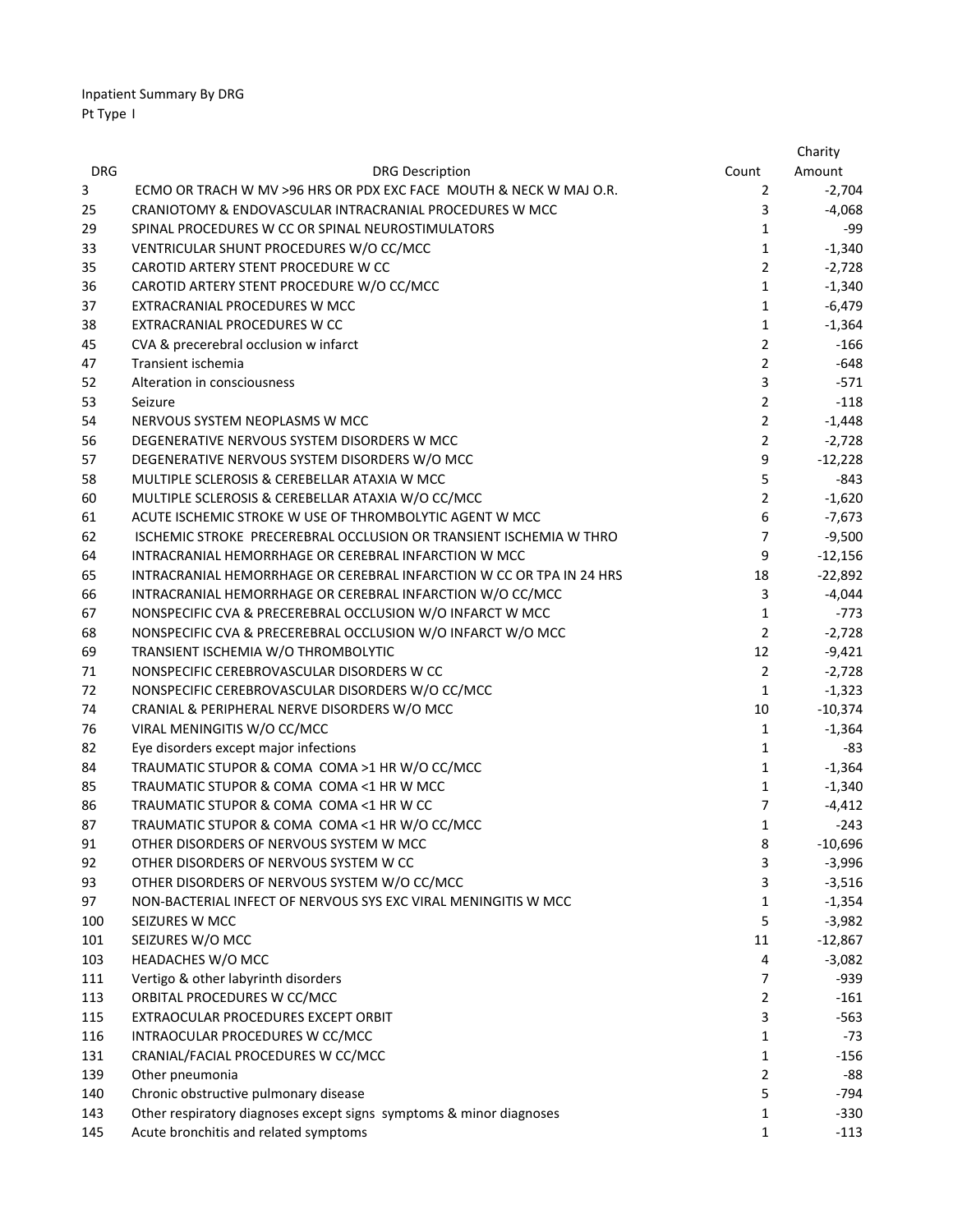| 149 | <b>DYSEQUILIBRIUM</b>                                                | 7              | -7,188    |
|-----|----------------------------------------------------------------------|----------------|-----------|
| 153 | OTITIS MEDIA & URI W/O MCC                                           | $\mathbf{1}$   | $-1,364$  |
| 155 | OTHER EAR NOSE MOUTH & THROAT DIAGNOSES W CC                         | $\mathbf{1}$   | $-1,364$  |
| 158 | DENTAL & ORAL DISEASES W CC                                          | $\overline{2}$ | $-2,728$  |
| 166 | OTHER RESP SYSTEM O.R. PROCEDURES W MCC                              | $\overline{2}$ | -5,432    |
| 167 | OTHER RESP SYSTEM O.R. PROCEDURES W CC                               | $\mathbf{1}$   | $-1,340$  |
| 174 | Percutaneous cardiovascular procedures w AMI                         | $\mathbf{1}$   | $-1,370$  |
| 175 | PULMONARY EMBOLISM W MCC                                             | $\overline{2}$ | $-1,796$  |
| 177 | RESPIRATORY INFECTIONS & INFLAMMATIONS W MCC                         | 19             | $-24,774$ |
| 178 | <b>RESPIRATORY INFECTIONS &amp; INFLAMMATIONS W CC</b>               | 6              | $-6,595$  |
| 180 | RESPIRATORY NEOPLASMS W MCC                                          | 5              | $-4,534$  |
| 184 | MAJOR CHEST TRAUMA W CC                                              | $\overline{2}$ | $-2,728$  |
| 185 | MAJOR CHEST TRAUMA W/O CC/MCC                                        | $\overline{2}$ | $-1,836$  |
| 186 | PLEURAL EFFUSION W MCC                                               | $\overline{2}$ | $-1,668$  |
| 189 | PULMONARY EDEMA & RESPIRATORY FAILURE                                | $\overline{7}$ | $-8,249$  |
| 190 | CHRONIC OBSTRUCTIVE PULMONARY DISEASE W MCC                          | 10             | $-13,459$ |
| 191 | CHRONIC OBSTRUCTIVE PULMONARY DISEASE W CC                           | 6              | $-6,450$  |
| 192 | CHRONIC OBSTRUCTIVE PULMONARY DISEASE W/O CC/MCC                     | $\overline{2}$ | $-2,411$  |
| 193 | SIMPLE PNEUMONIA & PLEURISY W MCC                                    | 35             | $-45,854$ |
| 194 | SIMPLE PNEUMONIA & PLEURISY W CC                                     | 21             | $-13,276$ |
| 195 | SIMPLE PNEUMONIA & PLEURISY W/O CC/MCC                               | $\overline{2}$ | $-1,730$  |
| 197 | INTERSTITIAL LUNG DISEASE W CC                                       | 8              | $-3,651$  |
| 198 | INTERSTITIAL LUNG DISEASE W/O CC/MCC                                 | 17             | $-5,599$  |
| 199 | PNEUMOTHORAX W MCC                                                   | 4              | $-2,954$  |
| 200 | Cardiac structural & valvular disorders                              | $\mathbf{1}$   | $-450$    |
| 201 | Cardiac arrhythmia & conduction disorders                            | 17             | $-1,960$  |
|     |                                                                      | $\overline{7}$ |           |
| 202 | BRONCHITIS & ASTHMA W CC/MCC                                         | 21             | $-9,192$  |
| 203 | BRONCHITIS & ASTHMA W/O CC/MCC                                       |                | $-5,522$  |
| 204 | <b>RESPIRATORY SIGNS &amp; SYMPTOMS</b>                              | 8              | $-3,130$  |
| 206 | OTHER RESPIRATORY SYSTEM DIAGNOSES W/O MCC                           | 4              | $-4,315$  |
| 207 | RESPIRATORY SYSTEM DIAGNOSIS W VENTILATOR SUPPORT >96 HOURS OR PERIP | 11             | $-7,469$  |
| 208 | RESPIRATORY SYSTEM DIAGNOSIS W VENTILATOR SUPPORT <= 96 HOURS        | 9              | $-15,344$ |
| 215 | OTHER HEART ASSIST SYSTEM IMPLANT                                    | $\overline{2}$ | $-2,728$  |
| 220 | Major stomach esophageal & duodenal procedures                       | $\overline{2}$ | $-1,399$  |
| 222 | CARDIAC DEFIB IMPLANT W CARDIAC CATH W AMI/HF/SHOCK W MCC            | $\mathbf{1}$   | $-1,277$  |
| 225 | CARDIAC DEFIB IMPLANT W CARDIAC CATH W/O AMI/HF/SHOCK W/O MCC        | $\mathbf{1}$   | $-1,340$  |
| 226 | CARDIAC DEFIBRILLATOR IMPLANT W/O CARDIAC CATH W MCC                 | 1              | $-1,091$  |
| 227 | CARDIAC DEFIBRILLATOR IMPLANT W/O CARDIAC CATH W/O MCC               | 1              | $-1,792$  |
| 228 | OTHER CARDIOTHORACIC PROCEDURES W MCC                                | 1              | $-1,364$  |
| 233 | CORONARY BYPASS W CARDIAC CATH W MCC                                 | 1              | $-1,364$  |
| 234 | CORONARY BYPASS W CARDIAC CATH W/O MCC                               | 1              | $-1,340$  |
| 240 | AMPUTATION FOR CIRC SYS DISORDERS EXC UPPER LIMB & TOE W CC          | $\overline{2}$ | $-184$    |
| 241 | Peptic ulcer & gastritis                                             | $\mathbf{1}$   | -90       |
| 242 | PERMANENT CARDIAC PACEMAKER IMPLANT W MCC                            | 9              | $-7,009$  |
| 243 | PERMANENT CARDIAC PACEMAKER IMPLANT W CC                             | $\overline{7}$ | $-9,022$  |
| 244 | PERMANENT CARDIAC PACEMAKER IMPLANT W/O CC/MCC                       | 3              | $-3,046$  |
| 245 | AICD GENERATOR PROCEDURES                                            | $\overline{2}$ | $-1,450$  |
| 246 | PERCUTANEOUS CARDIOVASCULAR PROCEDURES W DRUG-ELUTING STENT W MCC OR | 12             | $-12,230$ |
| 247 | PERC CARDIOVASC PROC W DRUG-ELUTING STENT W/O MCC                    | 14             | $-11,376$ |
| 248 | PERCUTANEOUS CARDIOVASCULAR PROCEDURES W NON-DRUG-ELUTING STENT W MC | 4              | $-1,790$  |
| 249 | Other gastroenteritis nausea & vomiting                              | $\overline{7}$ | -475      |
| 251 | PERC CARDIOVASC PROC W/O CORONARY ARTERY STENT W/O MCC               | $\overline{7}$ | $-2,087$  |
| 252 | OTHER VASCULAR PROCEDURES W MCC                                      | 6              | $-6,825$  |
| 253 | OTHER VASCULAR PROCEDURES W CC                                       | 3              | $-2,743$  |
| 254 | OTHER VASCULAR PROCEDURES W/O CC/MCC                                 | $\overline{2}$ | -63       |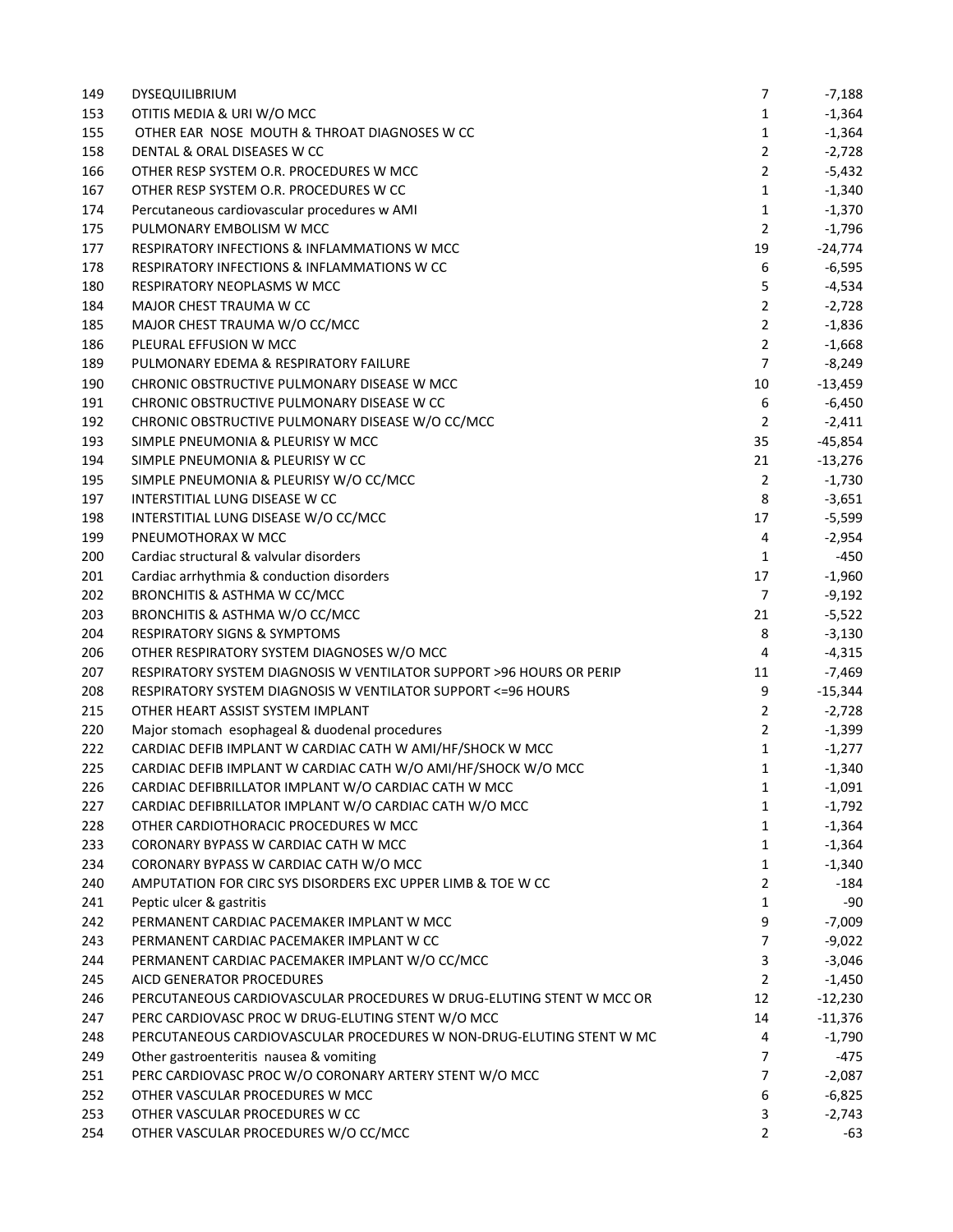| 261 | CARDIAC PACEMAKER REVISION EXCEPT DEVICE REPLACEMENT W CC            | 1              | $-1,364$        |
|-----|----------------------------------------------------------------------|----------------|-----------------|
| 263 | <b>VEIN LIGATION &amp; STRIPPING</b>                                 | 4              | $-1,058$        |
| 264 | OTHER CIRCULATORY SYSTEM O.R. PROCEDURES                             | 1              | $-1,364$        |
| 269 | AORTIC AND HEART ASSIST PROCEDURES EXCEPT PULSATION BALLOON W/O MCC  | $\mathbf{1}$   | $-1,364$        |
| 270 | OTHER MAJOR CARDIOVASCULAR PROCEDURES W MCC                          | 3              | -4,092          |
| 273 | PERCUTANEOUS INTRACARDIAC PROCEDURES W MCC                           | $\mathbf{1}$   | $-1,364$        |
| 274 | PERCUTANEOUS INTRACARDIAC PROCEDURES W/O MCC                         | $\mathbf{1}$   | -639            |
| 279 | Hepatic coma & other major acute liver disorders                     | $\overline{2}$ | $-336$          |
| 280 | ACUTE MYOCARDIAL INFARCTION DISCHARGED ALIVE W MCC                   | 8              | $-16,486$       |
| 281 | ACUTE MYOCARDIAL INFARCTION DISCHARGED ALIVE W CC                    | 5              | $-3,360$        |
| 282 | ACUTE MYOCARDIAL INFARCTION DISCHARGED ALIVE W/O CC/MCC              | $\overline{2}$ | $-1,624$        |
| 283 | ACUTE MYOCARDIAL INFARCTION EXPIRED W MCC                            | $\mathbf{1}$   | $-1,364$        |
| 284 | ACUTE MYOCARDIAL INFARCTION EXPIRED W CC                             | 3              | $-1,654$        |
| 286 | CIRCULATORY DISORDERS EXCEPT AMI W CARD CATH W MCC                   | $\mathbf{1}$   | $-1,364$        |
| 287 | CIRCULATORY DISORDERS EXCEPT AMI W CARD CATH W MCC                   | $\overline{7}$ | $-6,934$        |
| 291 | HEART FAILURE & SHOCK W MCC OR PERIPHERAL EXTRACORPOREAL MEMBRANE OX | 62             | $-82,131$       |
| 292 | <b>HEART FAILURE &amp; SHOCK W CC</b>                                | 8              | $-7,125$        |
| 293 | HEART FAILURE & SHOCK W/O CC/MCC                                     | $\overline{2}$ | $-1,852$        |
| 299 | PERIPHERAL VASCULAR DISORDERS W MCC                                  | $\mathbf{1}$   | $-3,751$        |
| 300 | PERIPHERAL VASCULAR DISORDERS W CC                                   | $\overline{7}$ | $-9,217$        |
| 301 | PERIPHERAL VASCULAR DISORDERS W/O CC/MCC                             | $\mathbf{1}$   | $-1,146$        |
| 302 | ATHEROSCLEROSIS W MCC                                                | $\mathbf{1}$   | $-2,010$        |
| 303 | ATHEROSCLEROSIS W/O MCC                                              | 3              | $-3,337$        |
| 304 | <b>HYPERTENSION W MCC</b>                                            | 3              | -4,068          |
| 305 | <b>HYPERTENSION W/O MCC</b>                                          | 5              | $-3,009$        |
| 306 | CARDIAC CONGENITAL & VALVULAR DISORDERS W MCC                        | $\mathbf{1}$   | $-682$          |
| 307 | CARDIAC CONGENITAL & VALVULAR DISORDERS W/O MCC                      | $\overline{2}$ | $-3,386$        |
| 308 | CARDIAC ARRHYTHMIA & CONDUCTION DISORDERS W MCC                      | $\overline{2}$ | $-2,728$        |
| 309 | CARDIAC ARRHYTHMIA & CONDUCTION DISORDERS W CC                       | 12             | $-14,756$       |
| 310 | CARDIAC ARRHYTHMIA & CONDUCTION DISORDERS W/O CC/MCC                 | 5              | $-4,260$        |
| 311 | ANGINA PECTORIS                                                      | $\mathbf{1}$   | $-1,768$        |
| 312 | <b>SYNCOPE &amp; COLLAPSE</b>                                        | 20             | $-26,009$       |
| 313 | <b>CHEST PAIN</b>                                                    | 33             | $-32,975$       |
| 314 | OTHER CIRCULATORY SYSTEM DIAGNOSES W MCC                             | 10             | $-16,528$       |
| 315 | OTHER CIRCULATORY SYSTEM DIAGNOSES W CC                              | 3              | $-4,122$        |
| 316 | Hand & wrist procedures                                              | 3              | $-810$          |
| 326 | STOMACH ESOPHAGEAL & DUODENAL PROC W MCC                             | 1              | $-1,340$        |
| 327 | STOMACH ESOPHAGEAL & DUODENAL PROC W CC                              | $\overline{2}$ | $-2,728$        |
| 329 | MAJOR SMALL & LARGE BOWEL PROCEDURES W MCC                           | 3              | $-4,044$        |
| 330 | MAJOR SMALL & LARGE BOWEL PROCEDURES W CC                            | 5              | $-6,820$        |
| 331 | MAJOR SMALL & LARGE BOWEL PROCEDURES W/O CC/MCC                      | $\overline{2}$ | $-2,728$        |
| 335 | PERITONEAL ADHESIOLYSIS W MCC                                        | 1              | $-1,364$        |
| 336 | PERITONEAL ADHESIOLYSIS W CC                                         | 1              | $-1,364$        |
| 339 | APPENDECTOMY W COMPLICATED PRINCIPAL DIAG W CC                       | 1              | $-1,364$        |
| 341 | APPENDECTOMY W/O COMPLICATED PRINCIPAL DIAG W MCC                    | 1              |                 |
| 342 | APPENDECTOMY W/O COMPLICATED PRINCIPAL DIAG W CC                     | 1              | $-1,364$<br>-84 |
| 343 | APPENDECTOMY W/O COMPLICATED PRINCIPAL DIAG W/O CC/MCC               | $\mathbf{1}$   |                 |
|     | Connective tissue disorders                                          | $\mathbf{1}$   | $-1,364$        |
| 346 | ANAL & STOMAL PROCEDURES W CC                                        |                | $-11$           |
| 348 |                                                                      | 3              | $-2,812$        |
| 351 | Other musculoskeletal system & connective tissue diagnoses           | 1              | $-92$           |
| 354 | HERNIA PROCEDURES EXCEPT INGUINAL & FEMORAL W CC                     | 3              | $-3,407$        |
| 356 | OTHER DIGESTIVE SYSTEM O.R. PROCEDURES W MCC                         | 3              | $-1,977$        |
| 357 | OTHER DIGESTIVE SYSTEM O.R. PROCEDURES W CC                          | $\mathbf{1}$   | $-1,364$        |
| 362 | Mastectomy procedures                                                | 1              | $-1,031$        |
| 368 | MAJOR ESOPHAGEAL DISORDERS W MCC                                     | 1              | $-1,364$        |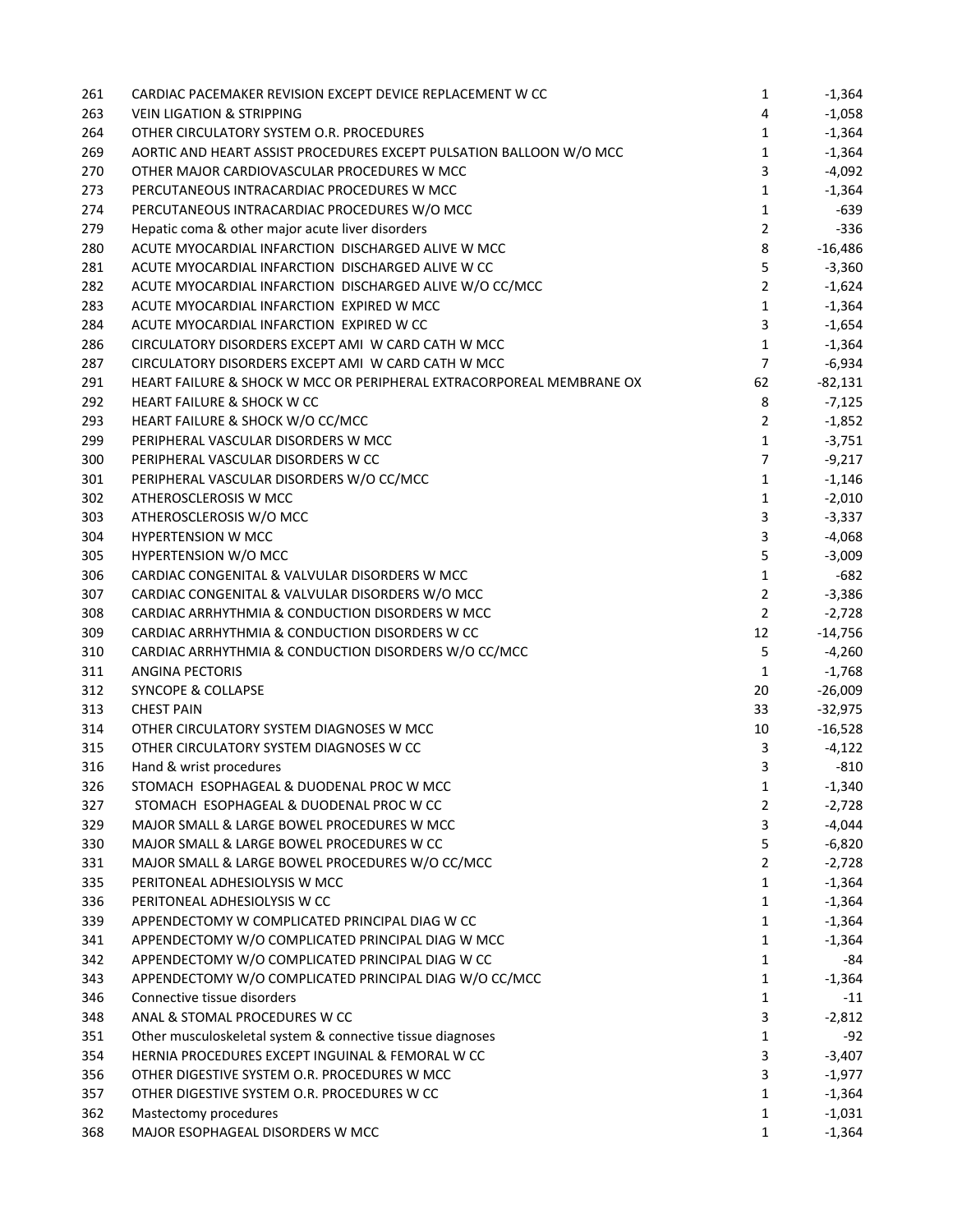| 372 | MAJOR GASTROINTESTINAL DISORDERS & PERITONEAL INFECTIONS W CC        | 3              | $-1,846$  |
|-----|----------------------------------------------------------------------|----------------|-----------|
| 374 | DIGESTIVE MALIGNANCY W MCC                                           | 3              | $-4,068$  |
| 375 | DIGESTIVE MALIGNANCY W CC                                            | 2              | $-2,728$  |
| 377 | <b>G.I. HEMORRHAGE W MCC</b>                                         | 16             | $-18,904$ |
| 378 | G.I. HEMORRHAGE W CC                                                 | 18             | $-18,241$ |
| 379 | G.I. HEMORRHAGE W/O CC/MCC                                           | 3              | $-2,805$  |
| 380 | COMPLICATED PEPTIC ULCER W MCC                                       | $\overline{2}$ | $-2,728$  |
| 381 | COMPLICATED PEPTIC ULCER W CC                                        | 1              | $-1,364$  |
| 383 | Cellulitis & other bacterial skin infections                         | 1              | -24       |
| 384 | UNCOMPLICATED PEPTIC ULCER W/O MCC                                   | $\overline{2}$ | $-1,090$  |
| 385 | Other skin subcutaneous tissue & breast disorders                    | 1              | $-716$    |
| 386 | INFLAMMATORY BOWEL DISEASE W CC                                      | $\overline{2}$ | $-2,680$  |
| 388 | <b>G.I. OBSTRUCTION W MCC</b>                                        | 5              | $-6,744$  |
| 389 | <b>G.I. OBSTRUCTION W CC</b>                                         | $\overline{7}$ | -9,428    |
| 390 | G.I. OBSTRUCTION W/O CC/MCC                                          | $\overline{2}$ | $-1,906$  |
| 391 | ESOPHAGITIS GASTROENT & MISC DIGEST DISORDERS W MCC                  | 9              | $-12,228$ |
| 392 | ESOPHAGITIS GASTROENT & MISC DIGEST DISORDERS W/O MCC                | 27             | $-29,124$ |
| 393 | OTHER DIGESTIVE SYSTEM DIAGNOSES W MCC                               | 9              | $-12,148$ |
| 394 | OTHER DIGESTIVE SYSTEM DIAGNOSES W CC                                | 6              | $-7,093$  |
| 395 | OTHER DIGESTIVE SYSTEM DIAGNOSES W/O CC/MCC                          | $\overline{2}$ | $-2,539$  |
| 405 | Other procedures for endocrine nutritional & metabolic disorders     | $\overline{2}$ | $-204$    |
| 409 | BILIARY TRACT PROC EXCEPT ONLY CHOLECYST W OR W/O C.D.E. W CC        | $\mathbf{1}$   | $-749$    |
| 415 | CHOLECYSTECTOMY EXCEPT BY LAPAROSCOPE W/O C.D.E. W CC                | 1              | $-1,340$  |
|     | LAPAROSCOPIC CHOLECYSTECTOMY W/O C.D.E. W MCC                        | 4              |           |
| 417 |                                                                      |                | $-5,356$  |
| 418 | LAPAROSCOPIC CHOLECYSTECTOMY W/O C.D.E. W CC                         | 4              | -5,456    |
| 419 | LAPAROSCOPIC CHOLECYSTECTOMY W/O C.D.E. W/O CC/MCC                   | 1              | $-1,288$  |
| 420 | <b>Diabetes</b>                                                      | 6              | $-1,881$  |
| 422 | Hypovolemia & related electrolyte disorders                          | 4              | $-413$    |
| 423 | OTHER HEPATOBILIARY OR PANCREAS O.R. PROCEDURES W MCC                | $\mathbf{1}$   | $-1,364$  |
| 425 | Electrolyte disorders except hypovolemia related                     | $\overline{2}$ | $-167$    |
| 432 | CIRRHOSIS & ALCOHOLIC HEPATITIS W MCC                                | 6              | $-7,053$  |
| 433 | CIRRHOSIS & ALCOHOLIC HEPATITIS W CC                                 | 4              | -4,487    |
| 438 | DISORDERS OF PANCREAS EXCEPT MALIGNANCY W MCC                        | 1              | $-1,364$  |
| 439 | DISORDERS OF PANCREAS EXCEPT MALIGNANCY W CC                         | $\mathbf{1}$   | $-1,364$  |
| 441 | DISORDERS OF LIVER EXCEPT MALIG CIRR ALC HEPA W MCC                  | $\mathbf{1}$   | $-1,364$  |
| 442 | Kidney & urinary tract procedures for malignancy                     | $\mathbf{1}$   | -669      |
| 444 | DISORDERS OF THE BILIARY TRACT W CC                                  | 4              | $-3,339$  |
| 445 | DISORDERS OF THE BILIARY TRACT W CC                                  | 4              | -4,175    |
| 446 | DISORDERS OF THE BILIARY TRACT W/O CC/MCC                            | $\mathbf{1}$   | $-1,340$  |
| 453 | COMBINED ANTERIOR/POSTERIOR SPINAL FUSION W MCC                      | $\overline{2}$ | $-2,728$  |
| 454 | COMBINED ANTERIOR/POSTERIOR SPINAL FUSION W CC                       | $\mathbf{1}$   | $-1,364$  |
| 455 | COMBINED ANTERIOR/POSTERIOR SPINAL FUSION W/O CC/MCC                 | $\overline{2}$ | $-4,859$  |
| 456 | SPINAL FUS EXC CERV W SPINAL CURV/MALIG/INFEC OR EXT FUS W MCC       | 1              | $-1,364$  |
| 457 | SPINAL FUS EXC CERV W SPINAL CURV/MALIG/INFEC OR EXT FUS W CC        | 4              | $-6,039$  |
| 458 | SPINAL FUS EXC CERV W SPINAL CURV/MALIG/INFEC OR EXT FUS W/O CC/MCC  | $\mathbf{1}$   | $-1,620$  |
| 460 | SPINAL FUSION EXCEPT CERVICAL W/O MCC                                | 24             | $-32,755$ |
| 462 | BILATERAL OR MULTIPLE MAJOR JOINT PROCS OF LOWER EXTREMITY W/O MCC   | $\overline{2}$ | $-2,118$  |
| 463 | Kidney & urinary tract infections                                    | $\overline{2}$ | $-100$    |
| 464 | WND DEBRID & SKN GRFT EXC HAND FOR MUSCULO-CONN TISS DIS W CC        | $\mathbf{1}$   | $-1,364$  |
| 466 | Malfunction reaction complic of genitourinary device or proc         | $\mathbf{1}$   | $-254$    |
| 467 | REVISION OF HIP OR KNEE REPLACEMENT W CC                             | $\mathbf{1}$   | $-1,340$  |
| 468 | REVISION OF HIP OR KNEE REPLACEMENT W/O CC/MCC                       | $\overline{2}$ | $-1,376$  |
| 469 | MAJOR HIP AND KNEE JOINT REPLACEMENT OR REATTACHMENT OF LOWER EXTREM | 10             | $-8,279$  |
| 470 | MAJOR HIP AND KNEE JOINT REPLACEMENT OR REATTACHMENT OF LOWER EXTREM | 59             | $-67,775$ |
| 473 | CERVICAL SPINAL FUSION W/O CC/MCC                                    | $\overline{2}$ | $-2,598$  |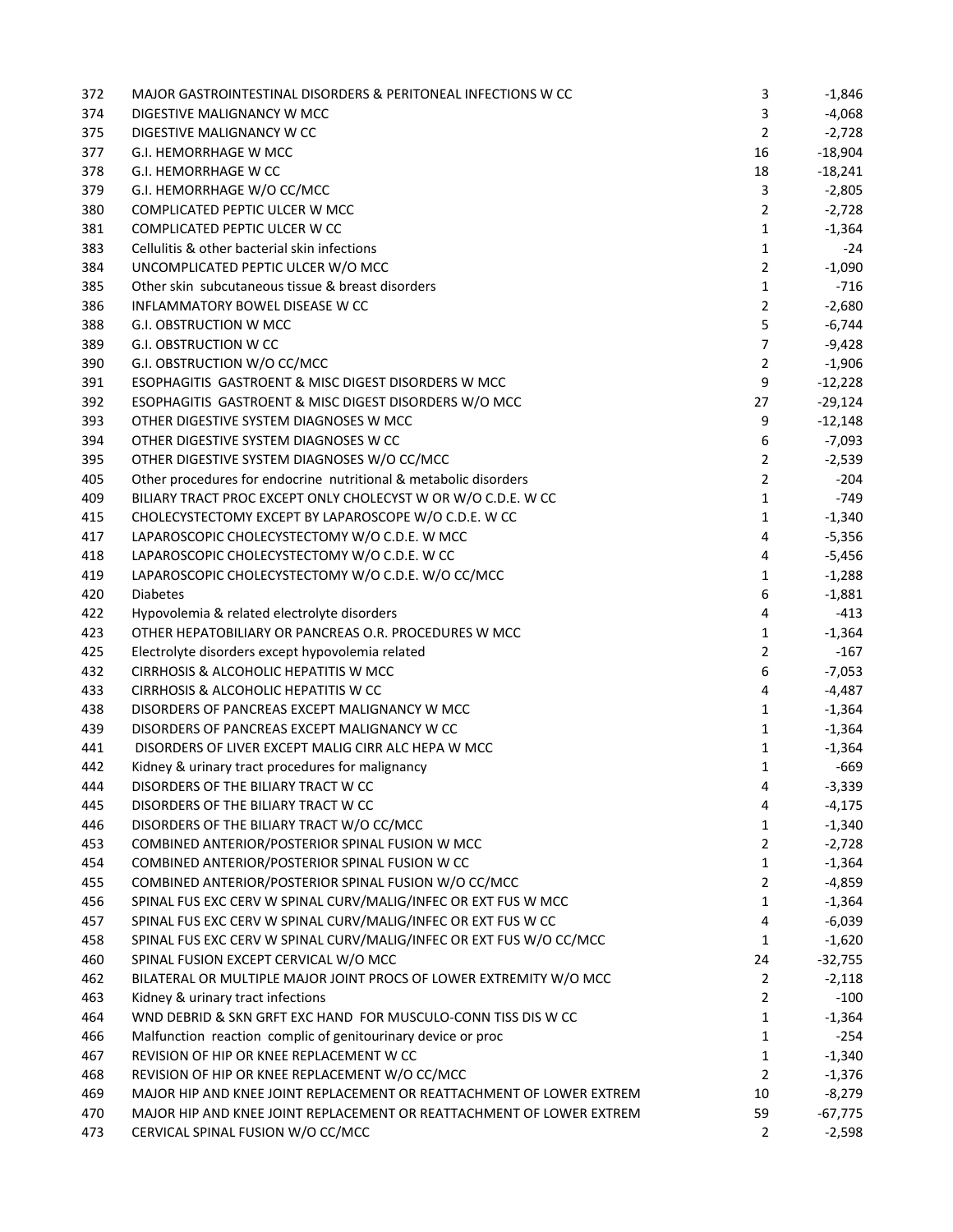| 478 | BIOPSIES OF MUSCULOSKELETAL SYSTEM & CONNECTIVE TISSUE W CC                                                                            | 3              | $-3,571$  |
|-----|----------------------------------------------------------------------------------------------------------------------------------------|----------------|-----------|
| 479 | BIOPSIES OF MUSCULOSKELETAL SYSTEM & CONNECTIVE TISSUE W/O CC/MCC                                                                      | $\overline{2}$ | $-2,510$  |
| 480 | HIP & FEMUR PROCEDURES EXCEPT MAJOR JOINT W MCC                                                                                        | $\overline{2}$ | $-2,680$  |
| 481 | HIP & FEMUR PROCEDURES EXCEPT MAJOR JOINT W CC                                                                                         | 9              | $-9,866$  |
| 482 | HIP & FEMUR PROCEDURES EXCEPT MAJOR JOINT W/O CC/MCC                                                                                   | 3              | $-4,068$  |
| 483 | MAJOR JOINT/LIMB REATTACHMENT PROCEDURE OF UPPER EXTREMITIES                                                                           | 9              | $-11,014$ |
| 492 | LOWER EXTREM & HUMER PROC EXCEPT HIP FOOT FEMUR W/O CC/MCC                                                                             | $\mathbf{1}$   | $-1,364$  |
| 494 | LOWER EXTREM & HUMER PROC EXCEPT HIP FOOT FEMUR W/O CC/MCC                                                                             | $\overline{2}$ | $-2,578$  |
| 496 | LOCAL EXCISION & REMOVAL INT FIX DEVICES EXC HIP & FEMUR W CC                                                                          | $\mathbf{1}$   | $-1,364$  |
| 504 | FOOT PROCEDURES W CC                                                                                                                   | $\overline{2}$ | $-2,728$  |
| 512 | SHOULDER ELBOW OR FOREARM PROC EXC MAJOR JOINT PROC W/O CC/MCC                                                                         | $\mathbf{1}$   | -83       |
| 513 | Uterine & adnexa procedures for non-malignancy except leiomyoma                                                                        | 3              | $-2,481$  |
| 515 | OTHER MUSCULOSKELET SYS & CONN TISS O.R. PROC W MCC                                                                                    | $\mathbf{1}$   | $-1,364$  |
| 516 | OTHER MUSCULOSKELET SYS & CONN TISS O.R. PROC W CC                                                                                     | $\mathbf{1}$   | $-1,340$  |
| 517 | OTHER MUSCULOSKELET SYS & CONN TISS O.R. PROC W/O CC/MCC                                                                               | $\overline{2}$ | $-2,728$  |
| 518 | BACK & NECK PROC EXC SPINAL FUSION W MCC OR DISC DEVICE/NEUROSTIM                                                                      | $\overline{2}$ | $-2,353$  |
| 519 | Uterine & adnexa procedures for leiomyoma                                                                                              | 5              | $-2,706$  |
| 535 | FRACTURES OF HIP & PELVIS W MCC                                                                                                        | $\mathbf{1}$   | $-1,364$  |
| 536 | FRACTURES OF HIP & PELVIS W/O MCC                                                                                                      | 4              | $-3,652$  |
| 537 | SPRAINS STRAINS & DISLOCATIONS OF HIP PELVIS & THIGH W CC/MCC                                                                          | $\mathbf{1}$   | $-1,364$  |
| 538 | SPRAINS STRAINS & DISLOCATIONS OF HIP PELVIS & THIGH W/O CC/MCC                                                                        | $\overline{2}$ | $-2,247$  |
| 540 | OSTEOMYELITIS W CC                                                                                                                     | $\overline{2}$ | $-2,680$  |
| 543 | PATHOLOGICAL FRACTURES & MUSCULOSKELET & CONN TISS MALIG W CC                                                                          | $\mathbf{1}$   | $-1,364$  |
| 544 | PATHOLOGICAL FRACTURES & MUSCULOSKELET & CONN TISS MALIG W/O CC/MCC                                                                    | 3              | $-3,940$  |
| 545 | CONNECTIVE TISSUE DISORDERS W MCC                                                                                                      | $\mathbf{1}$   | $-1,364$  |
| 546 | CONNECTIVE TISSUE DISORDERS W CC                                                                                                       | $\overline{2}$ | $-1,379$  |
| 547 | CONNECTIVE TISSUE DISORDERS W/O CC/MCC                                                                                                 | $\mathbf{1}$   | $-1,364$  |
| 551 | MEDICAL BACK PROBLEMS W MCC                                                                                                            | $\overline{2}$ | $-2,680$  |
| 552 | MEDICAL BACK PROBLEMS W/O MCC                                                                                                          | 9              | $-6,726$  |
| 556 | SIGNS & SYMPTOMS OF MUSCULOSKELETAL SYSTEM & CONN TISSUE W/O MCC                                                                       | $\overline{4}$ | $-5,384$  |
| 558 | TENDONITIS MYOSITIS & BURSITIS W/O MCC                                                                                                 | $\mathbf{1}$   | -84       |
| 559 | AFTERCARE MUSCULOSKELETAL SYSTEM & CONNECTIVE TISSUE W MCC                                                                             | $\mathbf{1}$   | $-1,705$  |
| 561 | AFTERCARE MUSCULOSKELETAL SYSTEM & CONNECTIVE TISSUE W/O CC/MCC                                                                        | $\mathbf{1}$   | $-1,364$  |
| 562 | FX SPRN STRN & DISL EXCEPT FEMUR HIP PELVIS & THIGH W MCC                                                                              | 3              | $-4,068$  |
| 563 | FX SPRN STRN & DISL EXCEPT FEMUR HIP PELVIS & THIGH W/O MCC                                                                            | $\overline{7}$ | $-6,306$  |
| 570 | SKIN DEBRIDEMENT W MCC                                                                                                                 | $\mathbf{1}$   | $-3,069$  |
| 579 | OTHER SKIN SUBCUT TISS & BREAST PROC W MCC                                                                                             | 1              | -1,161    |
| 580 | OTHER SKIN SUBCUT TISS & BREAST PROC W CC                                                                                              | 1              | $-1,340$  |
| 581 | OTHER SKIN SUBCUT TISS & BREAST PROC W/O CC/MCC                                                                                        | $\mathbf{1}$   | $-1,364$  |
| 592 | SKIN ULCERS W MCC                                                                                                                      | $\mathbf{2}$   | $-2,680$  |
| 602 | <b>CELLULITIS W MCC</b>                                                                                                                | 3              | $-4,092$  |
| 603 | CELLULITIS W/O MCC                                                                                                                     | 16             | $-16,115$ |
| 605 | TRAUMA TO THE SKIN SUBCUT TISS & BREAST W/O MCC                                                                                        | $\overline{2}$ | $-2,728$  |
| 607 | MINOR SKIN DISORDERS W/O MCC                                                                                                           | 1              | $-1,340$  |
| 621 | O.R. PROCEDURES FOR OBESITY W/O CC/MCC                                                                                                 | 4              | $-5,380$  |
| 623 | SKIN GRAFTS & WOUND DEBRID FOR ENDOC NUTRIT & METAB DIS W CC                                                                           | 3              | $-4,092$  |
| 626 | THYROID PARATHYROID & THYROGLOSSAL PROCEDURES W CC                                                                                     | 1              | $-1,364$  |
| 629 | OTHER ENDOCRINE NUTRIT & METAB O.R. PROC W CC                                                                                          | 3              | $-4,092$  |
| 631 | Neonate birthwt >2499g w other major procedure                                                                                         | $\mathbf{1}$   | -83       |
| 637 | DIABETES W MCC                                                                                                                         | 8              | $-10,122$ |
| 638 | DIABETES W CC                                                                                                                          | 8              | $-9,019$  |
| 639 | DIABETES W/O CC/MCC                                                                                                                    | 5              | $-4,014$  |
| 640 |                                                                                                                                        | 14             | $-17,320$ |
| 641 | MISC DISORDERS OF NUTRITION METABOLISM FLUIDS/ELECTROLYTES W MCC<br>MISC DISORDERS OF NUTRITION METABOLISM FLUIDS/ELECTROLYTES W/O MCC | 18             | $-13,499$ |
| 642 | INBORN AND OTHER DISORDERS OF METABOLISM                                                                                               | $\mathbf{1}$   | $-1,364$  |
|     |                                                                                                                                        |                |           |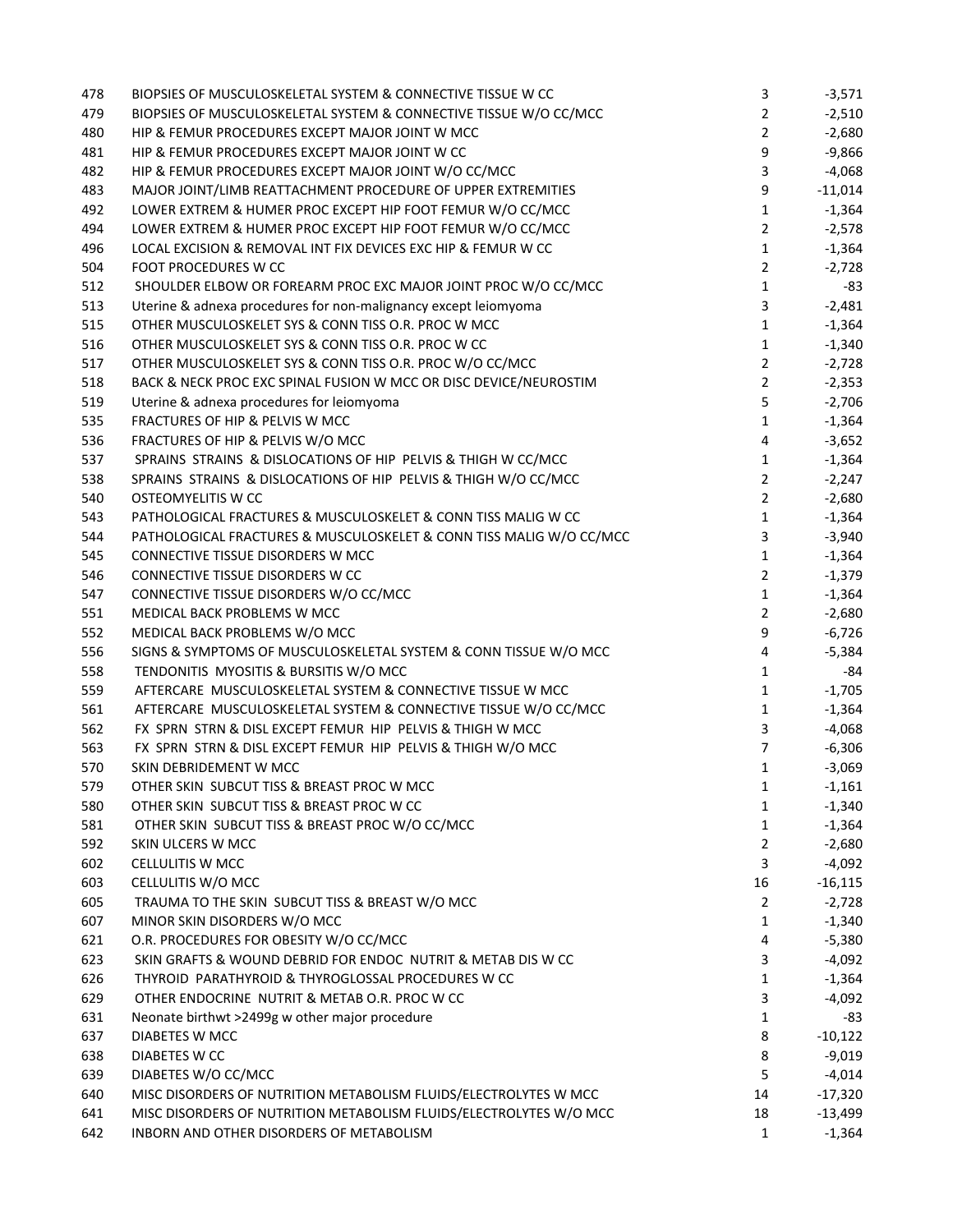| 643 | <b>ENDOCRINE DISORDERS W MCC</b>                                    | $\overline{2}$ | $-2,728$   |
|-----|---------------------------------------------------------------------|----------------|------------|
| 657 | KIDNEY & URETER PROCEDURES FOR NEOPLASM W CC                        | $\mathbf{1}$   | -448       |
| 659 | KIDNEY & URETER PROCEDURES FOR NON-NEOPLASM W MCC                   | $\mathbf{1}$   | $-1,340$   |
| 660 | KIDNEY & URETER PROCEDURES FOR NON-NEOPLASM W CC                    | 4              | $-1,385$   |
| 661 | KIDNEY & URETER PROCEDURES FOR NON-NEOPLASM W/O CC/MCC              | 4              | $-2,873$   |
| 663 | Other anemia & disorders of blood & blood-forming organs            | 1              | -83        |
| 666 | PROSTATECTOMY W CC                                                  | $\mathbf{1}$   | $-1,340$   |
| 673 | OTHER KIDNEY & URINARY TRACT PROCEDURES W MCC                       | $\mathbf{1}$   | $-1,340$   |
| 674 | OTHER KIDNEY & URINARY TRACT PROCEDURES W CC                        | $\mathbf{1}$   | $-1,364$   |
| 682 | RENAL FAILURE W MCC                                                 | 13             | $-18,221$  |
| 683 | <b>RENAL FAILURE W CC</b>                                           | 18             | $-16,137$  |
| 684 | RENAL FAILURE W/O CC/MCC                                            | 3              | $-1,705$   |
| 686 | KIDNEY & URINARY TRACT NEOPLASMS W MCC                              | $\mathbf{1}$   | $-1,340$   |
| 687 | KIDNEY & URINARY TRACT NEOPLASMS W CC                               | 3              | $-2,776$   |
| 689 | KIDNEY & URINARY TRACT INFECTIONS W MCC                             | 24             | $-27,379$  |
| 690 | KIDNEY & URINARY TRACT INFECTIONS W/O MCC                           | 17             | $-18,160$  |
| 693 | URINARY STONES W/O ESW LITHOTRIPSY W MCC                            | $\mathbf{1}$   | $-1,364$   |
| 694 | Lymphatic & other malignancies & neoplasms of uncertain behavior    | 5              | $-627$     |
| 695 | KIDNEY & URINARY TRACT SIGNS & SYMPTOMS W MCC                       | $\overline{2}$ | $-2,285$   |
| 698 | OTHER KIDNEY & URINARY TRACT DIAGNOSES W MCC                        | 3              | $-4,068$   |
| 699 | OTHER KIDNEY & URINARY TRACT DIAGNOSES W CC                         | 5              | $-5,348$   |
| 710 | Infectious & parasitic diseases including HIV w O.R. procedure      | $\mathbf{1}$   | $-1,736$   |
| 711 | Post-op post-trauma other device infections w O.R. procedure        | $\mathbf{1}$   | $-171$     |
| 713 | TRANSURETHRAL PROSTATECTOMY W CC/MCC                                | $\mathbf{1}$   | $-1,340$   |
| 715 | OTHER MALE REPRODUCTIVE SYSTEM O.R. PROC FOR MALIGNANCY W CC/MCC    | 1              | $-1,364$   |
| 720 | Septicemia & disseminated infections                                | 3              | -66        |
| 726 | BENIGN PROSTATIC HYPERTROPHY W/O MCC                                | $\mathbf{1}$   | $-1,364$   |
| 727 | INFLAMMATION OF THE MALE REPRODUCTIVE SYSTEM W MCC                  | $\mathbf{1}$   | $-1,340$   |
| 742 | UTERINE & ADNEXA PROC FOR NON-MALIGNANCY W CC/MCC                   | $\mathbf{1}$   | $-1,047$   |
| 743 | UTERINE & ADNEXA PROC FOR NON-MALIGNANCY W/O CC/MCC                 | $\overline{7}$ | $-5,684$   |
| 744 | D&C CONIZATION LAPAROSCOPY & TUBAL INTERRUPTION W CC/MCC            | $\mathbf{1}$   | $-858$     |
| 746 | VAGINA CERVIX & VULVA PROCEDURES W CC/MCC                           | $\mathbf{1}$   | $-1,316$   |
| 749 | OTHER FEMALE REPRODUCTIVE SYSTEM O.R. PROCEDURES W CC/MCC           | $\mathbf{1}$   | $-1,364$   |
| 756 | MALIGNANCY FEMALE REPRODUCTIVE SYSTEM W/O CC/MCC                    | 3              | $-1,564$   |
| 757 | INFECTIONS FEMALE REPRODUCTIVE SYSTEM W MCC                         | $\mathbf{1}$   | $-1,364$   |
| 808 | MAJOR HEMATOL/IMMUN DIAG EXC SICKLE CELL CRISIS & COAGUL W MCC      | $\overline{2}$ | $-2,728$   |
| 809 | MAJOR HEMATOL/IMMUN DIAG EXC SICKLE CELL CRISIS & COAGUL W CC       | 2              | $-769$     |
| 810 | MAJOR HEMATOL/IMMUN DIAG EXC SICKLE CELL CRISIS & COAGUL W/O CC/MCC | 1              | $-1,028$   |
| 811 | RED BLOOD CELL DISORDERS W MCC                                      | 9              | $-11,398$  |
| 812 | RED BLOOD CELL DISORDERS W/O MCC                                    | 3              | $-3,415$   |
| 813 | <b>COAGULATION DISORDERS</b>                                        | 4              | $-5,408$   |
| 821 | LYMPHOMA & LEUKEMIA W MAJOR O.R. PROCEDURE W CC                     | 1              | $-1,364$   |
| 826 | MYELOPROLIF DISORD OR POORLY DIFF NEOPL W MAJ O.R. PROC W MCC       | 1              | $-1,364$   |
| 834 | ACUTE LEUKEMIA W/O MAJOR O.R. PROCEDURE W MCC                       | $\mathbf{1}$   | $-1,364$   |
| 844 | OTHER MYELOPROLIF DIS OR POORLY DIFF NEOPL DIAG W CC                | $\mathbf{1}$   | $-774$     |
| 853 | INFECTIOUS & PARASITIC DISEASES W O.R. PROCEDURE W MCC              | 9              | $-17,775$  |
| 854 | INFECTIOUS & PARASITIC DISEASES W O.R. PROCEDURE W CC               | 3              | $-1,364$   |
| 857 | POSTOPERATIVE OR POST-TRAUMATIC INFECTIONS W O.R. PROC W CC         | $\mathbf{1}$   | $-1,340$   |
| 861 | Signs symptoms & other factors influencing health status            | $\overline{2}$ | $-305$     |
| 862 | POSTOPERATIVE & POST-TRAUMATIC INFECTIONS W MCC                     | $\mathbf{1}$   | $-1,364$   |
| 863 | POSTOPERATIVE & POST-TRAUMATIC INFECTIONS W/O MCC                   | $\mathbf{1}$   | $-1,364$   |
| 864 | FEVER AND INFLAMMATORY CONDITIONS                                   | 3              | $-4,068$   |
| 869 | OTHER INFECTIOUS & PARASITIC DISEASES DIAGNOSES W/O CC/MCC          | 1              | $-1,364$   |
| 870 | SEPTICEMIA OR SEVERE SEPSIS W MV >96 HOURS                          | 13             | $-25,002$  |
| 871 | SEPTICEMIA OR SEVERE SEPSIS W/O MV >96 HOURS W MCC                  | 102            | $-156,608$ |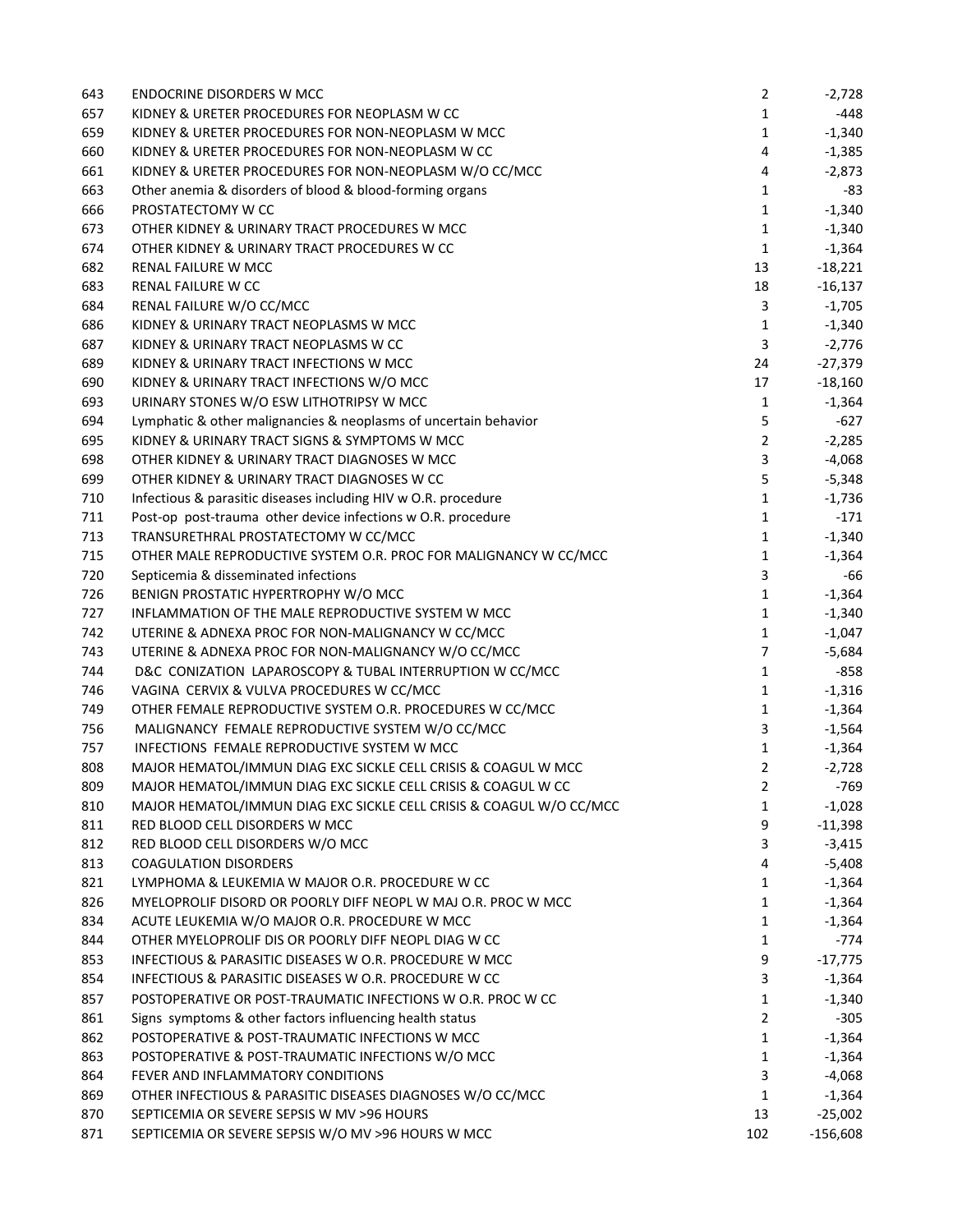| 872                | SEPTICEMIA OR SEVERE SEPSIS W/O MV >96 HOURS W/O MCC                | 16    | $-17,030$    |
|--------------------|---------------------------------------------------------------------|-------|--------------|
| 880                | ACUTE ADJUSTMENT REACTION & PSYCHOSOCIAL DYSFUNCTION                | 1     | $-1,364$     |
| 882                | NEUROSES EXCEPT DEPRESSIVE                                          | 1     | $-1,340$     |
| 884                | ORGANIC DISTURBANCES & INTELLECTUAL DISABILITY                      | 2     | $-2,728$     |
| 885                | <b>PSYCHOSES</b>                                                    | 4     | $-5,091$     |
| 896                | ALCOHOL/DRUG ABUSE OR DEPENDENCE W/O REHABILITATION THERAPY W MCC   | 1     | $-1,340$     |
| 897                | ALCOHOL/DRUG ABUSE OR DEPENDENCE W/O REHABILITATION THERAPY W/O MCC | 3     | $-1,783$     |
| 907                | OTHER O.R. PROCEDURES FOR INJURIES W MCC                            |       | $-1,364$     |
| 908                | OTHER O.R. PROCEDURES FOR INJURIES W CC                             | 1     | $-1,364$     |
| 917                | POISONING & TOXIC EFFECTS OF DRUGS W MCC                            | 3     | $-4,092$     |
| 918                | POISONING & TOXIC EFFECTS OF DRUGS W/O MCC                          | 2     | $-2,652$     |
| 919                | <b>COMPLICATIONS OF TREATMENT W MCC</b>                             | 4     | $-4,867$     |
| 947                | SIGNS & SYMPTOMS W MCC                                              | 4     | $-15,937$    |
| 948                | SIGNS & SYMPTOMS W/O MCC                                            | 2     | $-2,728$     |
| 965                | OTHER MULTIPLE SIGNIFICANT TRAUMA W/O CC/MCC                        | 1     | $-461$       |
| 981                | EXTENSIVE O.R. PROCEDURE UNRELATED TO PRINCIPAL DIAGNOSIS W MCC     | 4     | $-12,593$    |
| 982                | EXTENSIVE O.R. PROCEDURE UNRELATED TO PRINCIPAL DIAGNOSIS W CC      | 6     | $-2,678$     |
| 987                | NON-EXTENSIVE O.R. PROC UNRELATED TO PRINCIPAL DIAGNOSIS W MCC      | 2     | $-2,704$     |
| 989                | NON-EXTENSIVE O.R. PROC UNRELATED TO PRINCIPAL DIAGNOSIS W/O CC/MCC | 1     | $-1,075$     |
|                    |                                                                     | 4     | $-1,310$     |
| <b>Grand Total</b> |                                                                     | 1,607 | $-1,753,437$ |

| IP                        | $-1,753,437$ |
|---------------------------|--------------|
| ER                        | $-274,573$   |
| <b>OP</b>                 | $-522,358$   |
|                           | $-2,550,368$ |
|                           |              |
| Unreimbursed amount @ 35% | $-892,629$   |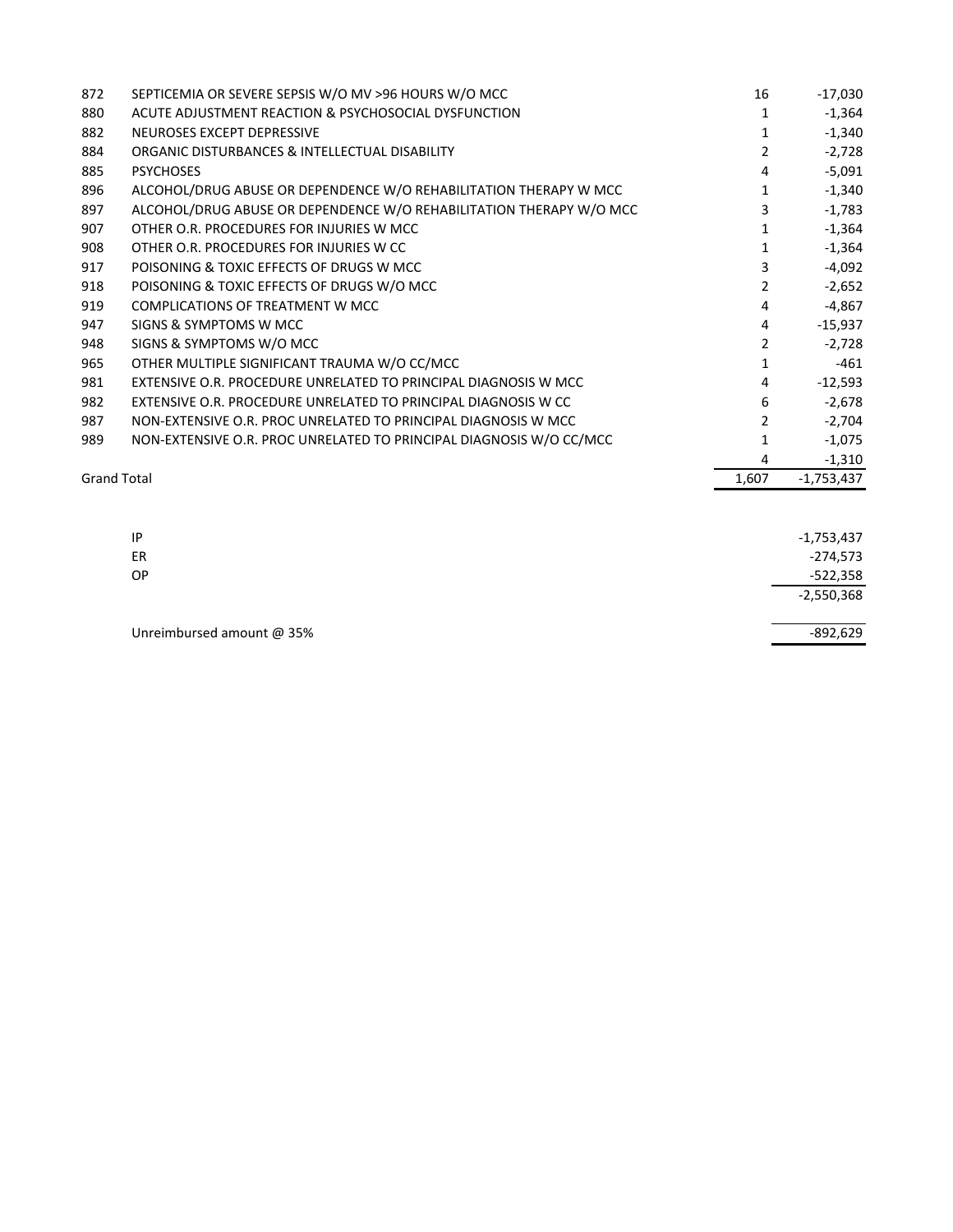ER Summary By CPT Pt Type E

|            |                                                     |                | Charity  |
|------------|-----------------------------------------------------|----------------|----------|
| <b>DRG</b> | <b>CPT Desc</b>                                     | Count          | Amount   |
| 10060      | INCISION AND DRAINAGE OF ABSCESS (EG CARBUNCLE      | 7              | $-528$   |
| 10061      | INCISION AND DRAINAGE OF ABSCESS (EG CARBUNCLE      | 1              | $-124$   |
| 10160      | PUNCTURE ASPIRATION OF ABSCESS HEMATOMA BULLA       | $\mathbf{1}$   | $-116$   |
| 12001      | SIMPLE REPAIR OF SUPERFICIAL WOUNDS OF SCALP        | 15             | $-1,450$ |
| 12002      | SIMPLE REPAIR OF SUPERFICIAL WOUNDS OF SCALP        | 16             | $-1,362$ |
| 12004      | SIMPLE REPAIR OF SUPERFICIAL WOUNDS OF SCALP        | 4              | $-384$   |
| 12011      | SIMPLE REPAIR OF SUPERFICIAL WOUNDS OF FACE EARS    | 27             | $-3,338$ |
| 12013      | SIMPLE REPAIR OF SUPERFICIAL WOUNDS OF FACE EARS    | 10             | $-1,077$ |
| 12032      | REPAIR INTERMEDIATE WOUNDS OF SCALP AXILLAE         | $\overline{2}$ | $-171$   |
| 12052      | REPAIR INTERMEDIATE WOUNDS OF FACE EARS             | $\mathbf{1}$   | $-144$   |
| 20552      | INJECTION(S); SINGLE OR MULTIPLE TRIGGER POINT(S)   | $\mathbf{1}$   | $-233$   |
| 20610      | ARTHROCENTESIS ASPIRATION AND/OR INJECTION MAJOR    | $\overline{2}$ | $-284$   |
| 21480      | CLOSED TREATMENT OF TEMPOROMANDIBULAR DISLOCATION;  | 4              | $-665$   |
| 23650      | CLOSED TREATMENT OF SHOULDER DISLOCATION WITH       | 7              | $-1,587$ |
| 23665      | CLOSED TREATMENT OF SHOULDER DISLOCATION WITH       | $\mathbf{1}$   | $-315$   |
| 24675      | CLOSED TREATMENT OF ULNAR FRACTURE PROXIMAL END     | $\mathbf{1}$   | $-307$   |
| 25605      | CLOSED TREATMENT OF DISTAL RADIAL FRACTURE (EG      | $\mathbf{1}$   | $-315$   |
| 26010      | DRAINAGE OF FINGER ABSCESS; SIMPLE                  | $\mathbf{1}$   | $-69$    |
| 26770      | CLOSED TREATMENT OF INTERPHALANGEAL JOINT           | $\mathbf{1}$   | $-53$    |
| 26951      | AMPUTATION FINGER OR THUMB PRIMARY OR SECONDARY     | $\mathbf{1}$   | $-617$   |
| 27265      | CLOSED TREATMENT OF POST HIP ARTHROPLASTY           | $\overline{2}$ | $-258$   |
| 27266      | CLOSED TREATMENT OF POST HIP ARTHROPLASTY           | $\mathbf{1}$   | $-315$   |
| 29105      | APPLICATION OF LONG ARM SPLINT (SHOULDER TO HAND)   | 7              | $-849$   |
| 29125      | APPLICATION OF SHORT ARM SPLINT (FOREARM TO HAND);  | 20             | $-1,449$ |
| 29130      | APPLICATION OF FINGER SPLINT; STATIC                | 3              | $-274$   |
| 29260      | STRAPPING; ELBOW OR WRIST                           | $\overline{2}$ | $-169$   |
| 29505      | APPLICATION OF LONG LEG SPLINT (THIGH TO ANKLE OR   | 14             | $-1,360$ |
| 29515      | APPLICATION OF SHORT LEG SPLINT (CALF TO FOOT)      | 14             | $-1,330$ |
| 29530      | STRAPPING; KNEE                                     | 10             | $-746$   |
| 29540      | STRAPPING; ANKLE AND/OR FOOT                        | 6              | $-637$   |
| 30901      | CONTROL NASAL HEMORRHAGE ANTERIOR SIMPLE            | 4              | $-178$   |
| 30903      | CONTROL NASAL HEMORRHAGE ANTERIOR COMPLEX           | 5.             | $-360$   |
| 31500      | INTUBATION ENDOTRACHEAL EMERGENCY PROCEDURE         | $\overline{7}$ | $-2,364$ |
| 36556      | <b>INSERTION OF NON-TUNNELED CENTRALLY INSERTED</b> | 1              | $-520$   |
| 36573      | INSERTION OF PERIPHERALLY INSERTED CENTRAL VENOUS   | 1              | $-121$   |
| 43752      | NASO- OR ORO-GASTRIC TUBE PLACEMENT REQUIRING       | 1              | $-112$   |
| 43753      | GASTRIC INTUBATION AND ASPIRATION(S) THERAPEUTIC    | 1              | $-113$   |
| 43760      | Change of gastrostomy tube percutaneous without     | 50             | $-7,421$ |
| 43762      | REPLACEMENT OF GASTROSTOMY TUBE PERCUTANEOUS        | 59             | $-6,207$ |
| 49082      | ABDOMINAL PARACENTESIS (DIAGNOSTIC OR               | 1              | $-327$   |
| 49083      | ABDOMINAL PARACENTESIS (DIAGNOSTIC OR               | 8              | $-2,464$ |
| 51701      | INSERTION OF NON-INDWELLING BLADDER CATHETER (EG    | 6              | $-891$   |
| 51702      | INSERTION OF TEMPORARY INDWELLING BLADDER           | 26             | -2,479   |
| 62270      | SPINAL PUNCTURE LUMBAR DIAGNOSTIC;                  | $\overline{2}$ | $-157$   |
| 69209      | REMOVAL IMPACTED CERUMEN USING IRRIGATION/LAVAGE    | $\overline{2}$ | $-252$   |
| 90471      | IMMUNIZATION ADMINISTRATION (INCLUDES               | 36             | $-2,707$ |
| 90715      | TETANUS DIPHTHERIA TOXOIDS AND ACELLULAR            | 3              | $-212$   |
| 92950      | CARDIOPULMONARY RESUSCITATION (EG IN CARDIAC        | 9              | $-2,138$ |
| 92960      | CARDIOVERSION ELECTIVE ELECTRICAL CONVERSION OF     | 1              | $-138$   |
| 94640      | PRESSURIZED OR NONPRESSURIZED INHALATION TREATMENT  | 43             | $-6,012$ |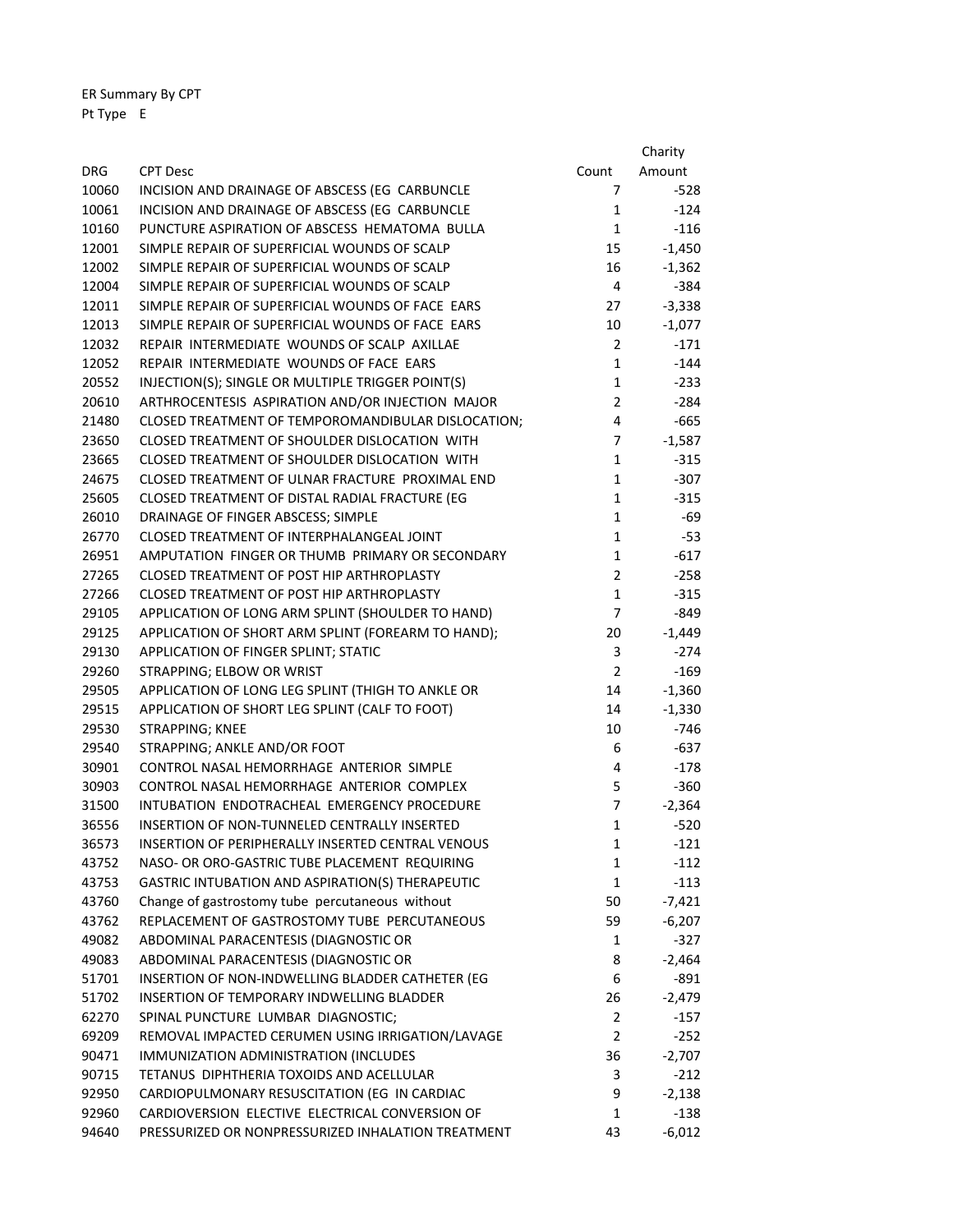| 96360              | INTRAVENOUS INFUSION HYDRATION; INITIAL 31        | 8     | $-1,033$   |
|--------------------|---------------------------------------------------|-------|------------|
| 96365              | INTRAVENOUS INFUSION FOR THERAPY PROPHYLAXIS OR   | 51    | $-7,179$   |
| 96372              | THERAPEUTIC PROPHYLACTIC OR DIAGNOSTIC INJECTION  | 85    | $-7,204$   |
| 96374              | THERAPEUTIC PROPHYLACTIC OR DIAGNOSTIC INJECTION  | 605   | $-91,463$  |
| 96375              | THERAPEUTIC PROPHYLACTIC OR DIAGNOSTIC INJECTION  | 2     | -416       |
| 96376              | THERAPEUTIC PROPHYLACTIC OR DIAGNOSTIC INJECTION  | 1     | -180       |
| 97597              | DEBRIDEMENT (EG HIGH PRESSURE WATERJET            | 1     | $-71$      |
| 99281              | EMERGENCY DEPARTMENT VISIT FOR THE EVALUATION AND | 77    | $-1,694$   |
| 99282              | EMERGENCY DEPARTMENT VISIT FOR THE EVALUATION AND | 104   | $-3,635$   |
| 99283              | EMERGENCY DEPARTMENT VISIT FOR THE EVALUATION AND | 251   | $-15,784$  |
| 99284              | EMERGENCY DEPARTMENT VISIT FOR THE EVALUATION AND | 806   | $-83,820$  |
| 99285              | EMERGENCY DEPARTMENT VISIT FOR THE EVALUATION AND | 40    | $-5.762$   |
| 99291              | CRITICAL CARE EVALUATION AND MANAGEMENT OF THE    | 2     | -582       |
| 99406              | SMOKING AND TOBACCO USE CESSATION COUNSELING      | 1     | -50        |
| <b>Grand Total</b> |                                                   | 2,483 | $-274,573$ |
|                    |                                                   |       |            |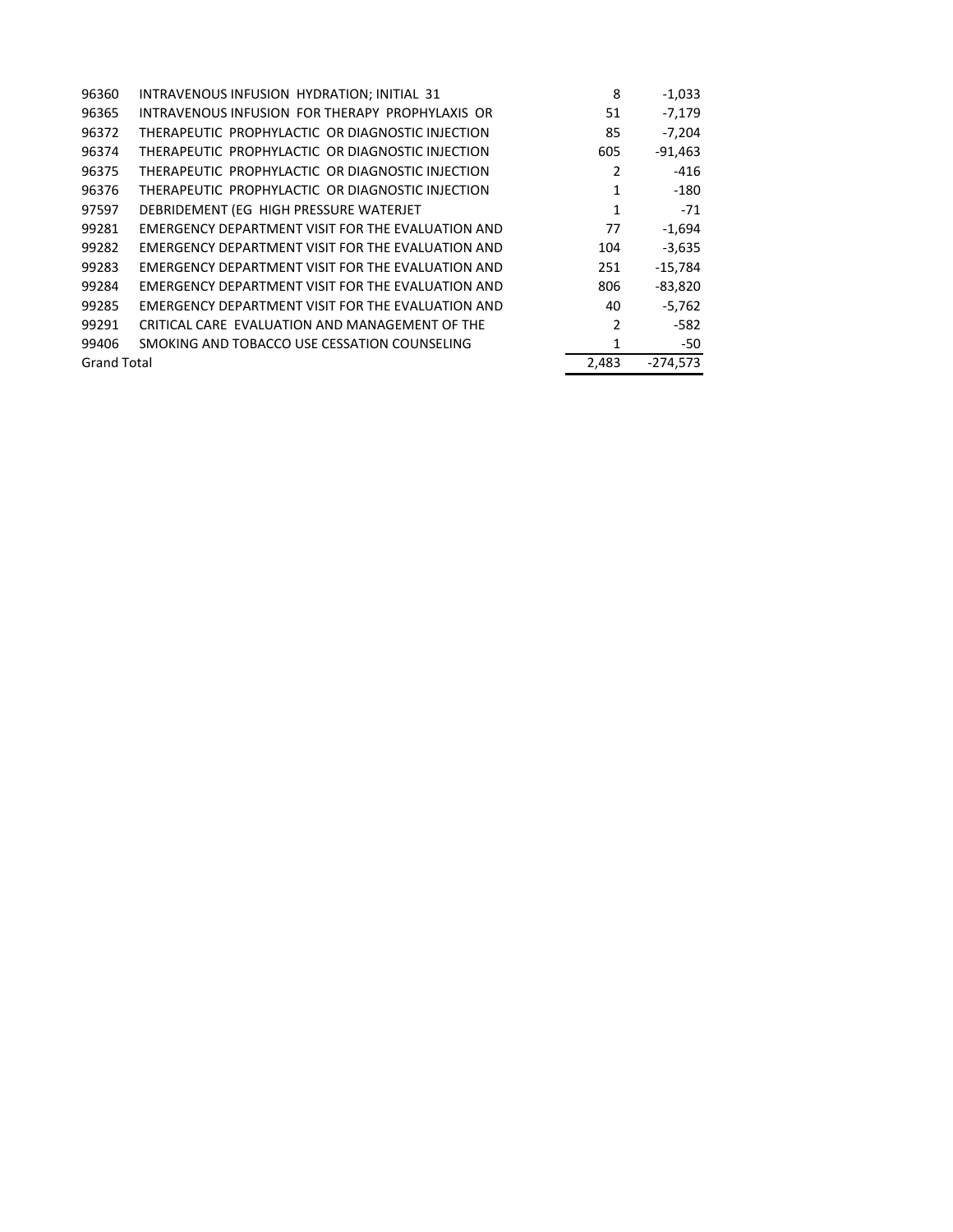Outpatient Summary By CPT Pt Type O

|            |                                                  |                | Charity   |
|------------|--------------------------------------------------|----------------|-----------|
| <b>DRG</b> | <b>CPT Desc</b>                                  | Count          | Amount    |
| 10005      | FINE NEEDLE ASPIRATION BIOPSY INCLUDING          | $\mathbf{1}$   | $-133$    |
| 11042      | DEBRIDEMENT SUBCUTANEOUS TISSUE (INCLUDES        | 57             | $-11,944$ |
| 11043      | DEBRIDEMENT MUSCLE AND/OR FASCIA (INCLUDES       | 94             | $-24,115$ |
| 11044      | DEBRIDEMENT BONE (INCLUDES EPIDERMIS DERMIS      | 17             | $-6,262$  |
| 11970      | REPLACEMENT OF TISSUE EXPANDER WITH PERMANENT    | $\overline{2}$ | $-2,483$  |
| 12013      | SIMPLE REPAIR OF SUPERFICIAL WOUNDS OF FACE EARS | $\mathbf{1}$   | $-548$    |
| 14301      | ADJACENT TISSUE TRANSFER OR REARRANGEMENT ANY    | $\mathbf{1}$   | $-647$    |
| 15120      | SPLIT-THICKNESS AUTOGRAFT FACE SCALP EYELIDS     | $\overline{2}$ | $-1,327$  |
| 15260      | FULL THICKNESS GRAFT FREE INCLUDING DIRECT       | $\mathbf{1}$   | $-556$    |
| 15271      | APPLICATION OF SKIN SUBSTITUTE GRAFT TO TRUNK    | 4              | $-3,283$  |
| 15275      | APPLICATION OF SKIN SUBSTITUTE GRAFT TO FACE     | 6              | $-2,551$  |
| 19301      | MASTECTOMY PARTIAL (EG LUMPECTOMY TYLECTOMY      | 5              | $-3,929$  |
| 19342      | INSERTION OR REPLACEMENT OF BREAST IMPLANT ON    | $\mathbf{1}$   | $-1,316$  |
| 19357      | TISSUE EXPANDER PLACEMENT IN BREAST              | $\overline{2}$ | $-2,680$  |
| 20205      | BIOPSY MUSCLE; DEEP                              | $\mathbf{1}$   | $-556$    |
| 20225      | BIOPSY BONE TROCAR OR NEEDLE; DEEP (EG           | $\mathbf{1}$   | $-322$    |
| 20650      | INSERTION OF WIRE OR PIN WITH APPLICATION OF     | $\mathbf{1}$   | $-617$    |
| 20680      | REMOVAL OF IMPLANT; DEEP (EG BURIED WIRE PIN     | $\mathbf{1}$   | $-542$    |
| 21931      | EXCISION TUMOR SOFT TISSUE OF BACK OR FLANK      | $\mathbf{1}$   | $-315$    |
| 22514      | PERCUTANEOUS VERTEBRAL AUGMENTATION INCLUDING    | $\mathbf{1}$   | $-1,308$  |
| 23350      | INJECTION PROCEDURE FOR SHOULDER ARTHROGRAPHY OR | $\mathbf{1}$   | $-108$    |
| 23410      | REPAIR OF RUPTURED MUSCULOTENDINOUS CUFF (EG     | $\mathbf{1}$   | $-1,218$  |
| 23472      | ARTHROPLASTY GLENOHUMERAL JOINT; TOTAL SHOULDER  | $\mathbf{2}$   | $-1,348$  |
| 23670      | OPEN TREATMENT OF SHOULDER DISLOCATION WITH      | $\mathbf{1}$   | $-1,333$  |
| 24359      | TENOTOMY ELBOW LATERAL OR MEDIAL (EG             | $\mathbf{1}$   | $-617$    |
| 24685      | OPEN TREATMENT OF ULNAR FRACTURE PROXIMAL END    | 3              | $-3,975$  |
| 25608      | OPEN TREATMENT OF DISTAL RADIAL INTRA-ARTICULAR  | 1              | $-1,308$  |
| 26045      | FASCIOTOMY PALMAR (EG DUPUYTREN'S CONTRACTURE);  | $\mathbf{1}$   | $-614$    |
| 26055      | TENDON SHEATH INCISION (EG FOR TRIGGER FINGER)   | $\mathbf{1}$   | $-307$    |
| 26951      | AMPUTATION FINGER OR THUMB PRIMARY OR SECONDARY  | $\mathbf{1}$   | $-617$    |
| 27536      | OPEN TREATMENT OF TIBIAL FRACTURE PROXIMAL       | $\mathbf{1}$   | $-54$     |
| 27570      | MANIPULATION OF KNEE JOINT UNDER GENERAL         | $\overline{2}$ | $-622$    |
| 28285      | CORRECTION HAMMERTOE (EG INTERPHALANGEAL FUSION  | 3              | $-1,848$  |
| 28289      | HALLUX RIGIDUS CORRECTION WITH CHEILECTOMY       | 1              | $-617$    |
| 28292      | CORRECTION HALLUX VALGUS (BUNIONECTOMY) WITH     | 1              | -1,042    |
| 28296      | CORRECTION HALLUX VALGUS (BUNIONECTOMY) WITH     | 2              | $-2,050$  |
| 28306      | OSTEOTOMY WITH OR WITHOUT LENGTHENING SHORTENING | $\mathbf{1}$   | $-1,105$  |
| 28645      | OPEN TREATMENT OF METATARSOPHALANGEAL JOINT      | $\mathbf{1}$   | $-614$    |
| 28750      | ARTHRODESIS GREAT TOE; METATARSOPHALANGEAL JOINT | $\overline{2}$ | $-1,622$  |
| 28810      | AMPUTATION METATARSAL WITH TOE SINGLE            | $\mathbf{1}$   | $-614$    |
| 29580      | STRAPPING; UNNA BOOT                             | 10             | $-3,085$  |
| 29880      | ARTHROSCOPY KNEE SURGICAL; WITH MENISCECTOMY     | 1              | $-614$    |
| 29881      | ARTHROSCOPY KNEE SURGICAL; WITH MENISCECTOMY     | $\mathbf{1}$   | -569      |
| 31623      | BRONCHOSCOPY RIGID OR FLEXIBLE INCLUDING         | $\overline{2}$ | $-1,282$  |
| 31624      | BRONCHOSCOPY RIGID OR FLEXIBLE INCLUDING         | $\overline{2}$ | -846      |
| 32405      | BIOPSY LUNG OR MEDIASTINUM PERCUTANEOUS NEEDLE   | $\overline{2}$ | -757      |
| 32552      | REMOVAL OF INDWELLING TUNNELED PLEURAL CATHETER  | $\mathbf{1}$   | $-174$    |
| 32555      | THORACENTESIS NEEDLE OR CATHETER ASPIRATION OF   | 4              | $-291$    |
| 33208      | INSERTION OF NEW OR REPLACEMENT OF PERMANENT     | 10             | $-13,514$ |
| 33216      | INSERTION OF A SINGLE TRANSVENOUS ELECTRODE      | $\mathbf{1}$   | $-1,364$  |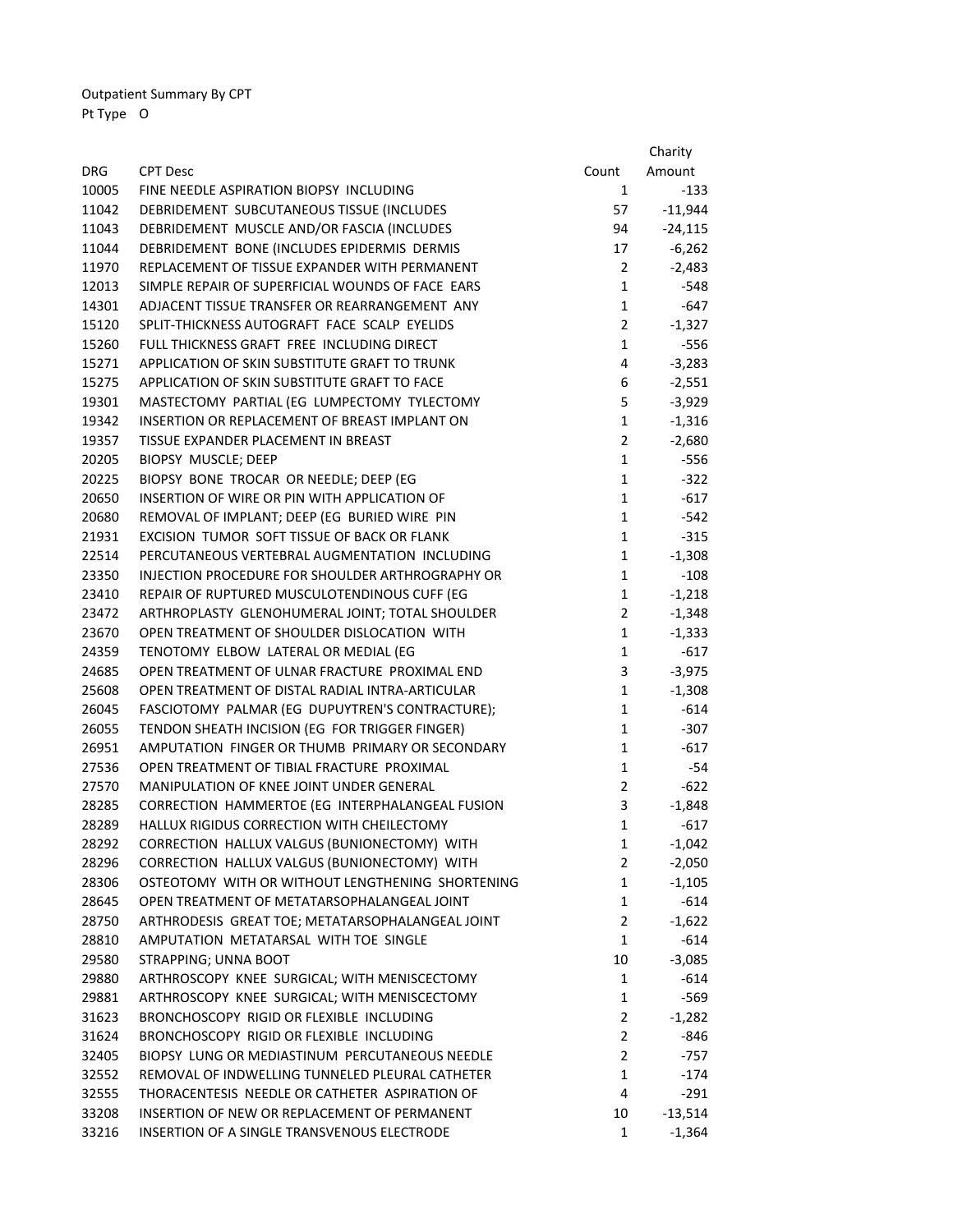| 33223 | RELOCATION OF SKIN POCKET FOR IMPLANTABLE         | $\mathbf{1}$   | -508      |
|-------|---------------------------------------------------|----------------|-----------|
| 33224 | INSERTION OF PACING ELECTRODE CARDIAC VENOUS      | $\mathbf{1}$   | $-1,364$  |
| 33227 | REMOVAL OF PERMANENT PACEMAKER PULSE GENERATOR    | 4              | $-5,408$  |
| 33228 | REMOVAL OF PERMANENT PACEMAKER PULSE GENERATOR    | 13             | $-15,270$ |
| 33229 | REMOVAL OF PERMANENT PACEMAKER PULSE GENERATOR    | $\mathbf{1}$   | $-82$     |
| 33244 | REMOVAL OF SINGLE OR DUAL CHAMBER IMPLANTABLE     | $\mathbf{1}$   | $-1,364$  |
| 33249 | INSERTION OR REPLACEMENT OF PERMANENT IMPLANTABLE | 6              | $-8,160$  |
| 33263 | REMOVAL OF IMPLANTABLE DEFIBRILLATOR PULSE        | $\overline{2}$ | $-2,704$  |
| 33264 | REMOVAL OF IMPLANTABLE DEFIBRILLATOR PULSE        | 3              | $-3,237$  |
| 33274 | TRANSCATHETER INSERTION OR REPLACEMENT OF         | 3              | $-4,092$  |
| 33282 | Implantation of patient-activated cardiac event   | $\mathbf{1}$   | $-1,316$  |
| 33289 | TRANSCATHETER IMPLANTATION OF WIRELESS PULMONARY  | $\mathbf 1$    | $-1,088$  |
| 36224 | SELECTIVE CATHETER PLACEMENT INTERNAL CAROTID     | $\mathbf{1}$   | $-618$    |
| 36225 | SELECTIVE CATHETER PLACEMENT SUBCLAVIAN OR        | $\mathbf{1}$   | $-749$    |
| 36226 | SELECTIVE CATHETER PLACEMENT VERTEBRAL ARTERY     | $\mathbf{1}$   | $-1,010$  |
| 36246 | SELECTIVE CATHETER PLACEMENT ARTERIAL SYSTEM;     | $\mathbf{1}$   | $-618$    |
| 36247 | SELECTIVE CATHETER PLACEMENT ARTERIAL SYSTEM;     | $\mathbf{1}$   | $-618$    |
| 36430 | TRANSFUSION BLOOD OR BLOOD COMPONENTS             | 52             | $-6,546$  |
| 36475 | ENDOVENOUS ABLATION THERAPY OF INCOMPETENT VEIN   | $\mathbf 1$    | $-13$     |
| 36561 | INSERTION OF TUNNELED CENTRALLY INSERTED CENTRAL  | 9              | $-5,365$  |
| 36563 | INSERTION OF TUNNELED CENTRALLY INSERTED CENTRAL  | $\mathbf{1}$   | $-1,010$  |
| 36569 | INSERTION OF PERIPHERALLY INSERTED CENTRAL VENOUS | 3              | $-1,036$  |
| 36589 | REMOVAL OF TUNNELED CENTRAL VENOUS CATHETER       | 8              | $-1,056$  |
| 36590 | REMOVAL OF TUNNELED CENTRAL VENOUS ACCESS DEVICE  | $\mathbf 1$    | $-325$    |
| 36818 | ARTERIOVENOUS ANASTOMOSIS OPEN; BY UPPER ARM      | $\mathbf{1}$   | $-995$    |
| 36819 | ARTERIOVENOUS ANASTOMOSIS OPEN; BY UPPER ARM      | $\mathbf{1}$   | $-1,024$  |
| 36821 | ARTERIOVENOUS ANASTOMOSIS OPEN; DIRECT ANY SITE   | 17             | $-9,877$  |
| 36825 | CREATION OF ARTERIOVENOUS FISTULA BY OTHER THAN   | $\mathbf{1}$   | $-915$    |
| 36830 | CREATION OF ARTERIOVENOUS FISTULA BY OTHER THAN   | 7              | $-5,896$  |
| 36831 | THROMBECTOMY OPEN ARTERIOVENOUS FISTULA WITHOUT   | $\mathbf 1$    | $-1,024$  |
| 36832 | REVISION OPEN ARTERIOVENOUS FISTULA; WITHOUT      | $\mathbf 1$    | $-921$    |
| 36901 | INTRODUCTION OF NEEDLE(S) AND/OR CATHETER(S)      | 5              | $-1,358$  |
| 36902 | INTRODUCTION OF NEEDLE(S) AND/OR CATHETER(S)      | $\pmb{4}$      | $-4,562$  |
| 37191 | INSERTION OF INTRAVASCULAR VENA CAVA FILTER       | $\mathbf 1$    | $-1,024$  |
| 37224 | REVASCULARIZATION ENDOVASCULAR OPEN OR            | $\overline{2}$ | $-2,281$  |
| 37226 | REVASCULARIZATION ENDOVASCULAR OPEN OR            | $\mathbf{1}$   | $-1,364$  |
| 37229 | REVASCULARIZATION ENDOVASCULAR OPENOR             | 1              | -1,316    |
| 37607 | LIGATION OR BANDING OF ANGIOACCESS ARTERIOVENOUS  | 2              | $-1,490$  |
| 38510 | BIOPSY OR EXCISION OF LYMPH NODE(S); OPEN DEEP    | $\mathbf{1}$   | -659      |
| 42440 | EXCISION OF SUBMANDIBULAR (SUBMAXILLARY) GLAND    | 1              | $-1,056$  |
| 43200 | ESOPHAGOSCOPY FLEXIBLE TRANSORAL; DIAGNOSTIC      | 1              | $-326$    |
| 43205 | ESOPHAGOSCOPY FLEXIBLE TRANSORAL; WITH BAND       | 1              | $-347$    |
| 43233 | ESOPHAGOGASTRODUODENOSCOPY FLEXIBLE TRANSORAL;    | $\mathbf{1}$   | $-347$    |
| 43235 | ESOPHAGOGASTRODUODENOSCOPY FLEXIBLE TRANSORAL;    | 5              | $-823$    |
| 43237 | ESOPHAGOGASTRODUODENOSCOPY FLEXIBLE TRANSORAL;    | 5              | $-1,707$  |
| 43238 | ESOPHAGOGASTRODUODENOSCOPY FLEXIBLE TRANSORAL;    | 2              | $-1,399$  |
| 43239 | ESOPHAGOGASTRODUODENOSCOPY FLEXIBLE TRANSORAL;    | 54             | $-12,411$ |
| 43244 | ESOPHAGOGASTRODUODENOSCOPY FLEXIBLE TRANSORAL;    | 1              | $-333$    |
| 43246 | ESOPHAGOGASTRODUODENOSCOPY FLEXIBLE TRANSORAL;    | 7              | $-2,387$  |
| 43247 | ESOPHAGOGASTRODUODENOSCOPY FLEXIBLE TRANSORAL;    | $\mathbf{1}$   | $-262$    |
| 43249 | ESOPHAGOGASTRODUODENOSCOPY FLEXIBLE TRANSORAL;    | 5              | $-401$    |
| 43255 | ESOPHAGOGASTRODUODENOSCOPY FLEXIBLE TRANSORAL;    | 1              | $-347$    |
| 43264 | ENDOSCOPIC RETROGRADE CHOLANGIOPANCREATOGRAPHY    | 2              | $-2,004$  |
| 43266 | ESOPHAGOGASTRODUODENOSCOPY FLEXIBLE TRANSORAL;    | 1              | $-745$    |
| 43270 | ESOPHAGOGASTRODUODENOSCOPY FLEXIBLE TRANSORAL;    | $\mathbf{1}$   | $-333$    |
|       |                                                   |                |           |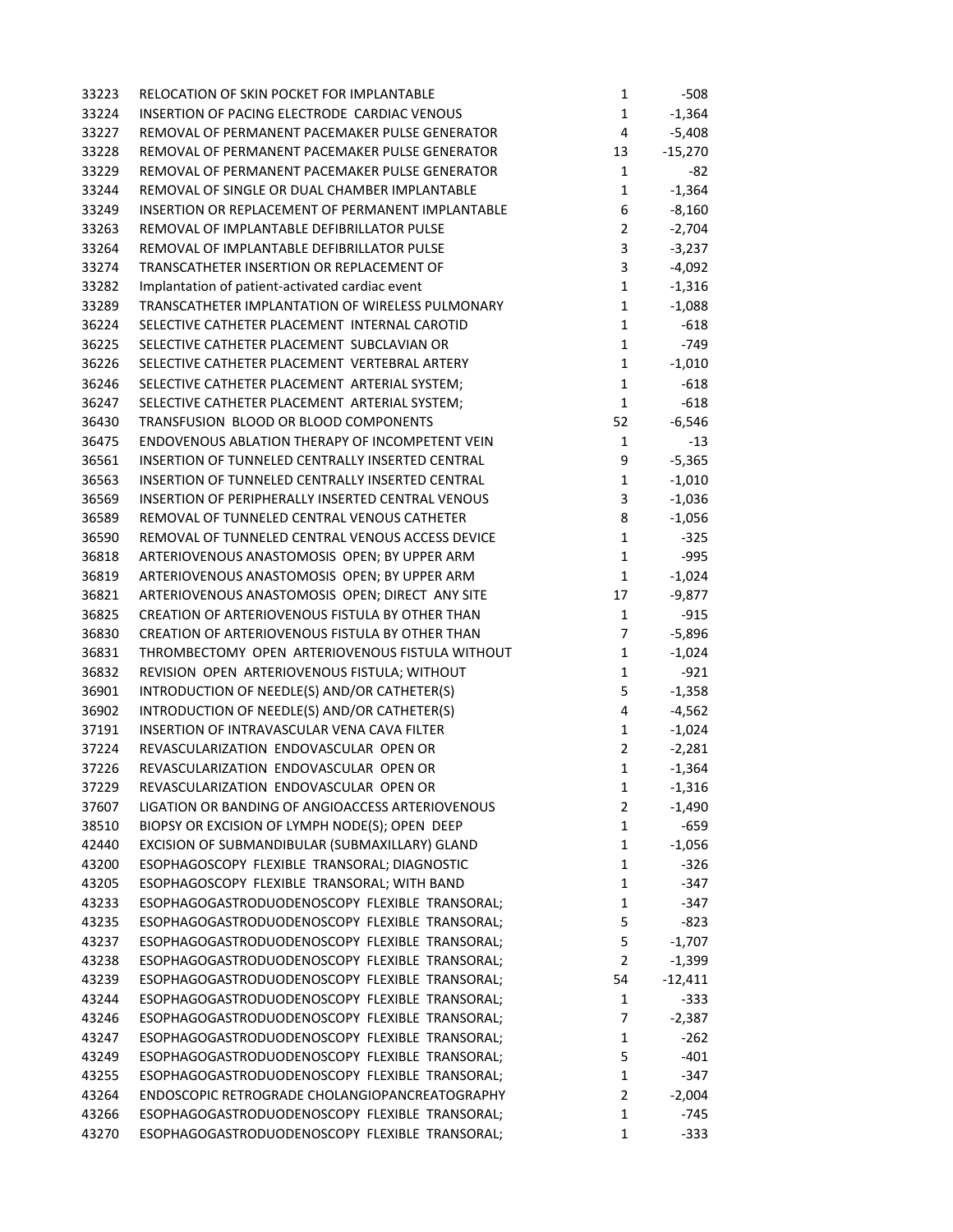| 43275 | ENDOSCOPIC RETROGRADE CHOLANGIOPANCREATOGRAPHY     | 6                | $-3,965$ |
|-------|----------------------------------------------------|------------------|----------|
| 43276 | ENDOSCOPIC RETROGRADE CHOLANGIOPANCREATOGRAPHY     | 4                | $-4,157$ |
| 43277 | ENDOSCOPIC RETROGRADE CHOLANGIOPANCREATOGRAPHY     | $\overline{2}$   | $-1,246$ |
| 43282 | LAPAROSCOPY SURGICAL REPAIR OF PARAESOPHAGEAL      | $\overline{2}$   | $-2,680$ |
| 43659 | UNLISTED LAPAROSCOPY PROCEDURE STOMACH             | $\mathbf{1}$     | $-639$   |
| 43760 | Change of gastrostomy tube percutaneous without    | $\mathbf{1}$     | -477     |
| 43999 | UNLISTED PROCEDURE STOMACH                         | $\mathbf{1}$     | $-163$   |
| 45300 | PROCTOSIGMOIDOSCOPY RIGID; DIAGNOSTIC WITH OR      | $\overline{2}$   | -458     |
| 45330 | SIGMOIDOSCOPY FLEXIBLE; DIAGNOSTIC INCLUDING       | $\overline{2}$   | $-251$   |
| 45331 | SIGMOIDOSCOPY FLEXIBLE; WITH BIOPSY SINGLE OR      | 3                | -554     |
| 45378 | COLONOSCOPY FLEXIBLE; DIAGNOSTIC INCLUDING         | 9                | $-1,405$ |
| 45380 | COLONOSCOPY FLEXIBLE; WITH BIOPSY SINGLE OR        | 18               | $-4,243$ |
| 45381 | COLONOSCOPY FLEXIBLE; WITH DIRECTED SUBMUCOSAL     | 4                | $-1,394$ |
| 45385 | COLONOSCOPY FLEXIBLE; WITH REMOVAL OF TUMOR(S)     | 7                | $-1,346$ |
| 45388 | COLONOSCOPY FLEXIBLE; WITH ABLATION OF TUMOR(S)    | $\overline{2}$   | $-162$   |
| 45915 | REMOVAL OF FECAL IMPACTION OR FOREIGN BODY         | $\mathbf{1}$     | $-406$   |
| 46221 | HEMORRHOIDECTOMY INTERNAL BY RUBBER BAND           | $\overline{2}$   | $-331$   |
| 46230 | EXCISION OF MULTIPLE EXTERNAL PAPILLAE OR TAGS     | $\mathbf{1}$     | -546     |
| 46260 | HEMORRHOIDECTOMY INTERNAL AND EXTERNAL 2 OR MORE   | $\mathbf{1}$     | $-273$   |
| 46600 | ANOSCOPY; DIAGNOSTIC INCLUDING COLLECTION OF       | $\mathbf{1}$     | $-23$    |
| 46946 | HEMORRHOIDECTOMY INTERNAL BY LIGATION OTHER THAN   | $\mathbf{1}$     | -546     |
| 47000 | BIOPSY OF LIVER NEEDLE; PERCUTANEOUS               | $\mathbf{1}$     | $-322$   |
| 47562 | LAPAROSCOPY SURGICAL; CHOLECYSTECTOMY              | $\overline{7}$   | $-7,456$ |
| 49083 | ABDOMINAL PARACENTESIS (DIAGNOSTIC OR              | 8                | $-2,234$ |
| 49324 | LAPAROSCOPY SURGICAL; WITH INSERTION OF TUNNELED   | $\overline{2}$   | $-2,071$ |
| 49406 | IMAGE-GUIDED FLUID COLLECTION DRAINAGE BY CATHETER | $\mathbf{1}$     | $-322$   |
| 49505 | REPAIR INITIAL INGUINAL HERNIA AGE 5 YEARS OR      | $\overline{2}$   | $-1,376$ |
| 49521 | REPAIR RECURRENT INGUINAL HERNIA ANY AGE;          | $\mathbf 1$      | -689     |
| 49560 | REPAIR INITIAL INCISIONAL OR VENTRAL HERNIA;       | $\mathbf 1$      | $-1,002$ |
| 49561 | REPAIR INITIAL INCISIONAL OR VENTRAL HERNIA;       | $\mathbf 1$      | -689     |
| 49650 | LAPAROSCOPY SURGICAL; REPAIR INITIAL INGUINAL      | $\mathbf 1$      | $-1,075$ |
| 49651 | LAPAROSCOPY SURGICAL; REPAIR RECURRENT INGUINAL    | $\mathbf{1}$     | $-1,047$ |
| 49656 | LAPAROSCOPY SURGICAL REPAIR RECURRENT              | $\mathbf{1}$     | $-1,364$ |
| 51102 | ASPIRATION OF BLADDER; WITH INSERTION OF           | $\mathbf 1$      | -407     |
| 51702 | INSERTION OF TEMPORARY INDWELLING BLADDER          | $\mathbf 1$      | $-518$   |
| 52000 | CYSTOURETHROSCOPY (SEPARATE PROCEDURE)             | 1                | $-219$   |
| 52204 | CYSTOURETHROSCOPY WITH BIOPSY(S)                   | 3                | $-1,213$ |
| 52235 | CYSTOURETHROSCOPY WITH FULGURATION (INCLUDING      | 3                | $-1,999$ |
| 52332 | CYSTOURETHROSCOPY WITH INSERTION OF INDWELLING     | $\mathbf 1$      | -865     |
| 52354 | CYSTOURETHROSCOPY WITH URETEROSCOPY AND/OR         | $\overline{2}$   | $-1,805$ |
| 52356 | CYSTOURETHROSCOPY WITH URETEROSCOPY AND/OR         | 3                | $-2,490$ |
| 52601 | TRANSURETHRAL ELECTROSURGICAL RESECTION OF         | $\mathbf{1}$     | $-941$   |
| 52648 | LASER VAPORIZATION OF PROSTATE INCLUDING CONTROL   | 3                | $-2,670$ |
| 54161 | CIRCUMCISION SURGICAL EXCISION OTHER THAN CLAMP    | 1                | -407     |
| 56605 | BIOPSY OF VULVA OR PERINEUM (SEPARATE PROCEDURE);  | $\mathbf 1$      | $-168$   |
| 56630 | VULVECTOMY RADICAL PARTIAL;                        | 1                | $-131$   |
| 57100 | BIOPSY OF VAGINAL MUCOSA; SIMPLE (SEPARATE         | 3                | $-391$   |
| 57420 | COLPOSCOPY OF THE ENTIRE VAGINA WITH CERVIX IF     | 1                | $-212$   |
| 57421 | COLPOSCOPY OF THE ENTIRE VAGINA WITH CERVIX IF     | 4                | -537     |
| 57520 | CONIZATION OF CERVIX WITH OR WITHOUT FULGURATION   | 1                | $-530$   |
|       | CONIZATION OF CERVIX WITH OR WITHOUT FULGURATION   |                  |          |
| 57522 |                                                    | $\mathbf 1$      | $-552$   |
| 58120 | DILATION AND CURETTAGE DIAGNOSTIC AND/OR           | 3<br>$\mathbf 1$ | -4,095   |
| 58145 | MYOMECTOMY EXCISION OF FIBROID TUMOR(S) OF         |                  | $-530$   |
| 58542 | LAPAROSCOPY SURGICAL SUPRACERVICAL HYSTERECTOMY    | 1                | $-1,359$ |
| 58544 | LAPAROSCOPY SURGICAL SUPRACERVICAL HYSTERECTOMY    | 1                | $-1,364$ |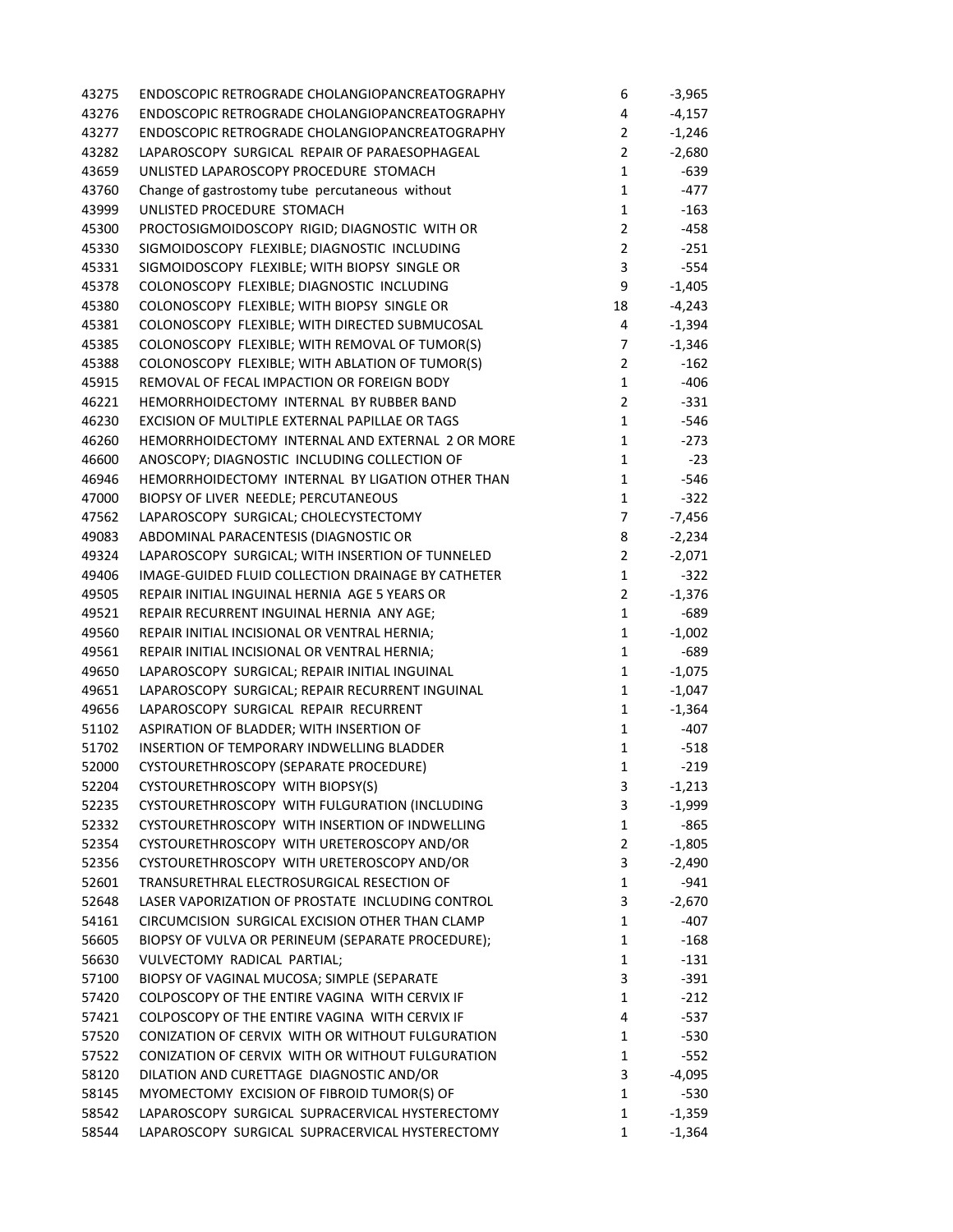| 58558 | HYSTEROSCOPY SURGICAL; WITH SAMPLING (BIOPSY) OF   | 7              | $-3,828$ |
|-------|----------------------------------------------------|----------------|----------|
| 58661 | LAPAROSCOPY SURGICAL; WITH REMOVAL OF ADNEXAL      | $\mathbf 1$    | $-1,047$ |
| 59812 | TREATMENT OF INCOMPLETE ABORTION ANY TRIMESTER     | $\mathbf{1}$   | $-276$   |
| 59820 | TREATMENT OF MISSED ABORTION COMPLETED             | $\mathbf{1}$   | $-1,298$ |
| 62270 | SPINAL PUNCTURE LUMBAR DIAGNOSTIC;                 | $\mathbf 1$    | $-140$   |
| 62323 | INJECTION(S) OF DIAGNOSTIC OR THERAPEUTIC          | 3              | $-703$   |
| 63685 | INSERTION OR REPLACEMENT OF SPINAL NEUROSTIMULATOR | $\mathbf{1}$   | $-1,364$ |
| 64479 | INJECTION(S) ANESTHETIC AGENT(S) AND/OR STEROID;   | $\mathbf{1}$   | $-157$   |
| 64483 | INJECTION(S) ANESTHETIC AGENT(S) AND/OR STEROID;   | 5              | $-1,075$ |
| 64490 | INJECTION(S) DIAGNOSTIC OR THERAPEUTIC AGENT       | $\mathbf{1}$   | -53      |
| 64493 | INJECTION(S) DIAGNOSTIC OR THERAPEUTIC AGENT       | 8              | $-1,727$ |
| 64520 | INJECTION ANESTHETIC AGENT; LUMBAR OR THORACIC     | $\mathbf{1}$   | $-141$   |
| 66986 | EXCHANGE OF INTRAOCULAR LENS                       | $\mathbf{1}$   | $-457$   |
| 70450 | COMPUTED TOMOGRAPHY HEAD OR BRAIN; WITHOUT         | 10             | $-323$   |
| 70486 | COMPUTED TOMOGRAPHY MAXILLOFACIAL AREA; WITHOUT    | 3              | -75      |
| 70490 | COMPUTED TOMOGRAPHY SOFT TISSUE NECK; WITHOUT      | $\overline{2}$ | $-311$   |
| 70551 | MAGNETIC RESONANCE (EG PROTON) IMAGING BRAIN       | $\overline{7}$ | $-322$   |
| 70552 | MAGNETIC RESONANCE (EG PROTON) IMAGING BRAIN       | $\mathbf{1}$   | $-13$    |
| 71045 | RADIOLOGIC EXAMINATION CHEST; SINGLE VIEW          | 8              | $-131$   |
| 71046 | RADIOLOGIC EXAMINATION CHEST; 2 VIEWS              | 34             | $-552$   |
| 71101 | RADIOLOGIC EXAMINATION RIBS UNILATERAL;            | $\mathbf{1}$   | $-26$    |
| 71250 | COMPUTED TOMOGRAPHY THORAX DIAGNOSTIC; WITHOUT     | 5              | $-307$   |
| 71260 | COMPUTED TOMOGRAPHY THORAX DIAGNOSTIC; WITH        | 16             | $-1,420$ |
| 72040 | RADIOLOGIC EXAMINATION SPINE CERVICAL; 2 OR 3      | $\mathbf{1}$   | $-15$    |
| 72050 | RADIOLOGIC EXAMINATION SPINE CERVICAL; 4 OR 5      | $\mathbf{1}$   | -48      |
| 72082 | RADIOLOGIC EXAMINATION SPINE ENTIRE THORACIC AND   | $\mathbf{1}$   | -28      |
| 72100 | RADIOLOGIC EXAMINATION SPINE LUMBOSACRAL; 2 OR 3   | $\mathbf 1$    | $-26$    |
| 72110 | RADIOLOGIC EXAMINATION SPINE LUMBOSACRAL;          | $\overline{2}$ | $-53$    |
| 72141 | MAGNETIC RESONANCE (EG PROTON) IMAGING SPINAL      | 5              | $-231$   |
| 72146 | MAGNETIC RESONANCE (EG PROTON) IMAGING SPINAL      | $\overline{2}$ | $-255$   |
| 72148 | MAGNETIC RESONANCE (EG PROTON) IMAGING SPINAL      | 8              | $-275$   |
| 72192 | COMPUTED TOMOGRAPHY PELVIS; WITHOUT CONTRAST       | $\mathbf{1}$   | -96      |
| 73030 | RADIOLOGIC EXAMINATION SHOULDER; COMPLETE          | $\mathbf{1}$   | $-16$    |
| 73221 | MAGNETIC RESONANCE (EG PROTON) IMAGING ANY JOINT   | 4              | $-115$   |
| 73502 | RADIOLOGIC EXAMINATION HIP UNILATERAL WITH         | $\mathbf{1}$   | $-15$    |
| 73610 | RADIOLOGIC EXAMINATION ANKLE; COMPLETE MINIMUM     | $\overline{2}$ | $-295$   |
| 73630 | RADIOLOGIC EXAMINATION FOOT; COMPLETE MINIMUM OF   | 1              | $-228$   |
| 73721 | MAGNETIC RESONANCE (EG PROTON) IMAGING ANY JOINT   | 3              | $-234$   |
| 74018 | RADIOLOGIC EXAMINATION ABDOMEN; 1 VIEW             | $\mathbf{1}$   | $-15$    |
| 74174 | COMPUTED TOMOGRAPHIC ANGIOGRAPHY ABDOMEN AND       | $\mathbf{1}$   | -35      |
| 74176 | COMPUTED TOMOGRAPHY ABDOMEN AND PELVIS; WITHOUT    | 4              | $-313$   |
| 74177 | COMPUTED TOMOGRAPHY ABDOMEN AND PELVIS; WITH       | 13             | $-1,011$ |
| 74181 | MAGNETIC RESONANCE (EG PROTON) IMAGING ABDOMEN;    | 1              | -54      |
| 74183 | MAGNETIC RESONANCE (EG PROTON) IMAGING ABDOMEN;    | 1              | -80      |
| 74220 | RADIOLOGIC EXAMINATION ESOPHAGUS INCLUDING SCOUT   | 4              | $-304$   |
| 74230 | RADIOLOGIC EXAMINATION SWALLOWING FUNCTION WITH    | 18             | $-774$   |
| 74270 | RADIOLOGIC EXAMINATION COLON INCLUDING SCOUT       | $\overline{2}$ | $-253$   |
| 75635 | COMPUTED TOMOGRAPHIC ANGIOGRAPHY ABDOMINAL AORTA   | 3              | $-100$   |
| 76536 | ULTRASOUND SOFT TISSUES OF HEAD AND NECK (EG       | 3              | $-26$    |
| 76641 | ULTRASOUND BREAST UNILATERAL REAL TIME WITH        | $\mathbf{1}$   | $-33$    |
| 76700 | ULTRASOUND ABDOMINAL REAL TIME WITH IMAGE          | 16             | -430     |
| 76770 | ULTRASOUND RETROPERITONEAL (EG RENAL AORTA         | $\overline{2}$ | $-31$    |
| 76856 | ULTRASOUND PELVIC (NONOBSTETRIC) REAL TIME WITH    | $\mathbf{1}$   | $-70$    |
| 77065 | DIAGNOSTIC MAMMOGRAPHY INCLUDING COMPUTER-AIDED    | $\mathbf{1}$   | $-53$    |
| 77066 | DIAGNOSTIC MAMMOGRAPHY INCLUDING COMPUTER-AIDED    | 4              | $-53$    |
|       |                                                    |                |          |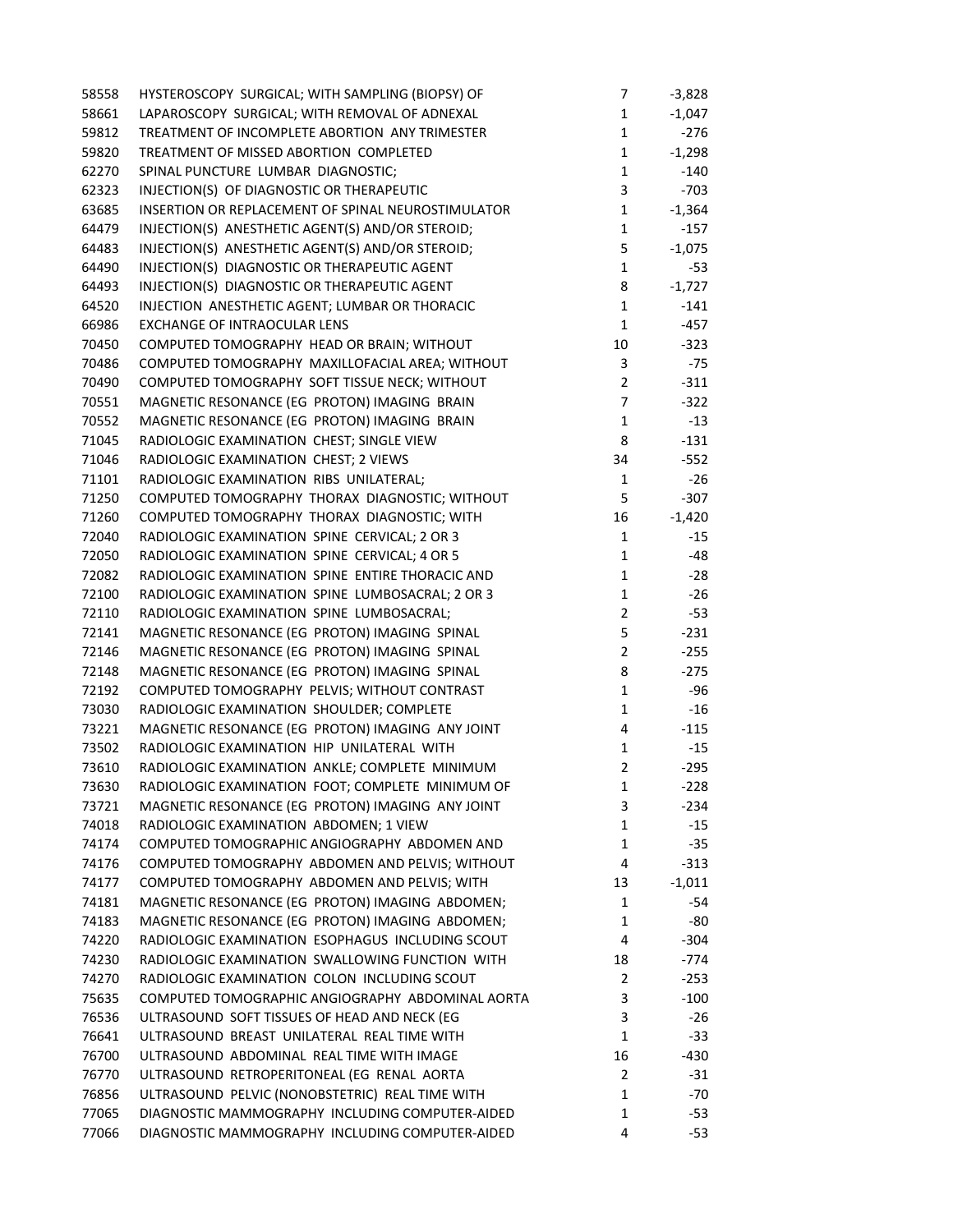| 77067 | SCREENING MAMMOGRAPHY BILATERAL (2-VIEW STUDY OF   | 3              | $-102$    |
|-------|----------------------------------------------------|----------------|-----------|
| 78264 | GASTRIC EMPTYING IMAGING STUDY (EG SOLID LIQUID    | $\overline{2}$ | $-158$    |
| 78300 | BONE AND/OR JOINT IMAGING; LIMITED AREA            | $\mathbf{1}$   | -83       |
| 78306 | BONE AND/OR JOINT IMAGING; WHOLE BODY              | 9              | -776      |
| 78315 | BONE AND/OR JOINT IMAGING; 3 PHASE STUDY           | $\overline{2}$ | $-160$    |
| 78451 | MYOCARDIAL PERFUSION IMAGING TOMOGRAPHIC (SPECT)   | 8              | $-2,567$  |
| 78452 | MYOCARDIAL PERFUSION IMAGING TOMOGRAPHIC (SPECT)   | 3              | -841      |
| 78707 | KIDNEY IMAGING MORPHOLOGY; WITH VASCULAR FLOW AND  | $\mathbf 1$    | $-106$    |
| 80048 | BASIC METABOLIC PANEL (CALCIUM TOTAL) THIS PANEL   | 3              | $-161$    |
| 81001 | URINALYSIS BY DIP STICK OR TABLET REAGENT FOR      | $\mathbf{1}$   | $-30$     |
| 82040 | ALBUMIN; SERUM PLASMA OR WHOLE BLOOD               | $\mathbf{1}$   | $-173$    |
| 82947 | GLUCOSE; QUANTITATIVE BLOOD (EXCEPT REAGENT        | $\mathbf{1}$   | $-157$    |
| 82948 | GLUCOSE; BLOOD REAGENT STRIP                       | $\mathbf{1}$   | $-27$     |
| 85025 | BLOOD COUNT; COMPLETE (CBC) AUTOMATED (HGB HCT     | 16             | $-521$    |
| 85576 | PLATELET AGGREGATION (IN VITRO) EACH AGENT         | 3              | -80       |
| 85610 | PROTHROMBIN TIME;                                  | 10             | -427      |
| 85651 | SEDIMENTATION RATE ERYTHROCYTE; NON-AUTOMATED      | $\mathbf{1}$   | -542      |
| 86886 | ANTIHUMAN GLOBULIN TEST (COOMBS TEST); INDIRECT    | 4              | $-135$    |
| 86900 | BLOOD TYPING SEROLOGIC; ABO                        | 48             | $-1,558$  |
| 87205 | SMEAR PRIMARY SOURCE WITH INTERPRETATION; GRAM OR  | 15             | $-1,234$  |
| 87641 | INFECTIOUS AGENT DETECTION BY NUCLEIC ACID (DNA OR | 5              | $-139$    |
| 87798 | INFECTIOUS AGENT DETECTION BY NUCLEIC ACID (DNA OR | 22             | $-730$    |
| 88304 | LEVEL III - SURGICAL PATHOLOGY GROSS AND           | 15             | $-190$    |
| 88305 | LEVEL IV - SURGICAL PATHOLOGY GROSS AND            | 16             | $-1,268$  |
| 88307 | LEVEL V - SURGICAL PATHOLOGY GROSS AND             | 1              | -64       |
| 92507 | TREATMENT OF SPEECH LANGUAGE VOICE                 | $\mathbf{1}$   | $-18$     |
| 92522 | EVALUATION OF SPEECH SOUND PRODUCTION (EG          | $\mathbf{1}$   | -34       |
| 92523 | EVALUATION OF SPEECH SOUND PRODUCTION (EG          | 1              | $-114$    |
| 92585 | AUDITORY EVOKED POTENTIALS FOR EVOKED RESPONSE     | 3              | $-170$    |
| 92610 | EVALUATION OF ORAL AND PHARYNGEAL SWALLOWING       | $\mathbf{1}$   | $-19$     |
| 92611 | MOTION FLUOROSCOPIC EVALUATION OF SWALLOWING       | $\mathbf{1}$   | -46       |
| 92928 | PERCUTANEOUS TRANSCATHETER PLACEMENT OF            | 4              | $-5,380$  |
| 92943 | PERCUTANEOUS TRANSLUMINAL REVASCULARIZATION OF     | 1              | $-1,364$  |
| 92960 | CARDIOVERSION ELECTIVE ELECTRICAL CONVERSION OF    | 5              | $-528$    |
| 93005 | ELECTROCARDIOGRAM ROUTINE ECG WITH AT LEAST 12     | 33             | -994      |
| 93015 | CARDIOVASCULAR STRESS TEST USING MAXIMAL OR        | 3              | $-1,278$  |
| 93016 | CARDIOVASCULAR STRESS TEST USING MAXIMAL OR        | $\mathbf{1}$   | $-558$    |
| 93017 | CARDIOVASCULAR STRESS TEST USING MAXIMAL OR        | 22             | -7,011    |
| 93018 | CARDIOVASCULAR STRESS TEST USING MAXIMAL OR        | $\mathbf{1}$   | $-558$    |
| 93306 | ECHOCARDIOGRAPHY TRANSTHORACIC REAL-TIME WITH      | 17             | $-6,508$  |
| 93312 | ECHOCARDIOGRAPHY TRANSESOPHAGEAL REAL-TIME WITH    | 7              | $-980$    |
| 93314 | ECHOCARDIOGRAPHY TRANSESOPHAGEAL REAL-TIME WITH    | 1              | $-131$    |
| 93351 | ECHOCARDIOGRAPHY TRANSTHORACIC REAL-TIME WITH      | 3              | $-1,354$  |
| 93454 | CATHETER PLACEMENT IN CORONARY ARTERY(S) FOR       | 4              | $-4,039$  |
| 93455 | CATHETER PLACEMENT IN CORONARY ARTERY(S) FOR       | 1              | $-1,011$  |
| 93458 | CATHETER PLACEMENT IN CORONARY ARTERY(S) FOR       | 26             | $-24,503$ |
| 93459 | CATHETER PLACEMENT IN CORONARY ARTERY(S) FOR       | 3              | $-3,006$  |
| 93650 | INTRACARDIAC CATHETER ABLATION OF ATRIOVENTRICULAR | 1              | $-1,316$  |
| 93653 | COMPREHENSIVE ELECTROPHYSIOLOGIC EVALUATION WITH   | 1              | $-1,364$  |
|       | COMPREHENSIVE ELECTROPHYSIOLOGIC EVALUATION WITH   | $\overline{2}$ |           |
| 93654 | COMPREHENSIVE ELECTROPHYSIOLOGIC EVALUATION        |                | $-2,680$  |
| 93656 |                                                    | 3              | $-3,136$  |
| 93798 | PHYSICIAN OR OTHER QUALIFIED HEALTH CARE           | 12<br>7        | $-2,062$  |
| 93880 | DUPLEX SCAN OF EXTRACRANIAL ARTERIES; COMPLETE     |                | $-396$    |
| 93922 | LIMITED BILATERAL NONINVASIVE PHYSIOLOGIC STUDIES  | 4              | $-170$    |
| 93923 | COMPLETE BILATERAL NONINVASIVE PHYSIOLOGIC STUDIES | 5              | $-192$    |